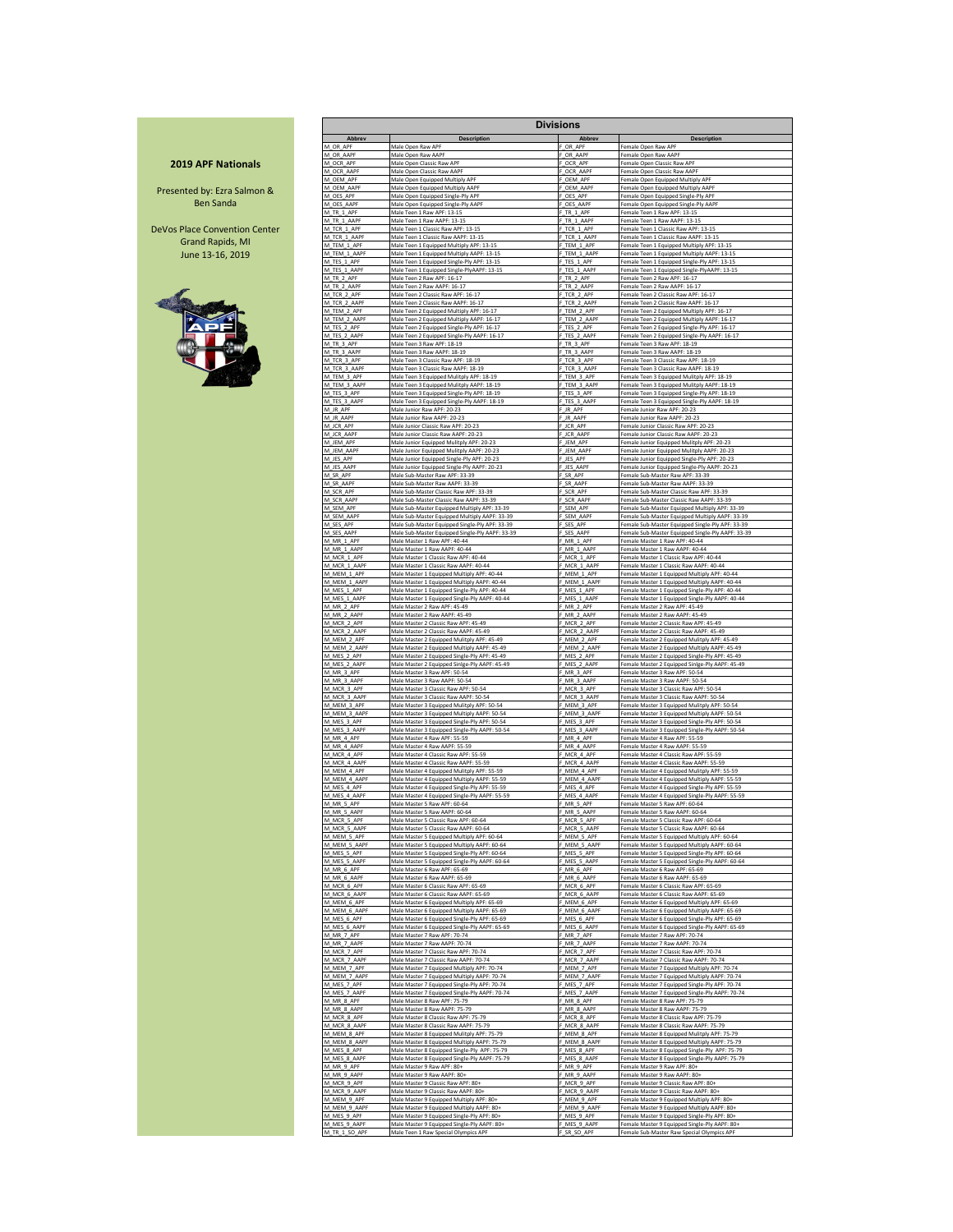| <b>BWt</b><br>WtCl<br>Boat<br>Coeff Score<br>Age & Coeff<br>Age<br>Div<br>Bench 4<br>PI-Div-WtCl<br>Bench 1<br>Bench 2<br>Bench 3<br>Team<br><b>Notes</b><br>Name<br>Ghashmanar<br>(Ka)<br>Bench<br>F MEM 6 APF<br>105.60466<br>Wetenhall, Kathy (me)<br>65<br>85.2<br>90<br>0.7714<br>85<br>92.5<br>$\Omega$<br>92.5<br>71.3545<br>1-F MEM 6 APF-90<br>$-105$<br>45<br>F MES 2 APF<br>55.2<br>56<br>1.0561<br>100<br>102.5<br>102.5<br>108.25025<br>114.2040138<br>1-F MES 2 APF-56<br>Pride Barbell Club<br>Best Lifter Female Equipped<br>Anderson, Danvell (mast2)<br>65<br>Wetenhall, Kathy (se)<br>F MES 6 APF<br>85.2<br>90<br>0.7714<br>92.5<br>$\circ$<br>92.5<br>71.3545<br>105.60466<br>1-F MES 6 APF-90<br>85<br>Smith, Shawna<br>41<br>F MR 1 APF<br>80<br>82.5<br>0.80175<br>75<br>$-80$<br>80<br>80<br>64.14<br>64,7814<br>1-F MR 1 APF-82.5<br>Primal Barbell<br>0.86955<br>Jacobson, Lisa<br>48<br>F MR 2 APF<br>70.8<br>75<br>57.5<br>62.5<br>$-65$<br>62.5<br>54.346875<br>59.61852188<br>1-F MR 2 APF-75<br><b>FRC</b><br>Lindsay, Amy<br>46<br>F MR 2 APF<br>89.1<br>90<br>0.7516<br>65<br>70<br>72.5<br>72.5<br>54.491<br>58.196388<br>1-F MR 2 APF-90<br><b>Blue Line Barbell</b><br>70<br>45<br>F MR 2 APF<br>101<br>SHW<br>0.71185<br>70<br>49.8295<br>52.5701225<br>1-F MR 2 APF-SHW<br>Elliott, Autumn<br>60<br>65<br>51<br>92.5<br>92.5<br>F MR 3 APF<br>106<br>SHW<br>0.7013<br>85<br>90<br>97.5<br>64.87025<br>74.40617675<br>1-F MR 3 APF-SHW<br>Winner, Diane (BP)<br><b>Blueline Barbell Club</b><br>Krochmal, Caro<br>60<br>F MR 5 APF<br>42.7<br>44<br>1.2851<br>45<br>47.5<br>50<br>$-52.5$<br>50<br>64.255<br>86,1017<br>1-F MR 5 APF-44<br>Best Lifter Female Raw<br>61<br>F MR 5 APF<br>0.9511<br>67.5<br>65<br>61.8215<br>84.448169<br>1-F MR 5 APF-67.5<br>Dudek, Liz (bp)<br>62.9<br>67.5<br>65<br>$-67.5$<br>48.2125<br>Wetenhall, Kathy (raw)<br>65<br>F MR 6 APF<br>85.2<br>90<br>0.7714<br>62.5<br>$-70$<br>$\circ$<br>62.5<br>713545<br>1-F MR 6 APF-90<br>76<br>F MR 8 APF<br>93.8<br>SHW<br>0.7343<br>42.5<br>47.5<br>50<br>47.5<br>34.87925<br>65.433473<br>1-F MR 8 APF-SHW<br>45<br>Armepeddon<br>45<br>F OES APF<br>1.0561<br>102.5<br>$-105$<br>108.25025<br>114.2040138<br>55.2<br>56<br>100<br>102.5<br>1-F OES APF-56<br>Pride Barbell Club<br>28<br>F OES APF<br>78.3<br>82.5<br>0.81285<br>95<br>97.5<br>97.5<br>90<br>79.252875<br>$\circ$<br>1-F OES APF-82.5<br>54<br>M MEM 3 APF<br>114<br>0.5576<br>$-195$<br>195<br>195<br>108.732<br>130.913328<br>125<br>180<br>1-M MEM 3 APF-125<br>M MEM 5 APF<br>100<br>138.9546165<br>63<br>99<br>0.5838<br>$-155$<br>155<br>167.5<br>167.5<br>97.7865<br>1-M MEM 5 APF-100<br>Illiana Power Asylum<br>M MEM 6 APF<br>157.5<br>167.5<br>177.5<br>168.6294553<br>1-M MEM 6 APF-90<br>67<br>89<br>90<br>0.6157<br>177.5<br>109.28675<br>74<br>M MEM 7 APF<br>0.62685<br>155<br>160.5<br>160.5<br>100.609425<br>180.5939179<br>1-M MEM 7 APF-90<br>86.3<br>90<br>$-160.5$<br>Best Lifter Male Equipped Multiply<br>0.58255<br>40<br>M MES 1 APF<br>99.5<br>100<br>$-320$<br>$-320$<br>320<br>$\circ$<br>$\circ$<br>$\circ$<br>$\Omega$<br>Pride Barbell Club<br>M MES 3 APF<br>0.5377<br>237.5<br>127.70375<br>146.4762013<br>1-M MES 3 APF-140<br>51<br>133<br>140<br>237.5<br>$-260$<br>$-260$<br>57<br>M MES 4 APF<br>110<br>0.56425<br>149.52625<br>189.599285<br>1-M MES 4 APF-110<br>Best Lifter Male Equipped Singleph<br>109<br>$-265$<br>$-265$<br>265<br>265<br>Heavy Metal Barbell<br>M MES 7 APF<br>74<br>86.3<br>90<br>0.62685<br>$-160.5$<br>160.5<br>160.5<br>100.609425<br>180.5939179<br>1-M MES 7 APF-90<br>155<br>41<br>M MR 1 APF<br>0.565<br>$-222.5$<br>$-222.5$<br>215<br>121.475<br>1-M MR 1 APF-110<br>Brendel, Larry (mast1)<br>108<br>110<br>215<br>122.68975<br><b>Highland Barbell</b><br>147.5<br>42<br>M MR 1 APF<br>108<br>110<br>0.5658<br>137.5<br>152.5<br>152.5<br>86.2845<br>2-M MR 1 APF-110<br>88,01019<br>Armapeddon<br>Capone, Tone<br>43<br>M MR 1 APF<br>122<br>125<br>0.54855<br>227.5<br>235<br>237.5<br>237.5<br>130.280625<br>134.319324<br>1-M MR 1 APF-125<br>Henry, Cory (mast1)<br>Power Elite<br>42<br>M MR 1 APF<br>125<br>0.54575<br>202.5<br>$-217.5$<br>110.514375<br>112.7246625<br>2-M MR 1 APF-125<br>Stiverson, Adam (bp)<br>125<br>$\Omega$<br>202.5<br>41<br>M MR 1 APF<br>117<br>125<br>0.55435<br>88.696<br>89.58296<br>3-M MR 1 APF-125<br>Merrill, Toby (MR)<br>150<br>160<br>$-165$<br>160<br>Power Elite<br>40<br>M MR 1 APF<br>114<br>125<br>0.55725<br>142.5<br>162.5<br>150<br>83.5875<br>Scott, Jason<br>150<br>83.5875<br>4-M MR 1 APF-125<br>Flint Barbell<br>41<br>M MR 1 APF<br>SHW<br>0.51855<br>282.5<br>$-287.5$<br>146.490375<br>147.9552788<br>Morial, Daniel (mast1)<br>156<br>272.5<br>282.5<br>1-M MR 1 APF-SHW<br>Power Elite<br>41<br>M MR 1 APF<br>0.507085<br>182.5<br>210<br>210<br>106.48785<br>107.5527285<br>2-M MR 1 APF-SHW<br>Dixon, William (mast1)<br>173<br>SHW<br>200<br>Spires, Kent (mast2)<br>48<br>M MR 2 APF<br>90<br>0.6157<br>220<br>227.5<br>227.5<br>140.07175<br>153.6587098<br>1-M MR 2 APF-90<br>89<br>210<br>Davis, Shaun (BP)<br>47<br>M MR 2 APF<br>93.3<br>100<br>0.6003<br>132.5<br>$-137.5$<br>132.5<br>79.53975<br>86.0620095<br>1-M MR 2 APF-100<br><b>Blueline Barbell Club</b><br>125<br>M MR 2 APF<br>49<br>93.9<br>100<br>0.60005<br>110<br>117.5<br>125<br>125<br>75.00625<br>83.48195625<br>2-M MR 2 APF-100<br>Hamlin, James<br>Power Elite<br>M MR 2 APF<br>119<br>0.55155<br>$-157.5$<br>46<br>125<br>150<br>$-157.5$<br>150<br>82.7325<br>88.35831<br>1-M MR 2 APF-125<br>Flint Barbell<br>Stadel, Scott<br>M MR 2 APF<br>SHW<br>0.524<br>255<br>262.5<br>$-271$<br>262.5<br>Dickenson, Lonnie (mast 2)<br>49<br>149<br>240<br>137.55<br>153.09315<br>1-M MR 2 APF-SHW<br>Power Elite<br>Hensley, Rob (bo)<br>51<br>M MR 3 APF<br>99.2<br>100<br>0.5833<br>150<br>152.5<br>$-157.5$<br>152.5<br>88.95325<br>102.0293778<br>1-M MR 3 APF-100<br>Flint Barbell<br>Spiroff, Richard (mast3)<br>50<br>M MR 3 APF<br>108<br>110<br>0.5652<br>210<br>220<br>222.5<br>222.5<br>125.757<br>142.10541<br>1-M MR 3 APF-110<br>PowerWorld<br>56<br>M MR 4 APF<br>122<br>125<br>0.5492<br>167.5<br>172.5<br>177.5<br>177.5<br>97.483<br>121.463818<br>1-M MR 4 APF-125<br>M MR 4 APF<br>235<br>$-250$<br>158.649402<br>1-M MR 4 APF-SHW<br>57<br>168<br>SHW<br>0.510685<br>245<br>245<br>125.117825<br><b>GP Athletics</b><br>Best Lifter Male Raw<br>57<br>M MR 4 APF<br>0.494055<br>212.5<br>227.5<br>227.5<br>112.397512<br>142.5200459<br>193<br>SHW<br>205<br>2-M MR 4 APF-SHW<br>Hoffer, Craip<br>61<br>M MR 5 APF<br>80.7<br>82.5<br>0.654<br>137.5<br>142.5<br>147.5<br>147.5<br>96.465<br>131,77119<br>1-M MR 5 APF-82.5<br>64<br>M MR 5 APF<br>121<br>125<br>0.55035<br>147.5<br>162.5<br>$-165$<br>162.5<br>89.431875<br>129.6762188<br>1-M MR 5 APF-125<br>FBC<br>0.54265<br>81.3975<br>63<br>M MR 5 APF<br>128<br>140<br>150<br>$-160$<br>$-160$<br>150<br>115.6658475<br>1-M MR 5 APF-140<br>125<br>122.5<br>66<br>M MR 6 APF<br>121<br>0.5499<br>115<br>$\circ$<br>122.5<br>67.36275<br>1-M MR 6 APF-125<br>101.785115<br>72<br>M MR 7 APF<br>58.8<br>60<br>0.8495<br>82.5<br>85<br>87.5<br>90<br>87.5<br>74.33125<br>Casale, Micheal<br>127.7010875<br>1-M MR 7 APF-60<br>Allen, William<br>72<br>M MR 7 APF<br>86.9<br>90<br>0.6265<br>82.5<br>85<br>90<br>90<br>56.385<br>96.86943<br>1-M MR 7 APF-90<br>Armageddon<br>28<br>M OR APF<br>82.<br>82.5<br>0.64665<br>187.5<br>202.5<br>$-218$<br>202.5<br>130.946625<br>1-M OR APF-82.5<br>Durfee, Matthew<br>$\Omega$<br>227.5<br>48<br>M OR APF<br>89<br>90<br>0.6157<br>210<br>220<br>227.5<br>140.07175<br>153.6587098<br>1-M OR APF-90<br>Spires, Kent (open)<br>32<br>M OR APF<br>94.3<br>0.5971<br>197.5<br>$-200$<br>197.5<br>117.92725<br>Schwab, Matt<br>100<br>185<br>$\circ$<br>1-M OR APF-100<br>Northern Strength<br>50<br>M OR APF<br>108<br>110<br>0.5652<br>222.5<br>222.5<br>125.757<br>Spiroff, Richard (open)<br>210<br>220<br>142.10541<br>1-M OR APF-110<br>PowerWorld<br>Brendel, Larry (open)<br>41<br>M OR APF<br>108<br>110<br>0.565<br>215<br>$-222.5$<br>$-222.5$<br>215<br>121.475<br>122.68975<br>2-M OR APF-110<br><b>Highland Barbell</b><br>30<br>M OR APF<br>110<br>110<br>0.5632<br>187.5<br>197.5<br>$-210$<br>197.5<br>111.232<br>3-M OR APF-110<br>Scott, Eric<br>n<br>43<br>125<br>0.54855<br>227.5<br>237.5<br>237.5<br>130.280625<br>134.3193244<br>Henry, Cory (open)<br>M OR APF<br>122<br>235<br>1-M OR APF-125<br>Power Elite<br>41<br>117<br>125<br>0.55435<br>$-165$<br>160<br>89,58296<br>Merrill, Toby (OR)<br>M OR APF<br>150<br>160<br>88.696<br>2-M OR APF-125<br>Power Elite<br>24<br>M OR APF<br>129<br>140<br>0.5416<br>255<br>272.5<br>282.5<br>303.5<br>282.5<br>153.002<br>$\circ$<br>1-M OR APF-140<br>Fairchild, Richard<br>41<br>Morial, Daniel (open)<br>M OR APF<br>156<br>SHW<br>0.51855<br>272.5<br>282.5<br>$-287.5$<br>282.5<br>146,490375<br>147.9552788<br>1-M OR APF-SHW<br>Power Elite<br>49<br>Dickenson, Lonnie (open)<br>M OR APF<br>149<br>SHW<br>0.524<br>240<br>255<br>262.5<br>$-271$<br>262.5<br>137.55<br>153.09315<br>2-M OR APF-SHW<br>Power Elite<br>Dixon, William (open)<br>41<br>M OR APF<br>0.507085<br>182.5<br>210<br>210<br>106.48785<br>107.5527285<br>3-M OR APF-SHW<br>173<br>SHW<br>200<br>$100 -$<br>$\Omega$ | 13-Jun-19                |    |           |      |         |        |      |        |         |         |         | 2019 APF Nationals - Bench Only - Kg Results |                    |  |
|-------------------------------------------------------------------------------------------------------------------------------------------------------------------------------------------------------------------------------------------------------------------------------------------------------------------------------------------------------------------------------------------------------------------------------------------------------------------------------------------------------------------------------------------------------------------------------------------------------------------------------------------------------------------------------------------------------------------------------------------------------------------------------------------------------------------------------------------------------------------------------------------------------------------------------------------------------------------------------------------------------------------------------------------------------------------------------------------------------------------------------------------------------------------------------------------------------------------------------------------------------------------------------------------------------------------------------------------------------------------------------------------------------------------------------------------------------------------------------------------------------------------------------------------------------------------------------------------------------------------------------------------------------------------------------------------------------------------------------------------------------------------------------------------------------------------------------------------------------------------------------------------------------------------------------------------------------------------------------------------------------------------------------------------------------------------------------------------------------------------------------------------------------------------------------------------------------------------------------------------------------------------------------------------------------------------------------------------------------------------------------------------------------------------------------------------------------------------------------------------------------------------------------------------------------------------------------------------------------------------------------------------------------------------------------------------------------------------------------------------------------------------------------------------------------------------------------------------------------------------------------------------------------------------------------------------------------------------------------------------------------------------------------------------------------------------------------------------------------------------------------------------------------------------------------------------------------------------------------------------------------------------------------------------------------------------------------------------------------------------------------------------------------------------------------------------------------------------------------------------------------------------------------------------------------------------------------------------------------------------------------------------------------------------------------------------------------------------------------------------------------------------------------------------------------------------------------------------------------------------------------------------------------------------------------------------------------------------------------------------------------------------------------------------------------------------------------------------------------------------------------------------------------------------------------------------------------------------------------------------------------------------------------------------------------------------------------------------------------------------------------------------------------------------------------------------------------------------------------------------------------------------------------------------------------------------------------------------------------------------------------------------------------------------------------------------------------------------------------------------------------------------------------------------------------------------------------------------------------------------------------------------------------------------------------------------------------------------------------------------------------------------------------------------------------------------------------------------------------------------------------------------------------------------------------------------------------------------------------------------------------------------------------------------------------------------------------------------------------------------------------------------------------------------------------------------------------------------------------------------------------------------------------------------------------------------------------------------------------------------------------------------------------------------------------------------------------------------------------------------------------------------------------------------------------------------------------------------------------------------------------------------------------------------------------------------------------------------------------------------------------------------------------------------------------------------------------------------------------------------------------------------------------------------------------------------------------------------------------------------------------------------------------------------------------------------------------------------------------------------------------------------------------------------------------------------------------------------------------------------------------------------------------------------------------------------------------------------------------------------------------------------------------------------------------------------------------------------------------------------------------------------------------------------------------------------------------------------------------------------------------------------------------------------------------------------------------------------------------------------------------------------------------------------------------------------------------------------------------------------------------------------------------------------------------------------------------------------------------------------------------------------------------------------------------------------------------------------------------------------------------------------------------------------------------------------------------------------------------------------------------------------------------------------------------------------------------------------------------------------------------------------------------------------------------------------------------------------------------------------------------------------------------------------------------------------------------------------------------------------------------------------------------------------------------------------------------------------------------------------------------------------------------------------------------------------------------------------------------------------------------------------------------------------------------------------------------------------------------------------------------------------------------------------------------------------------------------------------------------------------------------------------------------------------------------------------------------------------------------------------------------------------------------------------------------------------------------------------------------------------------------------------------------------------------------------------------------------------------------------------------------------------------------------------------------------------------------------------------------------------------------------------------------------------------------------------------------------------------------------------------------------------------------------------------------------------------------------------------------------------------------------------------------------------------------------------------------------------------------------------------------------------------------------------------------------------------------------------------------------------------------------------------|--------------------------|----|-----------|------|---------|--------|------|--------|---------|---------|---------|----------------------------------------------|--------------------|--|
|                                                                                                                                                                                                                                                                                                                                                                                                                                                                                                                                                                                                                                                                                                                                                                                                                                                                                                                                                                                                                                                                                                                                                                                                                                                                                                                                                                                                                                                                                                                                                                                                                                                                                                                                                                                                                                                                                                                                                                                                                                                                                                                                                                                                                                                                                                                                                                                                                                                                                                                                                                                                                                                                                                                                                                                                                                                                                                                                                                                                                                                                                                                                                                                                                                                                                                                                                                                                                                                                                                                                                                                                                                                                                                                                                                                                                                                                                                                                                                                                                                                                                                                                                                                                                                                                                                                                                                                                                                                                                                                                                                                                                                                                                                                                                                                                                                                                                                                                                                                                                                                                                                                                                                                                                                                                                                                                                                                                                                                                                                                                                                                                                                                                                                                                                                                                                                                                                                                                                                                                                                                                                                                                                                                                                                                                                                                                                                                                                                                                                                                                                                                                                                                                                                                                                                                                                                                                                                                                                                                                                                                                                                                                                                                                                                                                                                                                                                                                                                                                                                                                                                                                                                                                                                                                                                                                                                                                                                                                                                                                                                                                                                                                                                                                                                                                                                                                                                                                                                                                                                                                                                                                                                                                                                                                                                                                                                                                                                                                                                                                                                                                                                                                                                                                                                                                                                                                                                                                       |                          |    |           |      |         |        |      |        |         |         |         |                                              |                    |  |
|                                                                                                                                                                                                                                                                                                                                                                                                                                                                                                                                                                                                                                                                                                                                                                                                                                                                                                                                                                                                                                                                                                                                                                                                                                                                                                                                                                                                                                                                                                                                                                                                                                                                                                                                                                                                                                                                                                                                                                                                                                                                                                                                                                                                                                                                                                                                                                                                                                                                                                                                                                                                                                                                                                                                                                                                                                                                                                                                                                                                                                                                                                                                                                                                                                                                                                                                                                                                                                                                                                                                                                                                                                                                                                                                                                                                                                                                                                                                                                                                                                                                                                                                                                                                                                                                                                                                                                                                                                                                                                                                                                                                                                                                                                                                                                                                                                                                                                                                                                                                                                                                                                                                                                                                                                                                                                                                                                                                                                                                                                                                                                                                                                                                                                                                                                                                                                                                                                                                                                                                                                                                                                                                                                                                                                                                                                                                                                                                                                                                                                                                                                                                                                                                                                                                                                                                                                                                                                                                                                                                                                                                                                                                                                                                                                                                                                                                                                                                                                                                                                                                                                                                                                                                                                                                                                                                                                                                                                                                                                                                                                                                                                                                                                                                                                                                                                                                                                                                                                                                                                                                                                                                                                                                                                                                                                                                                                                                                                                                                                                                                                                                                                                                                                                                                                                                                                                                                                                                       |                          |    |           |      |         |        |      |        |         |         |         |                                              |                    |  |
|                                                                                                                                                                                                                                                                                                                                                                                                                                                                                                                                                                                                                                                                                                                                                                                                                                                                                                                                                                                                                                                                                                                                                                                                                                                                                                                                                                                                                                                                                                                                                                                                                                                                                                                                                                                                                                                                                                                                                                                                                                                                                                                                                                                                                                                                                                                                                                                                                                                                                                                                                                                                                                                                                                                                                                                                                                                                                                                                                                                                                                                                                                                                                                                                                                                                                                                                                                                                                                                                                                                                                                                                                                                                                                                                                                                                                                                                                                                                                                                                                                                                                                                                                                                                                                                                                                                                                                                                                                                                                                                                                                                                                                                                                                                                                                                                                                                                                                                                                                                                                                                                                                                                                                                                                                                                                                                                                                                                                                                                                                                                                                                                                                                                                                                                                                                                                                                                                                                                                                                                                                                                                                                                                                                                                                                                                                                                                                                                                                                                                                                                                                                                                                                                                                                                                                                                                                                                                                                                                                                                                                                                                                                                                                                                                                                                                                                                                                                                                                                                                                                                                                                                                                                                                                                                                                                                                                                                                                                                                                                                                                                                                                                                                                                                                                                                                                                                                                                                                                                                                                                                                                                                                                                                                                                                                                                                                                                                                                                                                                                                                                                                                                                                                                                                                                                                                                                                                                                                       |                          |    |           |      |         |        |      |        |         |         |         |                                              |                    |  |
|                                                                                                                                                                                                                                                                                                                                                                                                                                                                                                                                                                                                                                                                                                                                                                                                                                                                                                                                                                                                                                                                                                                                                                                                                                                                                                                                                                                                                                                                                                                                                                                                                                                                                                                                                                                                                                                                                                                                                                                                                                                                                                                                                                                                                                                                                                                                                                                                                                                                                                                                                                                                                                                                                                                                                                                                                                                                                                                                                                                                                                                                                                                                                                                                                                                                                                                                                                                                                                                                                                                                                                                                                                                                                                                                                                                                                                                                                                                                                                                                                                                                                                                                                                                                                                                                                                                                                                                                                                                                                                                                                                                                                                                                                                                                                                                                                                                                                                                                                                                                                                                                                                                                                                                                                                                                                                                                                                                                                                                                                                                                                                                                                                                                                                                                                                                                                                                                                                                                                                                                                                                                                                                                                                                                                                                                                                                                                                                                                                                                                                                                                                                                                                                                                                                                                                                                                                                                                                                                                                                                                                                                                                                                                                                                                                                                                                                                                                                                                                                                                                                                                                                                                                                                                                                                                                                                                                                                                                                                                                                                                                                                                                                                                                                                                                                                                                                                                                                                                                                                                                                                                                                                                                                                                                                                                                                                                                                                                                                                                                                                                                                                                                                                                                                                                                                                                                                                                                                                       |                          |    |           |      |         |        |      |        |         |         |         |                                              |                    |  |
|                                                                                                                                                                                                                                                                                                                                                                                                                                                                                                                                                                                                                                                                                                                                                                                                                                                                                                                                                                                                                                                                                                                                                                                                                                                                                                                                                                                                                                                                                                                                                                                                                                                                                                                                                                                                                                                                                                                                                                                                                                                                                                                                                                                                                                                                                                                                                                                                                                                                                                                                                                                                                                                                                                                                                                                                                                                                                                                                                                                                                                                                                                                                                                                                                                                                                                                                                                                                                                                                                                                                                                                                                                                                                                                                                                                                                                                                                                                                                                                                                                                                                                                                                                                                                                                                                                                                                                                                                                                                                                                                                                                                                                                                                                                                                                                                                                                                                                                                                                                                                                                                                                                                                                                                                                                                                                                                                                                                                                                                                                                                                                                                                                                                                                                                                                                                                                                                                                                                                                                                                                                                                                                                                                                                                                                                                                                                                                                                                                                                                                                                                                                                                                                                                                                                                                                                                                                                                                                                                                                                                                                                                                                                                                                                                                                                                                                                                                                                                                                                                                                                                                                                                                                                                                                                                                                                                                                                                                                                                                                                                                                                                                                                                                                                                                                                                                                                                                                                                                                                                                                                                                                                                                                                                                                                                                                                                                                                                                                                                                                                                                                                                                                                                                                                                                                                                                                                                                                                       |                          |    |           |      |         |        |      |        |         |         |         |                                              |                    |  |
|                                                                                                                                                                                                                                                                                                                                                                                                                                                                                                                                                                                                                                                                                                                                                                                                                                                                                                                                                                                                                                                                                                                                                                                                                                                                                                                                                                                                                                                                                                                                                                                                                                                                                                                                                                                                                                                                                                                                                                                                                                                                                                                                                                                                                                                                                                                                                                                                                                                                                                                                                                                                                                                                                                                                                                                                                                                                                                                                                                                                                                                                                                                                                                                                                                                                                                                                                                                                                                                                                                                                                                                                                                                                                                                                                                                                                                                                                                                                                                                                                                                                                                                                                                                                                                                                                                                                                                                                                                                                                                                                                                                                                                                                                                                                                                                                                                                                                                                                                                                                                                                                                                                                                                                                                                                                                                                                                                                                                                                                                                                                                                                                                                                                                                                                                                                                                                                                                                                                                                                                                                                                                                                                                                                                                                                                                                                                                                                                                                                                                                                                                                                                                                                                                                                                                                                                                                                                                                                                                                                                                                                                                                                                                                                                                                                                                                                                                                                                                                                                                                                                                                                                                                                                                                                                                                                                                                                                                                                                                                                                                                                                                                                                                                                                                                                                                                                                                                                                                                                                                                                                                                                                                                                                                                                                                                                                                                                                                                                                                                                                                                                                                                                                                                                                                                                                                                                                                                                                       |                          |    |           |      |         |        |      |        |         |         |         |                                              |                    |  |
|                                                                                                                                                                                                                                                                                                                                                                                                                                                                                                                                                                                                                                                                                                                                                                                                                                                                                                                                                                                                                                                                                                                                                                                                                                                                                                                                                                                                                                                                                                                                                                                                                                                                                                                                                                                                                                                                                                                                                                                                                                                                                                                                                                                                                                                                                                                                                                                                                                                                                                                                                                                                                                                                                                                                                                                                                                                                                                                                                                                                                                                                                                                                                                                                                                                                                                                                                                                                                                                                                                                                                                                                                                                                                                                                                                                                                                                                                                                                                                                                                                                                                                                                                                                                                                                                                                                                                                                                                                                                                                                                                                                                                                                                                                                                                                                                                                                                                                                                                                                                                                                                                                                                                                                                                                                                                                                                                                                                                                                                                                                                                                                                                                                                                                                                                                                                                                                                                                                                                                                                                                                                                                                                                                                                                                                                                                                                                                                                                                                                                                                                                                                                                                                                                                                                                                                                                                                                                                                                                                                                                                                                                                                                                                                                                                                                                                                                                                                                                                                                                                                                                                                                                                                                                                                                                                                                                                                                                                                                                                                                                                                                                                                                                                                                                                                                                                                                                                                                                                                                                                                                                                                                                                                                                                                                                                                                                                                                                                                                                                                                                                                                                                                                                                                                                                                                                                                                                                                                       |                          |    |           |      |         |        |      |        |         |         |         |                                              |                    |  |
|                                                                                                                                                                                                                                                                                                                                                                                                                                                                                                                                                                                                                                                                                                                                                                                                                                                                                                                                                                                                                                                                                                                                                                                                                                                                                                                                                                                                                                                                                                                                                                                                                                                                                                                                                                                                                                                                                                                                                                                                                                                                                                                                                                                                                                                                                                                                                                                                                                                                                                                                                                                                                                                                                                                                                                                                                                                                                                                                                                                                                                                                                                                                                                                                                                                                                                                                                                                                                                                                                                                                                                                                                                                                                                                                                                                                                                                                                                                                                                                                                                                                                                                                                                                                                                                                                                                                                                                                                                                                                                                                                                                                                                                                                                                                                                                                                                                                                                                                                                                                                                                                                                                                                                                                                                                                                                                                                                                                                                                                                                                                                                                                                                                                                                                                                                                                                                                                                                                                                                                                                                                                                                                                                                                                                                                                                                                                                                                                                                                                                                                                                                                                                                                                                                                                                                                                                                                                                                                                                                                                                                                                                                                                                                                                                                                                                                                                                                                                                                                                                                                                                                                                                                                                                                                                                                                                                                                                                                                                                                                                                                                                                                                                                                                                                                                                                                                                                                                                                                                                                                                                                                                                                                                                                                                                                                                                                                                                                                                                                                                                                                                                                                                                                                                                                                                                                                                                                                                                       |                          |    |           |      |         |        |      |        |         |         |         |                                              |                    |  |
|                                                                                                                                                                                                                                                                                                                                                                                                                                                                                                                                                                                                                                                                                                                                                                                                                                                                                                                                                                                                                                                                                                                                                                                                                                                                                                                                                                                                                                                                                                                                                                                                                                                                                                                                                                                                                                                                                                                                                                                                                                                                                                                                                                                                                                                                                                                                                                                                                                                                                                                                                                                                                                                                                                                                                                                                                                                                                                                                                                                                                                                                                                                                                                                                                                                                                                                                                                                                                                                                                                                                                                                                                                                                                                                                                                                                                                                                                                                                                                                                                                                                                                                                                                                                                                                                                                                                                                                                                                                                                                                                                                                                                                                                                                                                                                                                                                                                                                                                                                                                                                                                                                                                                                                                                                                                                                                                                                                                                                                                                                                                                                                                                                                                                                                                                                                                                                                                                                                                                                                                                                                                                                                                                                                                                                                                                                                                                                                                                                                                                                                                                                                                                                                                                                                                                                                                                                                                                                                                                                                                                                                                                                                                                                                                                                                                                                                                                                                                                                                                                                                                                                                                                                                                                                                                                                                                                                                                                                                                                                                                                                                                                                                                                                                                                                                                                                                                                                                                                                                                                                                                                                                                                                                                                                                                                                                                                                                                                                                                                                                                                                                                                                                                                                                                                                                                                                                                                                                                       |                          |    |           |      |         |        |      |        |         |         |         |                                              |                    |  |
|                                                                                                                                                                                                                                                                                                                                                                                                                                                                                                                                                                                                                                                                                                                                                                                                                                                                                                                                                                                                                                                                                                                                                                                                                                                                                                                                                                                                                                                                                                                                                                                                                                                                                                                                                                                                                                                                                                                                                                                                                                                                                                                                                                                                                                                                                                                                                                                                                                                                                                                                                                                                                                                                                                                                                                                                                                                                                                                                                                                                                                                                                                                                                                                                                                                                                                                                                                                                                                                                                                                                                                                                                                                                                                                                                                                                                                                                                                                                                                                                                                                                                                                                                                                                                                                                                                                                                                                                                                                                                                                                                                                                                                                                                                                                                                                                                                                                                                                                                                                                                                                                                                                                                                                                                                                                                                                                                                                                                                                                                                                                                                                                                                                                                                                                                                                                                                                                                                                                                                                                                                                                                                                                                                                                                                                                                                                                                                                                                                                                                                                                                                                                                                                                                                                                                                                                                                                                                                                                                                                                                                                                                                                                                                                                                                                                                                                                                                                                                                                                                                                                                                                                                                                                                                                                                                                                                                                                                                                                                                                                                                                                                                                                                                                                                                                                                                                                                                                                                                                                                                                                                                                                                                                                                                                                                                                                                                                                                                                                                                                                                                                                                                                                                                                                                                                                                                                                                                                                       |                          |    |           |      |         |        |      |        |         |         |         |                                              |                    |  |
|                                                                                                                                                                                                                                                                                                                                                                                                                                                                                                                                                                                                                                                                                                                                                                                                                                                                                                                                                                                                                                                                                                                                                                                                                                                                                                                                                                                                                                                                                                                                                                                                                                                                                                                                                                                                                                                                                                                                                                                                                                                                                                                                                                                                                                                                                                                                                                                                                                                                                                                                                                                                                                                                                                                                                                                                                                                                                                                                                                                                                                                                                                                                                                                                                                                                                                                                                                                                                                                                                                                                                                                                                                                                                                                                                                                                                                                                                                                                                                                                                                                                                                                                                                                                                                                                                                                                                                                                                                                                                                                                                                                                                                                                                                                                                                                                                                                                                                                                                                                                                                                                                                                                                                                                                                                                                                                                                                                                                                                                                                                                                                                                                                                                                                                                                                                                                                                                                                                                                                                                                                                                                                                                                                                                                                                                                                                                                                                                                                                                                                                                                                                                                                                                                                                                                                                                                                                                                                                                                                                                                                                                                                                                                                                                                                                                                                                                                                                                                                                                                                                                                                                                                                                                                                                                                                                                                                                                                                                                                                                                                                                                                                                                                                                                                                                                                                                                                                                                                                                                                                                                                                                                                                                                                                                                                                                                                                                                                                                                                                                                                                                                                                                                                                                                                                                                                                                                                                                                       |                          |    |           |      |         |        |      |        |         |         |         |                                              |                    |  |
|                                                                                                                                                                                                                                                                                                                                                                                                                                                                                                                                                                                                                                                                                                                                                                                                                                                                                                                                                                                                                                                                                                                                                                                                                                                                                                                                                                                                                                                                                                                                                                                                                                                                                                                                                                                                                                                                                                                                                                                                                                                                                                                                                                                                                                                                                                                                                                                                                                                                                                                                                                                                                                                                                                                                                                                                                                                                                                                                                                                                                                                                                                                                                                                                                                                                                                                                                                                                                                                                                                                                                                                                                                                                                                                                                                                                                                                                                                                                                                                                                                                                                                                                                                                                                                                                                                                                                                                                                                                                                                                                                                                                                                                                                                                                                                                                                                                                                                                                                                                                                                                                                                                                                                                                                                                                                                                                                                                                                                                                                                                                                                                                                                                                                                                                                                                                                                                                                                                                                                                                                                                                                                                                                                                                                                                                                                                                                                                                                                                                                                                                                                                                                                                                                                                                                                                                                                                                                                                                                                                                                                                                                                                                                                                                                                                                                                                                                                                                                                                                                                                                                                                                                                                                                                                                                                                                                                                                                                                                                                                                                                                                                                                                                                                                                                                                                                                                                                                                                                                                                                                                                                                                                                                                                                                                                                                                                                                                                                                                                                                                                                                                                                                                                                                                                                                                                                                                                                                                       | Sink, Janet              |    |           |      |         |        |      |        |         |         |         |                                              |                    |  |
|                                                                                                                                                                                                                                                                                                                                                                                                                                                                                                                                                                                                                                                                                                                                                                                                                                                                                                                                                                                                                                                                                                                                                                                                                                                                                                                                                                                                                                                                                                                                                                                                                                                                                                                                                                                                                                                                                                                                                                                                                                                                                                                                                                                                                                                                                                                                                                                                                                                                                                                                                                                                                                                                                                                                                                                                                                                                                                                                                                                                                                                                                                                                                                                                                                                                                                                                                                                                                                                                                                                                                                                                                                                                                                                                                                                                                                                                                                                                                                                                                                                                                                                                                                                                                                                                                                                                                                                                                                                                                                                                                                                                                                                                                                                                                                                                                                                                                                                                                                                                                                                                                                                                                                                                                                                                                                                                                                                                                                                                                                                                                                                                                                                                                                                                                                                                                                                                                                                                                                                                                                                                                                                                                                                                                                                                                                                                                                                                                                                                                                                                                                                                                                                                                                                                                                                                                                                                                                                                                                                                                                                                                                                                                                                                                                                                                                                                                                                                                                                                                                                                                                                                                                                                                                                                                                                                                                                                                                                                                                                                                                                                                                                                                                                                                                                                                                                                                                                                                                                                                                                                                                                                                                                                                                                                                                                                                                                                                                                                                                                                                                                                                                                                                                                                                                                                                                                                                                                                       | Anderson, Danyell (open) |    |           |      |         |        |      |        |         |         |         |                                              |                    |  |
|                                                                                                                                                                                                                                                                                                                                                                                                                                                                                                                                                                                                                                                                                                                                                                                                                                                                                                                                                                                                                                                                                                                                                                                                                                                                                                                                                                                                                                                                                                                                                                                                                                                                                                                                                                                                                                                                                                                                                                                                                                                                                                                                                                                                                                                                                                                                                                                                                                                                                                                                                                                                                                                                                                                                                                                                                                                                                                                                                                                                                                                                                                                                                                                                                                                                                                                                                                                                                                                                                                                                                                                                                                                                                                                                                                                                                                                                                                                                                                                                                                                                                                                                                                                                                                                                                                                                                                                                                                                                                                                                                                                                                                                                                                                                                                                                                                                                                                                                                                                                                                                                                                                                                                                                                                                                                                                                                                                                                                                                                                                                                                                                                                                                                                                                                                                                                                                                                                                                                                                                                                                                                                                                                                                                                                                                                                                                                                                                                                                                                                                                                                                                                                                                                                                                                                                                                                                                                                                                                                                                                                                                                                                                                                                                                                                                                                                                                                                                                                                                                                                                                                                                                                                                                                                                                                                                                                                                                                                                                                                                                                                                                                                                                                                                                                                                                                                                                                                                                                                                                                                                                                                                                                                                                                                                                                                                                                                                                                                                                                                                                                                                                                                                                                                                                                                                                                                                                                                                       | Holschuh, Kell           |    |           |      |         |        |      |        |         |         |         |                                              |                    |  |
|                                                                                                                                                                                                                                                                                                                                                                                                                                                                                                                                                                                                                                                                                                                                                                                                                                                                                                                                                                                                                                                                                                                                                                                                                                                                                                                                                                                                                                                                                                                                                                                                                                                                                                                                                                                                                                                                                                                                                                                                                                                                                                                                                                                                                                                                                                                                                                                                                                                                                                                                                                                                                                                                                                                                                                                                                                                                                                                                                                                                                                                                                                                                                                                                                                                                                                                                                                                                                                                                                                                                                                                                                                                                                                                                                                                                                                                                                                                                                                                                                                                                                                                                                                                                                                                                                                                                                                                                                                                                                                                                                                                                                                                                                                                                                                                                                                                                                                                                                                                                                                                                                                                                                                                                                                                                                                                                                                                                                                                                                                                                                                                                                                                                                                                                                                                                                                                                                                                                                                                                                                                                                                                                                                                                                                                                                                                                                                                                                                                                                                                                                                                                                                                                                                                                                                                                                                                                                                                                                                                                                                                                                                                                                                                                                                                                                                                                                                                                                                                                                                                                                                                                                                                                                                                                                                                                                                                                                                                                                                                                                                                                                                                                                                                                                                                                                                                                                                                                                                                                                                                                                                                                                                                                                                                                                                                                                                                                                                                                                                                                                                                                                                                                                                                                                                                                                                                                                                                                       | Lawrence, Rick           |    |           |      |         |        |      |        |         |         |         |                                              |                    |  |
|                                                                                                                                                                                                                                                                                                                                                                                                                                                                                                                                                                                                                                                                                                                                                                                                                                                                                                                                                                                                                                                                                                                                                                                                                                                                                                                                                                                                                                                                                                                                                                                                                                                                                                                                                                                                                                                                                                                                                                                                                                                                                                                                                                                                                                                                                                                                                                                                                                                                                                                                                                                                                                                                                                                                                                                                                                                                                                                                                                                                                                                                                                                                                                                                                                                                                                                                                                                                                                                                                                                                                                                                                                                                                                                                                                                                                                                                                                                                                                                                                                                                                                                                                                                                                                                                                                                                                                                                                                                                                                                                                                                                                                                                                                                                                                                                                                                                                                                                                                                                                                                                                                                                                                                                                                                                                                                                                                                                                                                                                                                                                                                                                                                                                                                                                                                                                                                                                                                                                                                                                                                                                                                                                                                                                                                                                                                                                                                                                                                                                                                                                                                                                                                                                                                                                                                                                                                                                                                                                                                                                                                                                                                                                                                                                                                                                                                                                                                                                                                                                                                                                                                                                                                                                                                                                                                                                                                                                                                                                                                                                                                                                                                                                                                                                                                                                                                                                                                                                                                                                                                                                                                                                                                                                                                                                                                                                                                                                                                                                                                                                                                                                                                                                                                                                                                                                                                                                                                                       | Orr. Jeffrey             |    |           |      |         |        |      |        |         |         |         |                                              |                    |  |
|                                                                                                                                                                                                                                                                                                                                                                                                                                                                                                                                                                                                                                                                                                                                                                                                                                                                                                                                                                                                                                                                                                                                                                                                                                                                                                                                                                                                                                                                                                                                                                                                                                                                                                                                                                                                                                                                                                                                                                                                                                                                                                                                                                                                                                                                                                                                                                                                                                                                                                                                                                                                                                                                                                                                                                                                                                                                                                                                                                                                                                                                                                                                                                                                                                                                                                                                                                                                                                                                                                                                                                                                                                                                                                                                                                                                                                                                                                                                                                                                                                                                                                                                                                                                                                                                                                                                                                                                                                                                                                                                                                                                                                                                                                                                                                                                                                                                                                                                                                                                                                                                                                                                                                                                                                                                                                                                                                                                                                                                                                                                                                                                                                                                                                                                                                                                                                                                                                                                                                                                                                                                                                                                                                                                                                                                                                                                                                                                                                                                                                                                                                                                                                                                                                                                                                                                                                                                                                                                                                                                                                                                                                                                                                                                                                                                                                                                                                                                                                                                                                                                                                                                                                                                                                                                                                                                                                                                                                                                                                                                                                                                                                                                                                                                                                                                                                                                                                                                                                                                                                                                                                                                                                                                                                                                                                                                                                                                                                                                                                                                                                                                                                                                                                                                                                                                                                                                                                                                       | McMillian, Greg          |    |           |      |         |        |      |        |         |         |         |                                              |                    |  |
|                                                                                                                                                                                                                                                                                                                                                                                                                                                                                                                                                                                                                                                                                                                                                                                                                                                                                                                                                                                                                                                                                                                                                                                                                                                                                                                                                                                                                                                                                                                                                                                                                                                                                                                                                                                                                                                                                                                                                                                                                                                                                                                                                                                                                                                                                                                                                                                                                                                                                                                                                                                                                                                                                                                                                                                                                                                                                                                                                                                                                                                                                                                                                                                                                                                                                                                                                                                                                                                                                                                                                                                                                                                                                                                                                                                                                                                                                                                                                                                                                                                                                                                                                                                                                                                                                                                                                                                                                                                                                                                                                                                                                                                                                                                                                                                                                                                                                                                                                                                                                                                                                                                                                                                                                                                                                                                                                                                                                                                                                                                                                                                                                                                                                                                                                                                                                                                                                                                                                                                                                                                                                                                                                                                                                                                                                                                                                                                                                                                                                                                                                                                                                                                                                                                                                                                                                                                                                                                                                                                                                                                                                                                                                                                                                                                                                                                                                                                                                                                                                                                                                                                                                                                                                                                                                                                                                                                                                                                                                                                                                                                                                                                                                                                                                                                                                                                                                                                                                                                                                                                                                                                                                                                                                                                                                                                                                                                                                                                                                                                                                                                                                                                                                                                                                                                                                                                                                                                                       | Lichtle, Lee (mp)        |    |           |      |         |        |      |        |         |         |         |                                              |                    |  |
|                                                                                                                                                                                                                                                                                                                                                                                                                                                                                                                                                                                                                                                                                                                                                                                                                                                                                                                                                                                                                                                                                                                                                                                                                                                                                                                                                                                                                                                                                                                                                                                                                                                                                                                                                                                                                                                                                                                                                                                                                                                                                                                                                                                                                                                                                                                                                                                                                                                                                                                                                                                                                                                                                                                                                                                                                                                                                                                                                                                                                                                                                                                                                                                                                                                                                                                                                                                                                                                                                                                                                                                                                                                                                                                                                                                                                                                                                                                                                                                                                                                                                                                                                                                                                                                                                                                                                                                                                                                                                                                                                                                                                                                                                                                                                                                                                                                                                                                                                                                                                                                                                                                                                                                                                                                                                                                                                                                                                                                                                                                                                                                                                                                                                                                                                                                                                                                                                                                                                                                                                                                                                                                                                                                                                                                                                                                                                                                                                                                                                                                                                                                                                                                                                                                                                                                                                                                                                                                                                                                                                                                                                                                                                                                                                                                                                                                                                                                                                                                                                                                                                                                                                                                                                                                                                                                                                                                                                                                                                                                                                                                                                                                                                                                                                                                                                                                                                                                                                                                                                                                                                                                                                                                                                                                                                                                                                                                                                                                                                                                                                                                                                                                                                                                                                                                                                                                                                                                                       | Fargo, Joe (mast1)       |    |           |      |         |        |      |        |         |         |         |                                              |                    |  |
|                                                                                                                                                                                                                                                                                                                                                                                                                                                                                                                                                                                                                                                                                                                                                                                                                                                                                                                                                                                                                                                                                                                                                                                                                                                                                                                                                                                                                                                                                                                                                                                                                                                                                                                                                                                                                                                                                                                                                                                                                                                                                                                                                                                                                                                                                                                                                                                                                                                                                                                                                                                                                                                                                                                                                                                                                                                                                                                                                                                                                                                                                                                                                                                                                                                                                                                                                                                                                                                                                                                                                                                                                                                                                                                                                                                                                                                                                                                                                                                                                                                                                                                                                                                                                                                                                                                                                                                                                                                                                                                                                                                                                                                                                                                                                                                                                                                                                                                                                                                                                                                                                                                                                                                                                                                                                                                                                                                                                                                                                                                                                                                                                                                                                                                                                                                                                                                                                                                                                                                                                                                                                                                                                                                                                                                                                                                                                                                                                                                                                                                                                                                                                                                                                                                                                                                                                                                                                                                                                                                                                                                                                                                                                                                                                                                                                                                                                                                                                                                                                                                                                                                                                                                                                                                                                                                                                                                                                                                                                                                                                                                                                                                                                                                                                                                                                                                                                                                                                                                                                                                                                                                                                                                                                                                                                                                                                                                                                                                                                                                                                                                                                                                                                                                                                                                                                                                                                                                                       | Taylor, Bill             |    |           |      |         |        |      |        |         |         |         |                                              |                    |  |
|                                                                                                                                                                                                                                                                                                                                                                                                                                                                                                                                                                                                                                                                                                                                                                                                                                                                                                                                                                                                                                                                                                                                                                                                                                                                                                                                                                                                                                                                                                                                                                                                                                                                                                                                                                                                                                                                                                                                                                                                                                                                                                                                                                                                                                                                                                                                                                                                                                                                                                                                                                                                                                                                                                                                                                                                                                                                                                                                                                                                                                                                                                                                                                                                                                                                                                                                                                                                                                                                                                                                                                                                                                                                                                                                                                                                                                                                                                                                                                                                                                                                                                                                                                                                                                                                                                                                                                                                                                                                                                                                                                                                                                                                                                                                                                                                                                                                                                                                                                                                                                                                                                                                                                                                                                                                                                                                                                                                                                                                                                                                                                                                                                                                                                                                                                                                                                                                                                                                                                                                                                                                                                                                                                                                                                                                                                                                                                                                                                                                                                                                                                                                                                                                                                                                                                                                                                                                                                                                                                                                                                                                                                                                                                                                                                                                                                                                                                                                                                                                                                                                                                                                                                                                                                                                                                                                                                                                                                                                                                                                                                                                                                                                                                                                                                                                                                                                                                                                                                                                                                                                                                                                                                                                                                                                                                                                                                                                                                                                                                                                                                                                                                                                                                                                                                                                                                                                                                                                       | Scott, Galen             |    |           |      |         |        |      |        |         |         |         |                                              |                    |  |
|                                                                                                                                                                                                                                                                                                                                                                                                                                                                                                                                                                                                                                                                                                                                                                                                                                                                                                                                                                                                                                                                                                                                                                                                                                                                                                                                                                                                                                                                                                                                                                                                                                                                                                                                                                                                                                                                                                                                                                                                                                                                                                                                                                                                                                                                                                                                                                                                                                                                                                                                                                                                                                                                                                                                                                                                                                                                                                                                                                                                                                                                                                                                                                                                                                                                                                                                                                                                                                                                                                                                                                                                                                                                                                                                                                                                                                                                                                                                                                                                                                                                                                                                                                                                                                                                                                                                                                                                                                                                                                                                                                                                                                                                                                                                                                                                                                                                                                                                                                                                                                                                                                                                                                                                                                                                                                                                                                                                                                                                                                                                                                                                                                                                                                                                                                                                                                                                                                                                                                                                                                                                                                                                                                                                                                                                                                                                                                                                                                                                                                                                                                                                                                                                                                                                                                                                                                                                                                                                                                                                                                                                                                                                                                                                                                                                                                                                                                                                                                                                                                                                                                                                                                                                                                                                                                                                                                                                                                                                                                                                                                                                                                                                                                                                                                                                                                                                                                                                                                                                                                                                                                                                                                                                                                                                                                                                                                                                                                                                                                                                                                                                                                                                                                                                                                                                                                                                                                                                       | Lichtle, Lee (sp)        |    |           |      |         |        |      |        |         |         |         |                                              |                    |  |
|                                                                                                                                                                                                                                                                                                                                                                                                                                                                                                                                                                                                                                                                                                                                                                                                                                                                                                                                                                                                                                                                                                                                                                                                                                                                                                                                                                                                                                                                                                                                                                                                                                                                                                                                                                                                                                                                                                                                                                                                                                                                                                                                                                                                                                                                                                                                                                                                                                                                                                                                                                                                                                                                                                                                                                                                                                                                                                                                                                                                                                                                                                                                                                                                                                                                                                                                                                                                                                                                                                                                                                                                                                                                                                                                                                                                                                                                                                                                                                                                                                                                                                                                                                                                                                                                                                                                                                                                                                                                                                                                                                                                                                                                                                                                                                                                                                                                                                                                                                                                                                                                                                                                                                                                                                                                                                                                                                                                                                                                                                                                                                                                                                                                                                                                                                                                                                                                                                                                                                                                                                                                                                                                                                                                                                                                                                                                                                                                                                                                                                                                                                                                                                                                                                                                                                                                                                                                                                                                                                                                                                                                                                                                                                                                                                                                                                                                                                                                                                                                                                                                                                                                                                                                                                                                                                                                                                                                                                                                                                                                                                                                                                                                                                                                                                                                                                                                                                                                                                                                                                                                                                                                                                                                                                                                                                                                                                                                                                                                                                                                                                                                                                                                                                                                                                                                                                                                                                                                       |                          |    |           |      |         |        |      |        |         |         |         |                                              |                    |  |
|                                                                                                                                                                                                                                                                                                                                                                                                                                                                                                                                                                                                                                                                                                                                                                                                                                                                                                                                                                                                                                                                                                                                                                                                                                                                                                                                                                                                                                                                                                                                                                                                                                                                                                                                                                                                                                                                                                                                                                                                                                                                                                                                                                                                                                                                                                                                                                                                                                                                                                                                                                                                                                                                                                                                                                                                                                                                                                                                                                                                                                                                                                                                                                                                                                                                                                                                                                                                                                                                                                                                                                                                                                                                                                                                                                                                                                                                                                                                                                                                                                                                                                                                                                                                                                                                                                                                                                                                                                                                                                                                                                                                                                                                                                                                                                                                                                                                                                                                                                                                                                                                                                                                                                                                                                                                                                                                                                                                                                                                                                                                                                                                                                                                                                                                                                                                                                                                                                                                                                                                                                                                                                                                                                                                                                                                                                                                                                                                                                                                                                                                                                                                                                                                                                                                                                                                                                                                                                                                                                                                                                                                                                                                                                                                                                                                                                                                                                                                                                                                                                                                                                                                                                                                                                                                                                                                                                                                                                                                                                                                                                                                                                                                                                                                                                                                                                                                                                                                                                                                                                                                                                                                                                                                                                                                                                                                                                                                                                                                                                                                                                                                                                                                                                                                                                                                                                                                                                                                       |                          |    |           |      |         |        |      |        |         |         |         |                                              |                    |  |
|                                                                                                                                                                                                                                                                                                                                                                                                                                                                                                                                                                                                                                                                                                                                                                                                                                                                                                                                                                                                                                                                                                                                                                                                                                                                                                                                                                                                                                                                                                                                                                                                                                                                                                                                                                                                                                                                                                                                                                                                                                                                                                                                                                                                                                                                                                                                                                                                                                                                                                                                                                                                                                                                                                                                                                                                                                                                                                                                                                                                                                                                                                                                                                                                                                                                                                                                                                                                                                                                                                                                                                                                                                                                                                                                                                                                                                                                                                                                                                                                                                                                                                                                                                                                                                                                                                                                                                                                                                                                                                                                                                                                                                                                                                                                                                                                                                                                                                                                                                                                                                                                                                                                                                                                                                                                                                                                                                                                                                                                                                                                                                                                                                                                                                                                                                                                                                                                                                                                                                                                                                                                                                                                                                                                                                                                                                                                                                                                                                                                                                                                                                                                                                                                                                                                                                                                                                                                                                                                                                                                                                                                                                                                                                                                                                                                                                                                                                                                                                                                                                                                                                                                                                                                                                                                                                                                                                                                                                                                                                                                                                                                                                                                                                                                                                                                                                                                                                                                                                                                                                                                                                                                                                                                                                                                                                                                                                                                                                                                                                                                                                                                                                                                                                                                                                                                                                                                                                                                       |                          |    |           |      |         |        |      |        |         |         |         |                                              |                    |  |
|                                                                                                                                                                                                                                                                                                                                                                                                                                                                                                                                                                                                                                                                                                                                                                                                                                                                                                                                                                                                                                                                                                                                                                                                                                                                                                                                                                                                                                                                                                                                                                                                                                                                                                                                                                                                                                                                                                                                                                                                                                                                                                                                                                                                                                                                                                                                                                                                                                                                                                                                                                                                                                                                                                                                                                                                                                                                                                                                                                                                                                                                                                                                                                                                                                                                                                                                                                                                                                                                                                                                                                                                                                                                                                                                                                                                                                                                                                                                                                                                                                                                                                                                                                                                                                                                                                                                                                                                                                                                                                                                                                                                                                                                                                                                                                                                                                                                                                                                                                                                                                                                                                                                                                                                                                                                                                                                                                                                                                                                                                                                                                                                                                                                                                                                                                                                                                                                                                                                                                                                                                                                                                                                                                                                                                                                                                                                                                                                                                                                                                                                                                                                                                                                                                                                                                                                                                                                                                                                                                                                                                                                                                                                                                                                                                                                                                                                                                                                                                                                                                                                                                                                                                                                                                                                                                                                                                                                                                                                                                                                                                                                                                                                                                                                                                                                                                                                                                                                                                                                                                                                                                                                                                                                                                                                                                                                                                                                                                                                                                                                                                                                                                                                                                                                                                                                                                                                                                                                       |                          |    |           |      |         |        |      |        |         |         |         |                                              |                    |  |
|                                                                                                                                                                                                                                                                                                                                                                                                                                                                                                                                                                                                                                                                                                                                                                                                                                                                                                                                                                                                                                                                                                                                                                                                                                                                                                                                                                                                                                                                                                                                                                                                                                                                                                                                                                                                                                                                                                                                                                                                                                                                                                                                                                                                                                                                                                                                                                                                                                                                                                                                                                                                                                                                                                                                                                                                                                                                                                                                                                                                                                                                                                                                                                                                                                                                                                                                                                                                                                                                                                                                                                                                                                                                                                                                                                                                                                                                                                                                                                                                                                                                                                                                                                                                                                                                                                                                                                                                                                                                                                                                                                                                                                                                                                                                                                                                                                                                                                                                                                                                                                                                                                                                                                                                                                                                                                                                                                                                                                                                                                                                                                                                                                                                                                                                                                                                                                                                                                                                                                                                                                                                                                                                                                                                                                                                                                                                                                                                                                                                                                                                                                                                                                                                                                                                                                                                                                                                                                                                                                                                                                                                                                                                                                                                                                                                                                                                                                                                                                                                                                                                                                                                                                                                                                                                                                                                                                                                                                                                                                                                                                                                                                                                                                                                                                                                                                                                                                                                                                                                                                                                                                                                                                                                                                                                                                                                                                                                                                                                                                                                                                                                                                                                                                                                                                                                                                                                                                                                       |                          |    |           |      |         |        |      |        |         |         |         |                                              |                    |  |
|                                                                                                                                                                                                                                                                                                                                                                                                                                                                                                                                                                                                                                                                                                                                                                                                                                                                                                                                                                                                                                                                                                                                                                                                                                                                                                                                                                                                                                                                                                                                                                                                                                                                                                                                                                                                                                                                                                                                                                                                                                                                                                                                                                                                                                                                                                                                                                                                                                                                                                                                                                                                                                                                                                                                                                                                                                                                                                                                                                                                                                                                                                                                                                                                                                                                                                                                                                                                                                                                                                                                                                                                                                                                                                                                                                                                                                                                                                                                                                                                                                                                                                                                                                                                                                                                                                                                                                                                                                                                                                                                                                                                                                                                                                                                                                                                                                                                                                                                                                                                                                                                                                                                                                                                                                                                                                                                                                                                                                                                                                                                                                                                                                                                                                                                                                                                                                                                                                                                                                                                                                                                                                                                                                                                                                                                                                                                                                                                                                                                                                                                                                                                                                                                                                                                                                                                                                                                                                                                                                                                                                                                                                                                                                                                                                                                                                                                                                                                                                                                                                                                                                                                                                                                                                                                                                                                                                                                                                                                                                                                                                                                                                                                                                                                                                                                                                                                                                                                                                                                                                                                                                                                                                                                                                                                                                                                                                                                                                                                                                                                                                                                                                                                                                                                                                                                                                                                                                                                       |                          |    |           |      |         |        |      |        |         |         |         |                                              |                    |  |
|                                                                                                                                                                                                                                                                                                                                                                                                                                                                                                                                                                                                                                                                                                                                                                                                                                                                                                                                                                                                                                                                                                                                                                                                                                                                                                                                                                                                                                                                                                                                                                                                                                                                                                                                                                                                                                                                                                                                                                                                                                                                                                                                                                                                                                                                                                                                                                                                                                                                                                                                                                                                                                                                                                                                                                                                                                                                                                                                                                                                                                                                                                                                                                                                                                                                                                                                                                                                                                                                                                                                                                                                                                                                                                                                                                                                                                                                                                                                                                                                                                                                                                                                                                                                                                                                                                                                                                                                                                                                                                                                                                                                                                                                                                                                                                                                                                                                                                                                                                                                                                                                                                                                                                                                                                                                                                                                                                                                                                                                                                                                                                                                                                                                                                                                                                                                                                                                                                                                                                                                                                                                                                                                                                                                                                                                                                                                                                                                                                                                                                                                                                                                                                                                                                                                                                                                                                                                                                                                                                                                                                                                                                                                                                                                                                                                                                                                                                                                                                                                                                                                                                                                                                                                                                                                                                                                                                                                                                                                                                                                                                                                                                                                                                                                                                                                                                                                                                                                                                                                                                                                                                                                                                                                                                                                                                                                                                                                                                                                                                                                                                                                                                                                                                                                                                                                                                                                                                                                       |                          |    |           |      |         |        |      |        |         |         |         |                                              |                    |  |
|                                                                                                                                                                                                                                                                                                                                                                                                                                                                                                                                                                                                                                                                                                                                                                                                                                                                                                                                                                                                                                                                                                                                                                                                                                                                                                                                                                                                                                                                                                                                                                                                                                                                                                                                                                                                                                                                                                                                                                                                                                                                                                                                                                                                                                                                                                                                                                                                                                                                                                                                                                                                                                                                                                                                                                                                                                                                                                                                                                                                                                                                                                                                                                                                                                                                                                                                                                                                                                                                                                                                                                                                                                                                                                                                                                                                                                                                                                                                                                                                                                                                                                                                                                                                                                                                                                                                                                                                                                                                                                                                                                                                                                                                                                                                                                                                                                                                                                                                                                                                                                                                                                                                                                                                                                                                                                                                                                                                                                                                                                                                                                                                                                                                                                                                                                                                                                                                                                                                                                                                                                                                                                                                                                                                                                                                                                                                                                                                                                                                                                                                                                                                                                                                                                                                                                                                                                                                                                                                                                                                                                                                                                                                                                                                                                                                                                                                                                                                                                                                                                                                                                                                                                                                                                                                                                                                                                                                                                                                                                                                                                                                                                                                                                                                                                                                                                                                                                                                                                                                                                                                                                                                                                                                                                                                                                                                                                                                                                                                                                                                                                                                                                                                                                                                                                                                                                                                                                                                       |                          |    |           |      |         |        |      |        |         |         |         |                                              |                    |  |
|                                                                                                                                                                                                                                                                                                                                                                                                                                                                                                                                                                                                                                                                                                                                                                                                                                                                                                                                                                                                                                                                                                                                                                                                                                                                                                                                                                                                                                                                                                                                                                                                                                                                                                                                                                                                                                                                                                                                                                                                                                                                                                                                                                                                                                                                                                                                                                                                                                                                                                                                                                                                                                                                                                                                                                                                                                                                                                                                                                                                                                                                                                                                                                                                                                                                                                                                                                                                                                                                                                                                                                                                                                                                                                                                                                                                                                                                                                                                                                                                                                                                                                                                                                                                                                                                                                                                                                                                                                                                                                                                                                                                                                                                                                                                                                                                                                                                                                                                                                                                                                                                                                                                                                                                                                                                                                                                                                                                                                                                                                                                                                                                                                                                                                                                                                                                                                                                                                                                                                                                                                                                                                                                                                                                                                                                                                                                                                                                                                                                                                                                                                                                                                                                                                                                                                                                                                                                                                                                                                                                                                                                                                                                                                                                                                                                                                                                                                                                                                                                                                                                                                                                                                                                                                                                                                                                                                                                                                                                                                                                                                                                                                                                                                                                                                                                                                                                                                                                                                                                                                                                                                                                                                                                                                                                                                                                                                                                                                                                                                                                                                                                                                                                                                                                                                                                                                                                                                                                       |                          |    |           |      |         |        |      |        |         |         |         |                                              |                    |  |
|                                                                                                                                                                                                                                                                                                                                                                                                                                                                                                                                                                                                                                                                                                                                                                                                                                                                                                                                                                                                                                                                                                                                                                                                                                                                                                                                                                                                                                                                                                                                                                                                                                                                                                                                                                                                                                                                                                                                                                                                                                                                                                                                                                                                                                                                                                                                                                                                                                                                                                                                                                                                                                                                                                                                                                                                                                                                                                                                                                                                                                                                                                                                                                                                                                                                                                                                                                                                                                                                                                                                                                                                                                                                                                                                                                                                                                                                                                                                                                                                                                                                                                                                                                                                                                                                                                                                                                                                                                                                                                                                                                                                                                                                                                                                                                                                                                                                                                                                                                                                                                                                                                                                                                                                                                                                                                                                                                                                                                                                                                                                                                                                                                                                                                                                                                                                                                                                                                                                                                                                                                                                                                                                                                                                                                                                                                                                                                                                                                                                                                                                                                                                                                                                                                                                                                                                                                                                                                                                                                                                                                                                                                                                                                                                                                                                                                                                                                                                                                                                                                                                                                                                                                                                                                                                                                                                                                                                                                                                                                                                                                                                                                                                                                                                                                                                                                                                                                                                                                                                                                                                                                                                                                                                                                                                                                                                                                                                                                                                                                                                                                                                                                                                                                                                                                                                                                                                                                                                       |                          |    |           |      |         |        |      |        |         |         |         |                                              |                    |  |
|                                                                                                                                                                                                                                                                                                                                                                                                                                                                                                                                                                                                                                                                                                                                                                                                                                                                                                                                                                                                                                                                                                                                                                                                                                                                                                                                                                                                                                                                                                                                                                                                                                                                                                                                                                                                                                                                                                                                                                                                                                                                                                                                                                                                                                                                                                                                                                                                                                                                                                                                                                                                                                                                                                                                                                                                                                                                                                                                                                                                                                                                                                                                                                                                                                                                                                                                                                                                                                                                                                                                                                                                                                                                                                                                                                                                                                                                                                                                                                                                                                                                                                                                                                                                                                                                                                                                                                                                                                                                                                                                                                                                                                                                                                                                                                                                                                                                                                                                                                                                                                                                                                                                                                                                                                                                                                                                                                                                                                                                                                                                                                                                                                                                                                                                                                                                                                                                                                                                                                                                                                                                                                                                                                                                                                                                                                                                                                                                                                                                                                                                                                                                                                                                                                                                                                                                                                                                                                                                                                                                                                                                                                                                                                                                                                                                                                                                                                                                                                                                                                                                                                                                                                                                                                                                                                                                                                                                                                                                                                                                                                                                                                                                                                                                                                                                                                                                                                                                                                                                                                                                                                                                                                                                                                                                                                                                                                                                                                                                                                                                                                                                                                                                                                                                                                                                                                                                                                                                       |                          |    |           |      |         |        |      |        |         |         |         |                                              |                    |  |
|                                                                                                                                                                                                                                                                                                                                                                                                                                                                                                                                                                                                                                                                                                                                                                                                                                                                                                                                                                                                                                                                                                                                                                                                                                                                                                                                                                                                                                                                                                                                                                                                                                                                                                                                                                                                                                                                                                                                                                                                                                                                                                                                                                                                                                                                                                                                                                                                                                                                                                                                                                                                                                                                                                                                                                                                                                                                                                                                                                                                                                                                                                                                                                                                                                                                                                                                                                                                                                                                                                                                                                                                                                                                                                                                                                                                                                                                                                                                                                                                                                                                                                                                                                                                                                                                                                                                                                                                                                                                                                                                                                                                                                                                                                                                                                                                                                                                                                                                                                                                                                                                                                                                                                                                                                                                                                                                                                                                                                                                                                                                                                                                                                                                                                                                                                                                                                                                                                                                                                                                                                                                                                                                                                                                                                                                                                                                                                                                                                                                                                                                                                                                                                                                                                                                                                                                                                                                                                                                                                                                                                                                                                                                                                                                                                                                                                                                                                                                                                                                                                                                                                                                                                                                                                                                                                                                                                                                                                                                                                                                                                                                                                                                                                                                                                                                                                                                                                                                                                                                                                                                                                                                                                                                                                                                                                                                                                                                                                                                                                                                                                                                                                                                                                                                                                                                                                                                                                                                       |                          |    |           |      |         |        |      |        |         |         |         |                                              |                    |  |
|                                                                                                                                                                                                                                                                                                                                                                                                                                                                                                                                                                                                                                                                                                                                                                                                                                                                                                                                                                                                                                                                                                                                                                                                                                                                                                                                                                                                                                                                                                                                                                                                                                                                                                                                                                                                                                                                                                                                                                                                                                                                                                                                                                                                                                                                                                                                                                                                                                                                                                                                                                                                                                                                                                                                                                                                                                                                                                                                                                                                                                                                                                                                                                                                                                                                                                                                                                                                                                                                                                                                                                                                                                                                                                                                                                                                                                                                                                                                                                                                                                                                                                                                                                                                                                                                                                                                                                                                                                                                                                                                                                                                                                                                                                                                                                                                                                                                                                                                                                                                                                                                                                                                                                                                                                                                                                                                                                                                                                                                                                                                                                                                                                                                                                                                                                                                                                                                                                                                                                                                                                                                                                                                                                                                                                                                                                                                                                                                                                                                                                                                                                                                                                                                                                                                                                                                                                                                                                                                                                                                                                                                                                                                                                                                                                                                                                                                                                                                                                                                                                                                                                                                                                                                                                                                                                                                                                                                                                                                                                                                                                                                                                                                                                                                                                                                                                                                                                                                                                                                                                                                                                                                                                                                                                                                                                                                                                                                                                                                                                                                                                                                                                                                                                                                                                                                                                                                                                                                       |                          |    |           |      |         |        |      |        |         |         |         |                                              |                    |  |
|                                                                                                                                                                                                                                                                                                                                                                                                                                                                                                                                                                                                                                                                                                                                                                                                                                                                                                                                                                                                                                                                                                                                                                                                                                                                                                                                                                                                                                                                                                                                                                                                                                                                                                                                                                                                                                                                                                                                                                                                                                                                                                                                                                                                                                                                                                                                                                                                                                                                                                                                                                                                                                                                                                                                                                                                                                                                                                                                                                                                                                                                                                                                                                                                                                                                                                                                                                                                                                                                                                                                                                                                                                                                                                                                                                                                                                                                                                                                                                                                                                                                                                                                                                                                                                                                                                                                                                                                                                                                                                                                                                                                                                                                                                                                                                                                                                                                                                                                                                                                                                                                                                                                                                                                                                                                                                                                                                                                                                                                                                                                                                                                                                                                                                                                                                                                                                                                                                                                                                                                                                                                                                                                                                                                                                                                                                                                                                                                                                                                                                                                                                                                                                                                                                                                                                                                                                                                                                                                                                                                                                                                                                                                                                                                                                                                                                                                                                                                                                                                                                                                                                                                                                                                                                                                                                                                                                                                                                                                                                                                                                                                                                                                                                                                                                                                                                                                                                                                                                                                                                                                                                                                                                                                                                                                                                                                                                                                                                                                                                                                                                                                                                                                                                                                                                                                                                                                                                                                       |                          |    |           |      |         |        |      |        |         |         |         |                                              |                    |  |
|                                                                                                                                                                                                                                                                                                                                                                                                                                                                                                                                                                                                                                                                                                                                                                                                                                                                                                                                                                                                                                                                                                                                                                                                                                                                                                                                                                                                                                                                                                                                                                                                                                                                                                                                                                                                                                                                                                                                                                                                                                                                                                                                                                                                                                                                                                                                                                                                                                                                                                                                                                                                                                                                                                                                                                                                                                                                                                                                                                                                                                                                                                                                                                                                                                                                                                                                                                                                                                                                                                                                                                                                                                                                                                                                                                                                                                                                                                                                                                                                                                                                                                                                                                                                                                                                                                                                                                                                                                                                                                                                                                                                                                                                                                                                                                                                                                                                                                                                                                                                                                                                                                                                                                                                                                                                                                                                                                                                                                                                                                                                                                                                                                                                                                                                                                                                                                                                                                                                                                                                                                                                                                                                                                                                                                                                                                                                                                                                                                                                                                                                                                                                                                                                                                                                                                                                                                                                                                                                                                                                                                                                                                                                                                                                                                                                                                                                                                                                                                                                                                                                                                                                                                                                                                                                                                                                                                                                                                                                                                                                                                                                                                                                                                                                                                                                                                                                                                                                                                                                                                                                                                                                                                                                                                                                                                                                                                                                                                                                                                                                                                                                                                                                                                                                                                                                                                                                                                                                       | Balthazor, David         |    |           |      |         |        |      |        |         |         |         |                                              |                    |  |
|                                                                                                                                                                                                                                                                                                                                                                                                                                                                                                                                                                                                                                                                                                                                                                                                                                                                                                                                                                                                                                                                                                                                                                                                                                                                                                                                                                                                                                                                                                                                                                                                                                                                                                                                                                                                                                                                                                                                                                                                                                                                                                                                                                                                                                                                                                                                                                                                                                                                                                                                                                                                                                                                                                                                                                                                                                                                                                                                                                                                                                                                                                                                                                                                                                                                                                                                                                                                                                                                                                                                                                                                                                                                                                                                                                                                                                                                                                                                                                                                                                                                                                                                                                                                                                                                                                                                                                                                                                                                                                                                                                                                                                                                                                                                                                                                                                                                                                                                                                                                                                                                                                                                                                                                                                                                                                                                                                                                                                                                                                                                                                                                                                                                                                                                                                                                                                                                                                                                                                                                                                                                                                                                                                                                                                                                                                                                                                                                                                                                                                                                                                                                                                                                                                                                                                                                                                                                                                                                                                                                                                                                                                                                                                                                                                                                                                                                                                                                                                                                                                                                                                                                                                                                                                                                                                                                                                                                                                                                                                                                                                                                                                                                                                                                                                                                                                                                                                                                                                                                                                                                                                                                                                                                                                                                                                                                                                                                                                                                                                                                                                                                                                                                                                                                                                                                                                                                                                                                       | Carter, Kole             |    |           |      |         |        |      |        |         |         |         |                                              |                    |  |
|                                                                                                                                                                                                                                                                                                                                                                                                                                                                                                                                                                                                                                                                                                                                                                                                                                                                                                                                                                                                                                                                                                                                                                                                                                                                                                                                                                                                                                                                                                                                                                                                                                                                                                                                                                                                                                                                                                                                                                                                                                                                                                                                                                                                                                                                                                                                                                                                                                                                                                                                                                                                                                                                                                                                                                                                                                                                                                                                                                                                                                                                                                                                                                                                                                                                                                                                                                                                                                                                                                                                                                                                                                                                                                                                                                                                                                                                                                                                                                                                                                                                                                                                                                                                                                                                                                                                                                                                                                                                                                                                                                                                                                                                                                                                                                                                                                                                                                                                                                                                                                                                                                                                                                                                                                                                                                                                                                                                                                                                                                                                                                                                                                                                                                                                                                                                                                                                                                                                                                                                                                                                                                                                                                                                                                                                                                                                                                                                                                                                                                                                                                                                                                                                                                                                                                                                                                                                                                                                                                                                                                                                                                                                                                                                                                                                                                                                                                                                                                                                                                                                                                                                                                                                                                                                                                                                                                                                                                                                                                                                                                                                                                                                                                                                                                                                                                                                                                                                                                                                                                                                                                                                                                                                                                                                                                                                                                                                                                                                                                                                                                                                                                                                                                                                                                                                                                                                                                                                       |                          |    |           |      |         |        |      |        |         |         |         |                                              |                    |  |
|                                                                                                                                                                                                                                                                                                                                                                                                                                                                                                                                                                                                                                                                                                                                                                                                                                                                                                                                                                                                                                                                                                                                                                                                                                                                                                                                                                                                                                                                                                                                                                                                                                                                                                                                                                                                                                                                                                                                                                                                                                                                                                                                                                                                                                                                                                                                                                                                                                                                                                                                                                                                                                                                                                                                                                                                                                                                                                                                                                                                                                                                                                                                                                                                                                                                                                                                                                                                                                                                                                                                                                                                                                                                                                                                                                                                                                                                                                                                                                                                                                                                                                                                                                                                                                                                                                                                                                                                                                                                                                                                                                                                                                                                                                                                                                                                                                                                                                                                                                                                                                                                                                                                                                                                                                                                                                                                                                                                                                                                                                                                                                                                                                                                                                                                                                                                                                                                                                                                                                                                                                                                                                                                                                                                                                                                                                                                                                                                                                                                                                                                                                                                                                                                                                                                                                                                                                                                                                                                                                                                                                                                                                                                                                                                                                                                                                                                                                                                                                                                                                                                                                                                                                                                                                                                                                                                                                                                                                                                                                                                                                                                                                                                                                                                                                                                                                                                                                                                                                                                                                                                                                                                                                                                                                                                                                                                                                                                                                                                                                                                                                                                                                                                                                                                                                                                                                                                                                                                       | Felts, Jerry             |    |           |      |         |        |      |        |         |         |         |                                              |                    |  |
|                                                                                                                                                                                                                                                                                                                                                                                                                                                                                                                                                                                                                                                                                                                                                                                                                                                                                                                                                                                                                                                                                                                                                                                                                                                                                                                                                                                                                                                                                                                                                                                                                                                                                                                                                                                                                                                                                                                                                                                                                                                                                                                                                                                                                                                                                                                                                                                                                                                                                                                                                                                                                                                                                                                                                                                                                                                                                                                                                                                                                                                                                                                                                                                                                                                                                                                                                                                                                                                                                                                                                                                                                                                                                                                                                                                                                                                                                                                                                                                                                                                                                                                                                                                                                                                                                                                                                                                                                                                                                                                                                                                                                                                                                                                                                                                                                                                                                                                                                                                                                                                                                                                                                                                                                                                                                                                                                                                                                                                                                                                                                                                                                                                                                                                                                                                                                                                                                                                                                                                                                                                                                                                                                                                                                                                                                                                                                                                                                                                                                                                                                                                                                                                                                                                                                                                                                                                                                                                                                                                                                                                                                                                                                                                                                                                                                                                                                                                                                                                                                                                                                                                                                                                                                                                                                                                                                                                                                                                                                                                                                                                                                                                                                                                                                                                                                                                                                                                                                                                                                                                                                                                                                                                                                                                                                                                                                                                                                                                                                                                                                                                                                                                                                                                                                                                                                                                                                                                                       | Mata, Ben                |    |           |      |         |        |      |        |         |         |         |                                              |                    |  |
|                                                                                                                                                                                                                                                                                                                                                                                                                                                                                                                                                                                                                                                                                                                                                                                                                                                                                                                                                                                                                                                                                                                                                                                                                                                                                                                                                                                                                                                                                                                                                                                                                                                                                                                                                                                                                                                                                                                                                                                                                                                                                                                                                                                                                                                                                                                                                                                                                                                                                                                                                                                                                                                                                                                                                                                                                                                                                                                                                                                                                                                                                                                                                                                                                                                                                                                                                                                                                                                                                                                                                                                                                                                                                                                                                                                                                                                                                                                                                                                                                                                                                                                                                                                                                                                                                                                                                                                                                                                                                                                                                                                                                                                                                                                                                                                                                                                                                                                                                                                                                                                                                                                                                                                                                                                                                                                                                                                                                                                                                                                                                                                                                                                                                                                                                                                                                                                                                                                                                                                                                                                                                                                                                                                                                                                                                                                                                                                                                                                                                                                                                                                                                                                                                                                                                                                                                                                                                                                                                                                                                                                                                                                                                                                                                                                                                                                                                                                                                                                                                                                                                                                                                                                                                                                                                                                                                                                                                                                                                                                                                                                                                                                                                                                                                                                                                                                                                                                                                                                                                                                                                                                                                                                                                                                                                                                                                                                                                                                                                                                                                                                                                                                                                                                                                                                                                                                                                                                                       | Drake, Thomas            |    |           |      |         |        |      |        |         |         |         |                                              |                    |  |
|                                                                                                                                                                                                                                                                                                                                                                                                                                                                                                                                                                                                                                                                                                                                                                                                                                                                                                                                                                                                                                                                                                                                                                                                                                                                                                                                                                                                                                                                                                                                                                                                                                                                                                                                                                                                                                                                                                                                                                                                                                                                                                                                                                                                                                                                                                                                                                                                                                                                                                                                                                                                                                                                                                                                                                                                                                                                                                                                                                                                                                                                                                                                                                                                                                                                                                                                                                                                                                                                                                                                                                                                                                                                                                                                                                                                                                                                                                                                                                                                                                                                                                                                                                                                                                                                                                                                                                                                                                                                                                                                                                                                                                                                                                                                                                                                                                                                                                                                                                                                                                                                                                                                                                                                                                                                                                                                                                                                                                                                                                                                                                                                                                                                                                                                                                                                                                                                                                                                                                                                                                                                                                                                                                                                                                                                                                                                                                                                                                                                                                                                                                                                                                                                                                                                                                                                                                                                                                                                                                                                                                                                                                                                                                                                                                                                                                                                                                                                                                                                                                                                                                                                                                                                                                                                                                                                                                                                                                                                                                                                                                                                                                                                                                                                                                                                                                                                                                                                                                                                                                                                                                                                                                                                                                                                                                                                                                                                                                                                                                                                                                                                                                                                                                                                                                                                                                                                                                                                       | O'Dell, Regan (bp)       |    |           |      |         |        |      |        |         |         |         |                                              |                    |  |
|                                                                                                                                                                                                                                                                                                                                                                                                                                                                                                                                                                                                                                                                                                                                                                                                                                                                                                                                                                                                                                                                                                                                                                                                                                                                                                                                                                                                                                                                                                                                                                                                                                                                                                                                                                                                                                                                                                                                                                                                                                                                                                                                                                                                                                                                                                                                                                                                                                                                                                                                                                                                                                                                                                                                                                                                                                                                                                                                                                                                                                                                                                                                                                                                                                                                                                                                                                                                                                                                                                                                                                                                                                                                                                                                                                                                                                                                                                                                                                                                                                                                                                                                                                                                                                                                                                                                                                                                                                                                                                                                                                                                                                                                                                                                                                                                                                                                                                                                                                                                                                                                                                                                                                                                                                                                                                                                                                                                                                                                                                                                                                                                                                                                                                                                                                                                                                                                                                                                                                                                                                                                                                                                                                                                                                                                                                                                                                                                                                                                                                                                                                                                                                                                                                                                                                                                                                                                                                                                                                                                                                                                                                                                                                                                                                                                                                                                                                                                                                                                                                                                                                                                                                                                                                                                                                                                                                                                                                                                                                                                                                                                                                                                                                                                                                                                                                                                                                                                                                                                                                                                                                                                                                                                                                                                                                                                                                                                                                                                                                                                                                                                                                                                                                                                                                                                                                                                                                                                       |                          |    |           |      |         |        |      |        |         |         |         |                                              |                    |  |
|                                                                                                                                                                                                                                                                                                                                                                                                                                                                                                                                                                                                                                                                                                                                                                                                                                                                                                                                                                                                                                                                                                                                                                                                                                                                                                                                                                                                                                                                                                                                                                                                                                                                                                                                                                                                                                                                                                                                                                                                                                                                                                                                                                                                                                                                                                                                                                                                                                                                                                                                                                                                                                                                                                                                                                                                                                                                                                                                                                                                                                                                                                                                                                                                                                                                                                                                                                                                                                                                                                                                                                                                                                                                                                                                                                                                                                                                                                                                                                                                                                                                                                                                                                                                                                                                                                                                                                                                                                                                                                                                                                                                                                                                                                                                                                                                                                                                                                                                                                                                                                                                                                                                                                                                                                                                                                                                                                                                                                                                                                                                                                                                                                                                                                                                                                                                                                                                                                                                                                                                                                                                                                                                                                                                                                                                                                                                                                                                                                                                                                                                                                                                                                                                                                                                                                                                                                                                                                                                                                                                                                                                                                                                                                                                                                                                                                                                                                                                                                                                                                                                                                                                                                                                                                                                                                                                                                                                                                                                                                                                                                                                                                                                                                                                                                                                                                                                                                                                                                                                                                                                                                                                                                                                                                                                                                                                                                                                                                                                                                                                                                                                                                                                                                                                                                                                                                                                                                                                       |                          |    |           |      |         |        |      |        |         |         |         |                                              |                    |  |
|                                                                                                                                                                                                                                                                                                                                                                                                                                                                                                                                                                                                                                                                                                                                                                                                                                                                                                                                                                                                                                                                                                                                                                                                                                                                                                                                                                                                                                                                                                                                                                                                                                                                                                                                                                                                                                                                                                                                                                                                                                                                                                                                                                                                                                                                                                                                                                                                                                                                                                                                                                                                                                                                                                                                                                                                                                                                                                                                                                                                                                                                                                                                                                                                                                                                                                                                                                                                                                                                                                                                                                                                                                                                                                                                                                                                                                                                                                                                                                                                                                                                                                                                                                                                                                                                                                                                                                                                                                                                                                                                                                                                                                                                                                                                                                                                                                                                                                                                                                                                                                                                                                                                                                                                                                                                                                                                                                                                                                                                                                                                                                                                                                                                                                                                                                                                                                                                                                                                                                                                                                                                                                                                                                                                                                                                                                                                                                                                                                                                                                                                                                                                                                                                                                                                                                                                                                                                                                                                                                                                                                                                                                                                                                                                                                                                                                                                                                                                                                                                                                                                                                                                                                                                                                                                                                                                                                                                                                                                                                                                                                                                                                                                                                                                                                                                                                                                                                                                                                                                                                                                                                                                                                                                                                                                                                                                                                                                                                                                                                                                                                                                                                                                                                                                                                                                                                                                                                                                       |                          |    |           |      |         |        |      |        |         |         |         |                                              |                    |  |
|                                                                                                                                                                                                                                                                                                                                                                                                                                                                                                                                                                                                                                                                                                                                                                                                                                                                                                                                                                                                                                                                                                                                                                                                                                                                                                                                                                                                                                                                                                                                                                                                                                                                                                                                                                                                                                                                                                                                                                                                                                                                                                                                                                                                                                                                                                                                                                                                                                                                                                                                                                                                                                                                                                                                                                                                                                                                                                                                                                                                                                                                                                                                                                                                                                                                                                                                                                                                                                                                                                                                                                                                                                                                                                                                                                                                                                                                                                                                                                                                                                                                                                                                                                                                                                                                                                                                                                                                                                                                                                                                                                                                                                                                                                                                                                                                                                                                                                                                                                                                                                                                                                                                                                                                                                                                                                                                                                                                                                                                                                                                                                                                                                                                                                                                                                                                                                                                                                                                                                                                                                                                                                                                                                                                                                                                                                                                                                                                                                                                                                                                                                                                                                                                                                                                                                                                                                                                                                                                                                                                                                                                                                                                                                                                                                                                                                                                                                                                                                                                                                                                                                                                                                                                                                                                                                                                                                                                                                                                                                                                                                                                                                                                                                                                                                                                                                                                                                                                                                                                                                                                                                                                                                                                                                                                                                                                                                                                                                                                                                                                                                                                                                                                                                                                                                                                                                                                                                                                       |                          |    |           |      |         |        |      |        |         |         |         |                                              |                    |  |
|                                                                                                                                                                                                                                                                                                                                                                                                                                                                                                                                                                                                                                                                                                                                                                                                                                                                                                                                                                                                                                                                                                                                                                                                                                                                                                                                                                                                                                                                                                                                                                                                                                                                                                                                                                                                                                                                                                                                                                                                                                                                                                                                                                                                                                                                                                                                                                                                                                                                                                                                                                                                                                                                                                                                                                                                                                                                                                                                                                                                                                                                                                                                                                                                                                                                                                                                                                                                                                                                                                                                                                                                                                                                                                                                                                                                                                                                                                                                                                                                                                                                                                                                                                                                                                                                                                                                                                                                                                                                                                                                                                                                                                                                                                                                                                                                                                                                                                                                                                                                                                                                                                                                                                                                                                                                                                                                                                                                                                                                                                                                                                                                                                                                                                                                                                                                                                                                                                                                                                                                                                                                                                                                                                                                                                                                                                                                                                                                                                                                                                                                                                                                                                                                                                                                                                                                                                                                                                                                                                                                                                                                                                                                                                                                                                                                                                                                                                                                                                                                                                                                                                                                                                                                                                                                                                                                                                                                                                                                                                                                                                                                                                                                                                                                                                                                                                                                                                                                                                                                                                                                                                                                                                                                                                                                                                                                                                                                                                                                                                                                                                                                                                                                                                                                                                                                                                                                                                                                       |                          |    |           |      |         |        |      |        |         |         |         |                                              |                    |  |
|                                                                                                                                                                                                                                                                                                                                                                                                                                                                                                                                                                                                                                                                                                                                                                                                                                                                                                                                                                                                                                                                                                                                                                                                                                                                                                                                                                                                                                                                                                                                                                                                                                                                                                                                                                                                                                                                                                                                                                                                                                                                                                                                                                                                                                                                                                                                                                                                                                                                                                                                                                                                                                                                                                                                                                                                                                                                                                                                                                                                                                                                                                                                                                                                                                                                                                                                                                                                                                                                                                                                                                                                                                                                                                                                                                                                                                                                                                                                                                                                                                                                                                                                                                                                                                                                                                                                                                                                                                                                                                                                                                                                                                                                                                                                                                                                                                                                                                                                                                                                                                                                                                                                                                                                                                                                                                                                                                                                                                                                                                                                                                                                                                                                                                                                                                                                                                                                                                                                                                                                                                                                                                                                                                                                                                                                                                                                                                                                                                                                                                                                                                                                                                                                                                                                                                                                                                                                                                                                                                                                                                                                                                                                                                                                                                                                                                                                                                                                                                                                                                                                                                                                                                                                                                                                                                                                                                                                                                                                                                                                                                                                                                                                                                                                                                                                                                                                                                                                                                                                                                                                                                                                                                                                                                                                                                                                                                                                                                                                                                                                                                                                                                                                                                                                                                                                                                                                                                                                       |                          |    |           |      |         |        |      |        |         |         |         |                                              |                    |  |
|                                                                                                                                                                                                                                                                                                                                                                                                                                                                                                                                                                                                                                                                                                                                                                                                                                                                                                                                                                                                                                                                                                                                                                                                                                                                                                                                                                                                                                                                                                                                                                                                                                                                                                                                                                                                                                                                                                                                                                                                                                                                                                                                                                                                                                                                                                                                                                                                                                                                                                                                                                                                                                                                                                                                                                                                                                                                                                                                                                                                                                                                                                                                                                                                                                                                                                                                                                                                                                                                                                                                                                                                                                                                                                                                                                                                                                                                                                                                                                                                                                                                                                                                                                                                                                                                                                                                                                                                                                                                                                                                                                                                                                                                                                                                                                                                                                                                                                                                                                                                                                                                                                                                                                                                                                                                                                                                                                                                                                                                                                                                                                                                                                                                                                                                                                                                                                                                                                                                                                                                                                                                                                                                                                                                                                                                                                                                                                                                                                                                                                                                                                                                                                                                                                                                                                                                                                                                                                                                                                                                                                                                                                                                                                                                                                                                                                                                                                                                                                                                                                                                                                                                                                                                                                                                                                                                                                                                                                                                                                                                                                                                                                                                                                                                                                                                                                                                                                                                                                                                                                                                                                                                                                                                                                                                                                                                                                                                                                                                                                                                                                                                                                                                                                                                                                                                                                                                                                                                       |                          |    |           |      |         |        |      |        |         |         |         |                                              |                    |  |
|                                                                                                                                                                                                                                                                                                                                                                                                                                                                                                                                                                                                                                                                                                                                                                                                                                                                                                                                                                                                                                                                                                                                                                                                                                                                                                                                                                                                                                                                                                                                                                                                                                                                                                                                                                                                                                                                                                                                                                                                                                                                                                                                                                                                                                                                                                                                                                                                                                                                                                                                                                                                                                                                                                                                                                                                                                                                                                                                                                                                                                                                                                                                                                                                                                                                                                                                                                                                                                                                                                                                                                                                                                                                                                                                                                                                                                                                                                                                                                                                                                                                                                                                                                                                                                                                                                                                                                                                                                                                                                                                                                                                                                                                                                                                                                                                                                                                                                                                                                                                                                                                                                                                                                                                                                                                                                                                                                                                                                                                                                                                                                                                                                                                                                                                                                                                                                                                                                                                                                                                                                                                                                                                                                                                                                                                                                                                                                                                                                                                                                                                                                                                                                                                                                                                                                                                                                                                                                                                                                                                                                                                                                                                                                                                                                                                                                                                                                                                                                                                                                                                                                                                                                                                                                                                                                                                                                                                                                                                                                                                                                                                                                                                                                                                                                                                                                                                                                                                                                                                                                                                                                                                                                                                                                                                                                                                                                                                                                                                                                                                                                                                                                                                                                                                                                                                                                                                                                                                       |                          |    |           |      |         |        |      |        |         |         |         |                                              |                    |  |
|                                                                                                                                                                                                                                                                                                                                                                                                                                                                                                                                                                                                                                                                                                                                                                                                                                                                                                                                                                                                                                                                                                                                                                                                                                                                                                                                                                                                                                                                                                                                                                                                                                                                                                                                                                                                                                                                                                                                                                                                                                                                                                                                                                                                                                                                                                                                                                                                                                                                                                                                                                                                                                                                                                                                                                                                                                                                                                                                                                                                                                                                                                                                                                                                                                                                                                                                                                                                                                                                                                                                                                                                                                                                                                                                                                                                                                                                                                                                                                                                                                                                                                                                                                                                                                                                                                                                                                                                                                                                                                                                                                                                                                                                                                                                                                                                                                                                                                                                                                                                                                                                                                                                                                                                                                                                                                                                                                                                                                                                                                                                                                                                                                                                                                                                                                                                                                                                                                                                                                                                                                                                                                                                                                                                                                                                                                                                                                                                                                                                                                                                                                                                                                                                                                                                                                                                                                                                                                                                                                                                                                                                                                                                                                                                                                                                                                                                                                                                                                                                                                                                                                                                                                                                                                                                                                                                                                                                                                                                                                                                                                                                                                                                                                                                                                                                                                                                                                                                                                                                                                                                                                                                                                                                                                                                                                                                                                                                                                                                                                                                                                                                                                                                                                                                                                                                                                                                                                                                       |                          |    |           |      |         |        |      |        |         |         |         |                                              |                    |  |
|                                                                                                                                                                                                                                                                                                                                                                                                                                                                                                                                                                                                                                                                                                                                                                                                                                                                                                                                                                                                                                                                                                                                                                                                                                                                                                                                                                                                                                                                                                                                                                                                                                                                                                                                                                                                                                                                                                                                                                                                                                                                                                                                                                                                                                                                                                                                                                                                                                                                                                                                                                                                                                                                                                                                                                                                                                                                                                                                                                                                                                                                                                                                                                                                                                                                                                                                                                                                                                                                                                                                                                                                                                                                                                                                                                                                                                                                                                                                                                                                                                                                                                                                                                                                                                                                                                                                                                                                                                                                                                                                                                                                                                                                                                                                                                                                                                                                                                                                                                                                                                                                                                                                                                                                                                                                                                                                                                                                                                                                                                                                                                                                                                                                                                                                                                                                                                                                                                                                                                                                                                                                                                                                                                                                                                                                                                                                                                                                                                                                                                                                                                                                                                                                                                                                                                                                                                                                                                                                                                                                                                                                                                                                                                                                                                                                                                                                                                                                                                                                                                                                                                                                                                                                                                                                                                                                                                                                                                                                                                                                                                                                                                                                                                                                                                                                                                                                                                                                                                                                                                                                                                                                                                                                                                                                                                                                                                                                                                                                                                                                                                                                                                                                                                                                                                                                                                                                                                                                       |                          |    |           |      |         |        |      |        |         |         |         |                                              |                    |  |
|                                                                                                                                                                                                                                                                                                                                                                                                                                                                                                                                                                                                                                                                                                                                                                                                                                                                                                                                                                                                                                                                                                                                                                                                                                                                                                                                                                                                                                                                                                                                                                                                                                                                                                                                                                                                                                                                                                                                                                                                                                                                                                                                                                                                                                                                                                                                                                                                                                                                                                                                                                                                                                                                                                                                                                                                                                                                                                                                                                                                                                                                                                                                                                                                                                                                                                                                                                                                                                                                                                                                                                                                                                                                                                                                                                                                                                                                                                                                                                                                                                                                                                                                                                                                                                                                                                                                                                                                                                                                                                                                                                                                                                                                                                                                                                                                                                                                                                                                                                                                                                                                                                                                                                                                                                                                                                                                                                                                                                                                                                                                                                                                                                                                                                                                                                                                                                                                                                                                                                                                                                                                                                                                                                                                                                                                                                                                                                                                                                                                                                                                                                                                                                                                                                                                                                                                                                                                                                                                                                                                                                                                                                                                                                                                                                                                                                                                                                                                                                                                                                                                                                                                                                                                                                                                                                                                                                                                                                                                                                                                                                                                                                                                                                                                                                                                                                                                                                                                                                                                                                                                                                                                                                                                                                                                                                                                                                                                                                                                                                                                                                                                                                                                                                                                                                                                                                                                                                                                       |                          |    |           |      |         |        |      |        |         |         |         |                                              |                    |  |
|                                                                                                                                                                                                                                                                                                                                                                                                                                                                                                                                                                                                                                                                                                                                                                                                                                                                                                                                                                                                                                                                                                                                                                                                                                                                                                                                                                                                                                                                                                                                                                                                                                                                                                                                                                                                                                                                                                                                                                                                                                                                                                                                                                                                                                                                                                                                                                                                                                                                                                                                                                                                                                                                                                                                                                                                                                                                                                                                                                                                                                                                                                                                                                                                                                                                                                                                                                                                                                                                                                                                                                                                                                                                                                                                                                                                                                                                                                                                                                                                                                                                                                                                                                                                                                                                                                                                                                                                                                                                                                                                                                                                                                                                                                                                                                                                                                                                                                                                                                                                                                                                                                                                                                                                                                                                                                                                                                                                                                                                                                                                                                                                                                                                                                                                                                                                                                                                                                                                                                                                                                                                                                                                                                                                                                                                                                                                                                                                                                                                                                                                                                                                                                                                                                                                                                                                                                                                                                                                                                                                                                                                                                                                                                                                                                                                                                                                                                                                                                                                                                                                                                                                                                                                                                                                                                                                                                                                                                                                                                                                                                                                                                                                                                                                                                                                                                                                                                                                                                                                                                                                                                                                                                                                                                                                                                                                                                                                                                                                                                                                                                                                                                                                                                                                                                                                                                                                                                                                       |                          |    |           |      |         |        |      |        |         |         |         |                                              |                    |  |
|                                                                                                                                                                                                                                                                                                                                                                                                                                                                                                                                                                                                                                                                                                                                                                                                                                                                                                                                                                                                                                                                                                                                                                                                                                                                                                                                                                                                                                                                                                                                                                                                                                                                                                                                                                                                                                                                                                                                                                                                                                                                                                                                                                                                                                                                                                                                                                                                                                                                                                                                                                                                                                                                                                                                                                                                                                                                                                                                                                                                                                                                                                                                                                                                                                                                                                                                                                                                                                                                                                                                                                                                                                                                                                                                                                                                                                                                                                                                                                                                                                                                                                                                                                                                                                                                                                                                                                                                                                                                                                                                                                                                                                                                                                                                                                                                                                                                                                                                                                                                                                                                                                                                                                                                                                                                                                                                                                                                                                                                                                                                                                                                                                                                                                                                                                                                                                                                                                                                                                                                                                                                                                                                                                                                                                                                                                                                                                                                                                                                                                                                                                                                                                                                                                                                                                                                                                                                                                                                                                                                                                                                                                                                                                                                                                                                                                                                                                                                                                                                                                                                                                                                                                                                                                                                                                                                                                                                                                                                                                                                                                                                                                                                                                                                                                                                                                                                                                                                                                                                                                                                                                                                                                                                                                                                                                                                                                                                                                                                                                                                                                                                                                                                                                                                                                                                                                                                                                                                       |                          |    |           |      |         |        |      |        |         |         |         |                                              |                    |  |
|                                                                                                                                                                                                                                                                                                                                                                                                                                                                                                                                                                                                                                                                                                                                                                                                                                                                                                                                                                                                                                                                                                                                                                                                                                                                                                                                                                                                                                                                                                                                                                                                                                                                                                                                                                                                                                                                                                                                                                                                                                                                                                                                                                                                                                                                                                                                                                                                                                                                                                                                                                                                                                                                                                                                                                                                                                                                                                                                                                                                                                                                                                                                                                                                                                                                                                                                                                                                                                                                                                                                                                                                                                                                                                                                                                                                                                                                                                                                                                                                                                                                                                                                                                                                                                                                                                                                                                                                                                                                                                                                                                                                                                                                                                                                                                                                                                                                                                                                                                                                                                                                                                                                                                                                                                                                                                                                                                                                                                                                                                                                                                                                                                                                                                                                                                                                                                                                                                                                                                                                                                                                                                                                                                                                                                                                                                                                                                                                                                                                                                                                                                                                                                                                                                                                                                                                                                                                                                                                                                                                                                                                                                                                                                                                                                                                                                                                                                                                                                                                                                                                                                                                                                                                                                                                                                                                                                                                                                                                                                                                                                                                                                                                                                                                                                                                                                                                                                                                                                                                                                                                                                                                                                                                                                                                                                                                                                                                                                                                                                                                                                                                                                                                                                                                                                                                                                                                                                                                       | Fargo, Joe (open)        | 40 | M SES APF | 99.5 | 0.58255 | $-320$ | -320 | $-320$ | $\circ$ | $\circ$ | $\circ$ |                                              | Pride Barbell Club |  |

2019 APF Nationals - Bench Only - Lb Results

| Name                       | Age | Div         | <b>BWt</b><br>(K <sub>1</sub> ) | <b>WtCl</b> | Glossbrenner | Bench <sup>*</sup> | Bench <sub>2</sub> | Bench 3   | Bench 4 | Bost<br>Rench | <b>Coeff Score</b> | Age & Coeff | PI-Div-WtCl       | Team                         | <b>Notes</b>                        |
|----------------------------|-----|-------------|---------------------------------|-------------|--------------|--------------------|--------------------|-----------|---------|---------------|--------------------|-------------|-------------------|------------------------------|-------------------------------------|
| Wetenhall, Kathy (me)      | 65  | F MEM 6 APF | 85.2                            | 90          | 0.7714       | 187.39             | 203.93             | 0.00      | 0.00    | 203.93        | 71.3545            | 105.60466   | 1-F MEM 6 APF-90  |                              |                                     |
| Anderson, Danvell (mast2)  | 45  | F MES 2 APF | 55.2                            | 56          | 1.0561       | 220.46             | 225.97             | 231.48    | 0.00    | 225.97        | 108.25025          | 14.2040138  | 1-F MES 2 APF-56  | Pride Barbell Club           | Best Lifter Female Equipped         |
| Wetenhall, Kathy (se)      | 65  | F MES 6 APF | 85.2                            | 90          | 0.7714       | 187.39             | 203.93             | 0.00      | 0.00    | 203.93        | 71.3545            | 105.60466   | 1-F MES 6 APF-90  |                              |                                     |
| Smith, Shawna              | 41  | F MR 1 APF  | 80                              | 82.5        | 0.80175      | 165.35             | $-176.37$          | 176.37    | 0.00    | 176.37        | 64.14              | 64,7814     | 1-F MR 1 APF-82.5 | Primal Barbell               |                                     |
| Jacobson, Lisa             | 48  | F MR 2 APF  | 70.8                            | 75          | 0.86955      | 126.76             | 137.79             | $-143.30$ | 0.00    | 137.79        | 54.346875          | 59.61852188 | 1-F MR 2 APF-75   | FBC                          |                                     |
| Lindsay, Amy               | 46  | F MR 2 APF  | 89.1                            | 90          | 0.7516       | 143.30             | 154.32             | 159.83    | 0.00    | 159.83        | 54,491             | 58.196388   | 1-F MR 2 APF-90   | <b>Blue Line Barbell</b>     |                                     |
| Elliott, Autumn            | 45  | F MR 2 APF  | 101                             | SHW         | 0.71185      | 132.28             | 143.30             | 154.32    | 0.00    | 154.32        | 49.8295            | 52.5701225  | 1-F MR 2 APF-SHW  |                              |                                     |
| Winner, Diane (BP)         | 51  | F MR 3 APF  | 106                             | SHW         | 0.7013       | 187.39             | 198.41             | 203.93    | 214.95  | 203.93        | 64.87025           | 74.40617675 | 1-F MR 3 APF-SHW  | <b>Blueline Barbell Club</b> |                                     |
| Krochmal, Carol            | 60  | F MR 5 APF  | 42.7                            | 44          | 1.2851       | 99.21              | 104.72             | 110.23    | 115.74  | 110.23        | 64.255             | 86,1017     | 1-F MR 5 APF-44   |                              | Best Lifter Female Raw              |
| Dudek, Liz (bo)            | 61  | F MR 5 APF  | 62.9                            | 67.5        | 0.9511       | 143.30             | $-148.81$          | $-148.81$ | 0.00    | 143.30        | 61.8215            | 84.448169   | 1-F MR 5 APF-67.5 |                              |                                     |
| Wetenhall, Kathy (raw)     | 65  | F MR 6 APF  | 85.7                            | 90          | 0.7714       | 137.79             | 154.32             | 0.00      | 0.00    | 137.79        | 48.2125            | 713545      | 1-F MR 6 APF-90   |                              |                                     |
| Sink, Janet                | 76  | F MR 8 APF  | 93.8                            | SHW         | 0.7343       | 93.70              | 99.21              | 104.72    | 110.23  | 104.72        | 34.87925           | 65.433473   | 1-F MR 8 APF-SHW  | Armepeddon                   |                                     |
| Anderson, Danyell (open)   | 45  | F OES APF   | 55.2                            | 56          | 1.0561       | 220.46             | 225.97             | $-231.48$ | 0.00    | 225.97        | 108.25025          | 114.2040138 | 1-F OES APF-56    | Pride Barbell Club           |                                     |
| Holschuh, Kelli            | 28  | F OES APF   | 78.3                            | 82.5        | 0.81285      | 198.41             | 209.44             | 214.95    | 0.00    | 214.95        | 79.252875          | n.          | 1-F OES APF-82-5  |                              |                                     |
| Lawrence, Rick             | 54  | M MEM 3 APF | 114                             | 125         | 0.5576       | 396.83             | 429.91             | 429.90    | 0.00    | 429.90        | 108,732            | 130.913328  | 1-M MEM 3 APF-125 |                              |                                     |
| Orr. Jeffrey               | 63  | M MEM 5 APF | 99                              | 100         | 0.5838       | $-341.71$          | 341.71             | 369.27    | 0.00    | 369.27        | 97.7865            | 138.9546165 | 1-M MEM 5 APF-100 | Illiana Power Asylum         |                                     |
| McMillian Gree             | 67  | M MFM 6 APF | 89                              | 90          | 0.6157       | 347.23             | 369.27             | 391.32    | 0.00    | 391.32        | 109 28675          | 168.6294553 | 1-M MEM 6 APF-90  |                              |                                     |
| Lichtle, Lee (mp)          | 74  | M MEM 7 APF | 86.3                            | 90          | 0.62685      | 341.71             | 353.84             | 353.84    | 0.00    | 353.84        | 100.609425         | 180.5939179 | 1-M MEM 7 APF-90  |                              | Best Lifter Male Equipped Multiply  |
| Fargo, Joe (mast1)         | 40  | M MES 1 APF | 99.5                            | 100         | 0.58255      | 705.47             | 705.47             | $-705.47$ | 0.00    | 0.00          | $\Omega$           | n.          | $\Omega$          | Pride Barbell Club           |                                     |
| Taylor, Bill               | 51  | M MES 3 APF | 133                             | 140         | 0.5377       | 523.59             | 573.20             | $-573.20$ | 0.00    | 523.59        | 127.70375          | 146.4762013 | 1-M MES 3 APF-140 |                              |                                     |
| Scott, Galen               | 57  | M MES 4 APF | 109                             | 110         | 0.56425      | $-584.2$           | 584.22             | 584.22    | 0.00    | 584.22        | 149.52625          | 189,599285  | 1-M MES 4 APF-110 | Heavy Metal Barbell          | Best Lifter Male Equipped Singleply |
| Lichtle, Lee (sp)          | 74  | M MES 7 APF | 86.3                            | 90          | 0.62685      | 341.7              | 353.8              | 353.84    | 0.00    | 353.84        | 100.609425         | 180.5939179 | 1-M MES 7 APF-90  |                              |                                     |
| Brendel, Larry (mast1)     | 41  | M MR 1 APF  | 108                             | 110         | 0.565        | 473.99             | 490.5              | $-490.52$ | 0.00    | 473.99        | 121.475            | 122.68975   | 1-M MR 1 APF-110  | <b>Highland Barbell</b>      |                                     |
| Capone, Tone               | 42  | M MR 1 APF  | 108                             | 110         | 0.5658       | 303.1              | 325.18             | 336.20    | 0.00    | 336.20        | 86.2845            | 88,01019    | 2-M MR 1 APF-110  | Armapeddon                   |                                     |
| Henry, Cory (mast1)        | 43  | M MR 1 APF  | 122                             | 125         | 0.54855      | 501.55             | 518.08             | 523.59    | 0.00    | 523.59        | 130.280625         | 134.3193244 | 1-M MR 1 APF-125  | Power Elite                  |                                     |
| Stiverson, Adam (bp)       | 42  | M MR 1 APF  | 125                             | 125         | 0.54575      | 446.43             | 479.50             | 0.00      | 0.00    | 446.43        | 110.514375         | 12.7246625  | 2-M MR 1 APF-125  |                              |                                     |
| Merrill, Toby (MR)         | 41  | M MR 1 APF  | 117                             | 125         | 0.55435      | 330.69             | 352.74             | $-363.76$ | 0.00    | 352.74        | 88.696             | 89.58296    | 3-M MR 1 APF-125  | Power Elite                  |                                     |
| Scott, Jason               | 40  | M MR 1 APF  | 114                             | 125         | 0.55725      | 314.16             | 330.69             | 358.25    | 0.00    | 330.69        | 83.5875            | 83,5875     | 4-M MR 1 APF-125  | Flint Barbell                |                                     |
| Morjal, Daniel (mast1)     | 41  | M MR 1 APF  | 156                             | SHW         | 0.51855      | 600.75             | 622.80             | $-633.82$ | 0.00    | 622.80        | 146.490375         | 147.9552788 | 1-M MR 1 APF-SHW  | Power Elite                  |                                     |
| Dixon, William (mast1)     | 41  | M MR 1 APF  | 173                             | SHW         | 0.507085     | 402.34             | 440.92             | 462.97    | 0.00    | 462.97        | 106,48785          | 107.5527285 | 2-M MR 1 APF-SHW  |                              |                                     |
| Spires, Kent (mast2)       | 48  | M MR 2 APF  | 89                              | 90          | 0.6157       | 462.97             | 485.01             | 501.55    | 0.00    | 501.55        | 140.07175          | 153.6587098 | 1-M MR 2 APF-90   |                              |                                     |
| Davis, Shaun (BP)          | 47  | M MR 7 APF  | 93.3                            | $100 -$     | 0.6003       | 275.58             | 797 11             | $-303.13$ | 0.00    | 292.11        | 79 53975           | 86.0620095  | 1-M MR 2 APF-100  | <b>Riveline Rarbell Club</b> |                                     |
| Hamlin, James              | 49  | M MR 2 APF  | 93.9                            | 100         | 0.60005      | 242.51             | 259.04             | 275.58    | 0.00    | 275.58        | 75,00625           | 83.48195629 | 2-M MR 2 APF-100  | Power Elite                  |                                     |
| Stadel, Scott              | 46  | M MR 2 APF  | 119                             | 125         | 0.55155      | 330.69             | $-347.2$           | $-347.22$ | 0.00    | 330.69        | 82.7325            | 88.35831    | 1-M MR 2 APF-125  | Flint Barbell                |                                     |
| Dickenson, Lonnie (mast 2) | 49  | M MR 2 APF  | 149                             | SHW         | 0.524        | 529.10             | 562.17             | 578.71    | 597.45  | 578.71        | 137.55             | 153.09315   | 1-M MR 2 APF-SHW  | Power Elite                  |                                     |
| Hensley, Rob (bp)          | 51  | M MR 3 APF  | 99.2                            | 100         | 0.5833       | 330.69             | 336.20             | $-347.22$ | 0.00    | 336.20        | 88.95325           | 102.0293778 | 1-M MR 3 APF-100  | Flint Barbell                |                                     |
| Spiroff, Richard (mast3)   | 50  | M MR 3 APF  | 108                             | 110         | 0.5652       | 462.97             | 485.01             | 490.52    | 0.00    | 490.52        | 125.757            | 142.10541   | 1-M MR 3 APF-110  | PowerWorld                   |                                     |
| Balthazor, David           | 56  | M MR 4 APF  | 122                             | 125         | 0.5492       | 369.27             | 380.29             | 391.32    | 0.00    | 391.32        | 97.483             | 121,463818  | 1-M MR 4 APF-125  |                              |                                     |
| Carter, Kole               | 57  | M MR 4 APF  | 168                             | SHW         | 0.510685     | 518.08             | 540.13             | $-551.15$ | 0.00    | 540.13        | 125.117825         | 158.6494021 | 1-M MR 4 APF-SHW  | <b>GP Athletics</b>          | Best Lifter Male Raw                |
| Hoffer, Craig              | 57  | M MR 4 APF  | 193                             | SHW         | 0.494055     | 451.94             | 468.48             | 501.55    | 0.00    | 501.55        | 112.397512         | 142.5200459 | 2-M MR 4 APF-SHW  |                              |                                     |
| Felts, Jerry               | 61  | M MR 5 APF  | 80.7                            | 82.5        | 0.654        | 303.13             | 314.16             | 325.18    | 0.00    | 325.18        | 96.465             | 131.77119   | 1-M MR 5 APF-82.5 |                              |                                     |
| Mata, Ben                  | 64  | M MR 5 APF  | 121                             | 125         | 0.55035      | 325.18             | 358.25             | $-363.76$ | 0.00    | 358.25        | 89.431875          | 129.6762188 | 1-M MR 5 APF-125  | FBC                          |                                     |
| Drake, Thomas              | 63  | M MR 5 APF  | 128                             | 140         | 0.54265      | 330.69             | 352.74             | $-352.74$ | 0.00    | 330.69        | 81.3975            | 115.6658475 | 1-M MR 5 APF-140  |                              |                                     |
| O'Dell, Regan (bp)         | 66  | M MR 6 APF  | 121                             | 125         | 0.5499       | 253.53             | 270.06             | 0.00      | 0.00    | 270.06        | 6736275            | 101.7851153 | 1-M MR 6 APF-125  |                              |                                     |
| Casale, Micheal            | 72  | M MR 7 APF  | 58.8                            | 60          | 0.8495       | 181.88             | 187.39             | 192.90    | 198.41  | 192.90        | 74.33125           | 127.7010875 | 1-M MR 7 APF-60   |                              |                                     |
| Allen, William             | 72  | M MR 7 APF  | 86.9                            | 90          | 0.6265       | 181.88             | 187.39             | 198.41    | 0.00    | 198.41        | 56,385             | 96.86943    | 1-M MR 7 APF-90   | Armapeddon                   |                                     |
| Durfee, Matthew            | 28  | M OR APF    | 82.1                            | 82.5        | 0.64665      | 413.36             | 446.43             | $-480.60$ | 0.00    | 446.43        | 130.946625         | $\circ$     | 1-M OR APF-82.5   |                              |                                     |
| Spires, Kent (open)        | 48  | M OR APF    | 89                              | 90          | 0.6157       | 462.97             | 485.01             | 501.55    | 0.00    | 501.55        | 140.07175          | 153.6587098 | 1-M OR APF-90     |                              |                                     |
| Schwab, Matt               | 32  | M OR APF    | 94.3                            | 100         | 0.5971       | 407.85             | 435.41             | $-440.92$ | 0.00    | 435.41        | 117.92725          | $\Omega$    | 1-M OR APF-100    | Northern Strength            |                                     |
| Spiroff, Richard (open)    | 50  | M OR APF    | 108                             | 110         | 0.5652       | 462.97             | 485.01             | 490.52    | 0.00    | 490.52        | 125.757            | 142.10541   | 1-M OR APF-110    | PowerWorld                   |                                     |
| Brendel, Larry (open)      | 41  | M OR APF    | 108                             | 110         | 0.565        | 473.99             | 490.52             | $-490.52$ | 0.00    | 473.99        | 121.475            | 122.68975   | 2-M OR APF-110    | <b>Highland Barbell</b>      |                                     |
| Scott, Eric                | 30  | M OR APF    | 110                             | 110         | 0.5632       | 413.36             | 435.41             | $-462.97$ | 0.00    | 435.41        | 111.232            | $\circ$     | 3-M OR APF-110    |                              |                                     |
| Henry, Cory (open)         | 43  | M OR APF    | 122                             | 125         | 0.54855      | 501.55             | 518.08             | 523.59    | 0.00    | 523.59        | 130.280625         | 134.3193244 | 1-M OR APF-125    | Power Elite                  |                                     |
| Merrill, Toby (OR)         | 41  | M OR APF    | 117                             | 125         | 0.55435      | 330.69             | 352.74             | $-363.76$ | 0.00    | 352.74        | 88.696             | 89.58296    | 2-M OR APF-125    | Power Elite                  |                                     |
| Fairchild, Richard         | 24  | M OR APF    | 129                             | 140         | 0.5416       | 562.17             | 600.75             | 622.80    | 669.10  | 622.80        | 153,002            | n.          | 1-M OR APF-140    |                              |                                     |
| Morial, Daniel (open)      | 41  | M OR APF    | 156                             | SHW         | 0.51855      | 600.75             | 622.80             | $-633.82$ | 0.00    | 622.80        | 146.490375         | 147.9552788 | 1-M OR APF-SHW    | Power Elite                  |                                     |
| Dickenson, Lonnie (open)   | 49  | M OR APF    | 149                             | <b>SHW</b>  | 0.524        | 529.10             | 562.17             | 578.71    | 597.45  | 578.71        | 137.55             | 153.09315   | 2-M OR APF-SHW    | Power Elite                  |                                     |
| Dixon, William (open)      | 41  | M OR APF    | 173                             | SHW         | 0.507085     | 402.34             | 440.92             | 462.97    | 0.00    | 462.97        | 106,48785          | 107.5527285 | 3-M OR APF-SHW    |                              |                                     |
| Fargo, Joe (open)          | 40  | M SES APF   | 99.5                            | 100         | 0.58255      | 705.47             | 705.47             | $-705.47$ | 0.00    | 0.00          | o                  | $\circ$     | n                 | Pride Barbell Club           |                                     |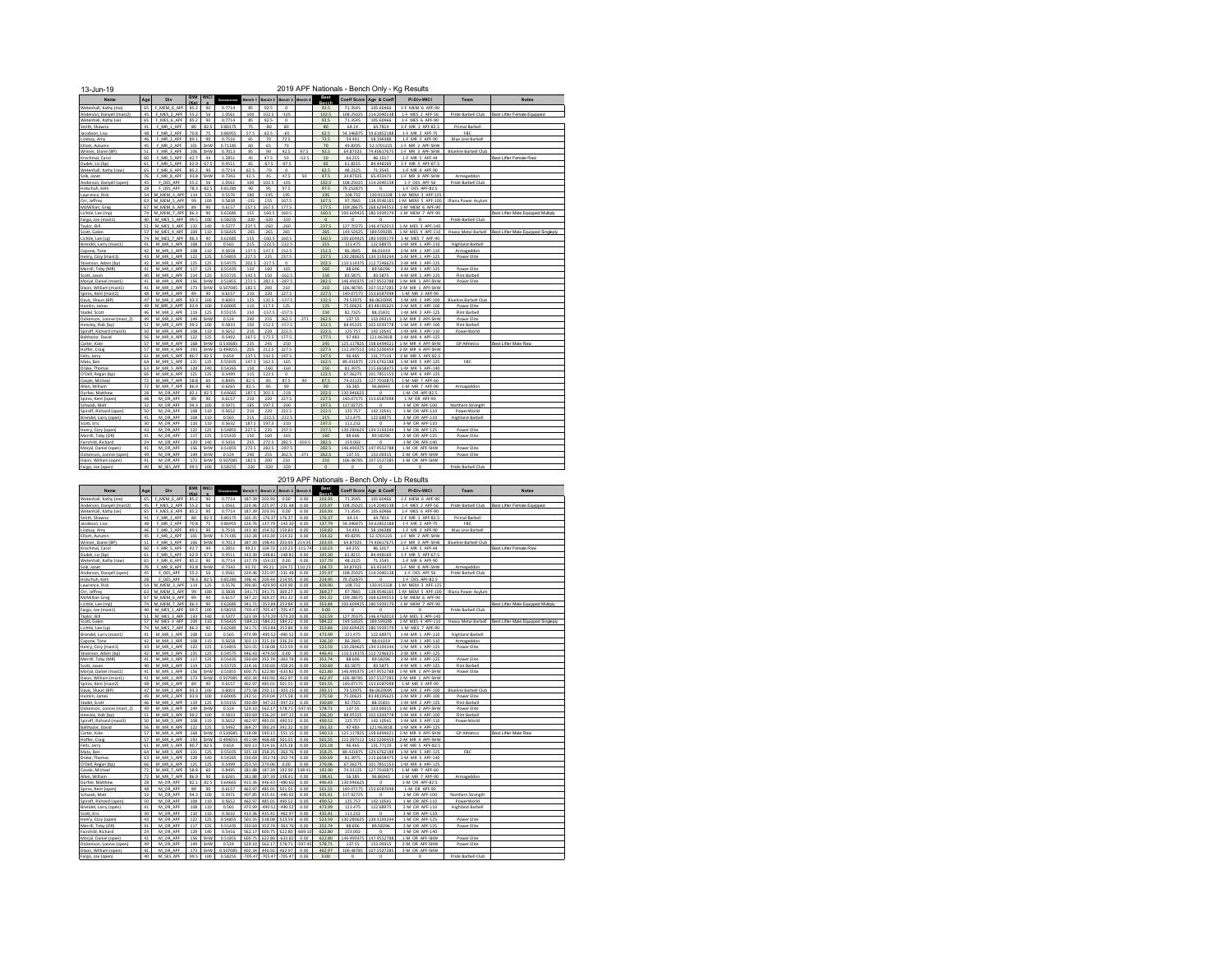13-Jun-19

## 2019 APF Nationals - Deadlift Only - Kg Results

| <b>Name</b>          | Age | Div            |       | <b>BWt (Kg) WtCls (Kg)</b> Glossbrenner |         |       |        |          |       | Deadlift 1   Deadlift 2   Deadlift 3   Deadlift 4   Best Deadlift Coeff Score   Age & Coeff |            |             | <b>PI-Div-WtCl</b> | Team                         | <b>Notes</b>                        |
|----------------------|-----|----------------|-------|-----------------------------------------|---------|-------|--------|----------|-------|---------------------------------------------------------------------------------------------|------------|-------------|--------------------|------------------------------|-------------------------------------|
| Ward, Lynda          | 48  | F MR 2 APF     | 89.1  | 90                                      | 0.7516  | 125   | 145    | 160      | 170   | 160                                                                                         | 120.256    | 131.920832  | 1-F MR 2 APF-90    |                              |                                     |
| Winner, Diane (DL)   | 51  | F MR 3 APF     | 105.6 | SHW                                     | 0.7013  | 135   | 147.5  | 157.5    | 162.5 | 157.5                                                                                       | 110.45475  | 126.6915983 | 1-F MR 3 APF-SHW   | <b>Blueline Barbell Club</b> |                                     |
| Dudek, Liz (dl)      | 61  | F MR 5 APF     | 62.9  | 67.5                                    | 0.9511  | 107.5 | 112.5  | 117.5    | 120   | 117.5                                                                                       | 111.75425  | 152.6563055 | 1-F MR 5 APF-67.5  |                              | Best Lifter Female Raw              |
| Jensen, Gary         | 63  | M MCR 5 APF    | 87    | 90                                      | 0.62385 | 150   | 162.5  | $-175$   |       | 162.5                                                                                       | 101.375625 | 144.0547631 | 1-M MCR 5 APF-90   | Basic Iron                   |                                     |
| Jeurink, James       |     | 66 M MEM 6 APF | 93.7  | 100                                     | 0.599   | 190   | 212.5  | 230      |       | 230                                                                                         | 137.77     | 208.17047   | 1-M MEM 6 APF-100  |                              | Best Lifter Male Equipped Mulitply  |
| Shipley, Cliff (dl)  | 60  | M MES 5 APF    | 76    | 82.5                                    | 0.6819  | 175   | 197.5  | 202.5    |       | 202.5                                                                                       | 138.08475  | 185.033565  | 1-M MES 5 APF-82.5 | <b>Team Repz</b>             | Best Lifter Male Equipped Singleply |
| Beard, Billy         | 40  | M MR 1 APF     | 87.9  | 90                                      | 0.62225 | 277.5 | $-289$ | $-289$   |       | 277.5                                                                                       | 172.674375 | 172.674375  | 1-M MR 1 APF-90    |                              |                                     |
| Hodge, Rich          | 43  | M MR 1 APF     | 105.2 | 110                                     | 0.5703  | 185   | 195    | 200      |       | 200                                                                                         | 114.06     | 117.59586   | 1-M MR 1 APF-110   | <b>Fligth Barbell</b>        |                                     |
| Stiverson, Adam (dl) | 42  | M MR 1 APF     | 127.7 | 140                                     | 0.54265 | 272.5 | $-295$ | $-295$   |       | 272.5                                                                                       | 147.872125 | 150.8295675 | 1-M MR 1 APF-140   |                              |                                     |
| Davis, Shaun (DL)    | 47  | M MR 2 APF     | 93.3  | 100                                     | 0.6003  | 272.5 | 290    | $-295$   |       | 290                                                                                         | 174.087    | 188.362134  | 1-M MR 2 APF-100   | <b>Blueline Barbell Club</b> | Best Lifter Male Raw                |
| Hensley, Rob (dl)    | 51  | M MR 3 APF     | 99.2  | 100                                     | 0.5833  | 137.5 | 147.5  | $-162.5$ |       | 147.5                                                                                       | 86.03675   | 98.68415225 | 1-M MR 3 APF-100   | Flint Barbell                |                                     |
| Drake, Thomas (dl)   | 63  | M MR 5 APF     | 127.7 | 140                                     | 0.54265 | 200   | 227.5  | 235      | 237.5 | 235                                                                                         | 127.52275  | 181.2098278 | 1-M MR 5 APF-140   |                              |                                     |
| O'Dell, Regan (dl)   | 66  | M MR 6 APF     | 121   | 125                                     | 0.5499  | 165   | 175    | 185      |       | 185                                                                                         | 101.7315   | 153.7162965 | 1-M MR 6 APF-125   |                              |                                     |
| Allen, William (dl)  | 72  | M MR 7 APF     | 86.9  | 90                                      | 0.6265  | 150   | 157.5  | 165      |       | 165                                                                                         | 103.3725   | 177.593955  | 1-M MR 7 APF-90    | Armageddon                   |                                     |
| Tolliver, William    | 37  | M SR APF       | 149.3 | <b>SHW</b>                              | 0.52365 | 275   | 295    | 320      |       | 320                                                                                         | 167.568    | $\Omega$    | 1-M SR APF-SHW     | Plate Boys                   |                                     |

## 2019 APF Nationals - Deadlift Only - Lb Results

| <b>Name</b>          | Age | <b>Div</b>     |       | BWt(Kq) WtCls(Kq) | Glossbrenner |        |           |           |        |        |            | Deadlift 1   Deadlift 2   Deadlift 3   Deadlift 4   Best Deadlift   Coeff Score   Age & Coeff | <b>PI-Div-WtCl</b> | Team                         | <b>Notes</b>                        |
|----------------------|-----|----------------|-------|-------------------|--------------|--------|-----------|-----------|--------|--------|------------|-----------------------------------------------------------------------------------------------|--------------------|------------------------------|-------------------------------------|
| Ward, Lynda          | 48  | F MR 2 APF     | 89.1  | 90                | 0.7516       | 275.58 | 319.67    | 352.74    | 374.78 | 352.74 | 120.256    | 131.920832                                                                                    | 1-F MR 2 APF-90    |                              |                                     |
| Winner, Diane (DL)   | 51  | F MR 3 APF     | 105.6 | <b>SHW</b>        | 0.7013       | 297.62 | 325.18    | 347.22    | 358.25 | 347.22 | 110.45475  | 126.6915983                                                                                   | 1-F MR 3 APF-SHW   | <b>Blueline Barbell Club</b> |                                     |
| Dudek, Liz (dl)      | 61  | F MR 5 APF     | 62.9  | 67.5              | 0.9511       | 236.99 | 248.02    | 259.04    | 264.55 | 259.04 | 111.75425  | 152.6563055                                                                                   | 1-F MR 5 APF-67.5  |                              | Best Lifter Female Raw              |
| Jensen, Gary         | 63  | M MCR 5 APF    | 87    | 90                | 0.62385      | 330.69 | 358.25    | $-385.81$ | 0.00   | 358.25 | 101.375625 | 144.0547631                                                                                   | 1-M MCR 5 APF-90   | Basic Iron                   |                                     |
| Jeurink, James       |     | 66 M MEM 6 APF | 93.7  | 100               | 0.599        | 418.87 | 468.48    | 507.06    | 0.00   | 507.06 | 137.77     | 208.17047                                                                                     | 1-M MEM 6 APF-100  |                              | Best Lifter Male Equipped Mulitply  |
| Shipley, Cliff (dl)  | 60  | M MES 5 APF    | 76    | 82.5              | 0.6819       | 385.81 | 435.41    | 446.43    | 0.00   | 446.43 | 138.08475  | 185.033565                                                                                    | 1-M MES 5 APF-82.5 | Team Repz                    | Best Lifter Male Equipped Singleply |
| Beard, Billy         | 40  | M MR 1 APF     | 87.9  | 90                | 0.62225      | 611.78 | $-637.13$ | $-637.13$ | 0.00   | 611.78 | 172.674375 | 172.674375                                                                                    | 1-M MR 1 APF-90    |                              |                                     |
| Hodge, Rich          | 43  | M MR 1 APF     | 105.2 | 110               | 0.5703       | 407.85 | 429.90    | 440.92    | 0.00   | 440.92 | 114.06     | 117.59586                                                                                     | 1-M MR 1 APF-110   | <b>Fligth Barbell</b>        |                                     |
| Stiverson, Adam (dl) | 42  | M MR 1 APF     | 127.7 | 140               | 0.54265      | 600.75 | $-650.36$ | $-650.36$ | 0.00   | 600.75 | 147.872125 | 150.8295675                                                                                   | 1-M MR 1 APF-140   |                              |                                     |
| Davis, Shaun (DL)    | 47  | M MR 2 APF     | 93.3  | 100               | 0.6003       | 600.75 | 639.33    | $-650.36$ | 0.00   | 639.33 | 174.087    | 188.362134                                                                                    | 1-M MR 2 APF-100   | <b>Blueline Barbell Club</b> | Best Lifter Male Raw                |
| Hensley, Rob (dl)    | 51  | M MR 3 APF     | 99.2  | 100               | 0.5833       | 303.13 | 325.18    | $-358.25$ | 0.00   | 325.18 | 86.03675   | 98.68415225                                                                                   | 1-M MR 3 APF-100   | Flint Barbell                |                                     |
| Drake, Thomas (dl)   | 63  | M MR 5 APF     | 127.7 | 140               | 0.54265      | 440.92 | 501.55    | 518.08    | 523.59 | 518.08 | 127.52275  | 181.2098278                                                                                   | 1-M MR 5 APF-140   |                              |                                     |
| O'Dell, Regan (dl)   | 66  | M MR 6 APF     | 121   | 125               | 0.5499       | 363.76 | 385.81    | 407.85    | 0.00   | 407.85 | 101.7315   | 153.7162965                                                                                   | 1-M MR 6 APF-125   |                              |                                     |
| Allen, William (dl)  | 72  | M MR 7 APF     | 86.9  | 90                | 0.6265       | 330.69 | 347.22    | 363.76    | 0.00   | 363.76 | 103.3725   | 177.593955                                                                                    | 1-M MR 7 APF-90    | Armageddon                   |                                     |
| Tolliver, William    | 37  | M SR APF       | 149.3 | <b>SHW</b>        | 0.52365      | 606.27 | 650.36    | 705.47    | 0.00   | 705.47 | 167.568    | $\Omega$                                                                                      | 1-M SR APF-SHW     | Plate Boys                   |                                     |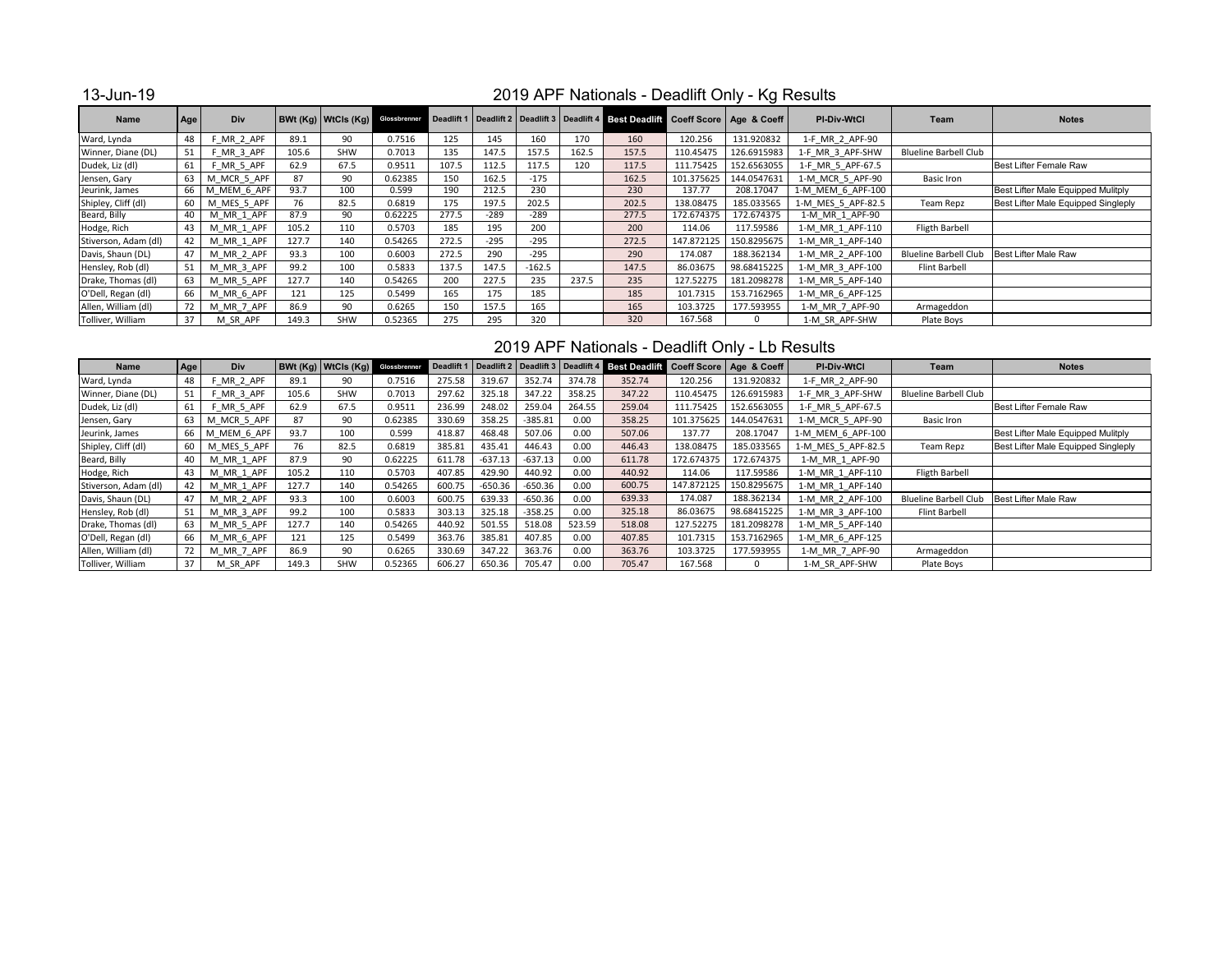| 14-Jun-19                               |                 |                            |                                 |                                   |                   |              |                 |               |         |                   |                   |                 |                 |         |               | 2019 APF Nationals - Female Full Power - Kg Results |               |                   |                    |        |                                     |              |                       |                          |                                       |                                               |                                       |
|-----------------------------------------|-----------------|----------------------------|---------------------------------|-----------------------------------|-------------------|--------------|-----------------|---------------|---------|-------------------|-------------------|-----------------|-----------------|---------|---------------|-----------------------------------------------------|---------------|-------------------|--------------------|--------|-------------------------------------|--------------|-----------------------|--------------------------|---------------------------------------|-----------------------------------------------|---------------------------------------|
| Name                                    | Age             | Div                        | <b>BWt</b><br>(K <sub>Q</sub> ) | <b>WtCls</b><br>(K <sub>Q</sub> ) |                   | Squat        | Souat 2         | Souat :       | Souat 4 | <b>Best Squat</b> | Bench 1           | Bench 2         | Bench 3         |         | Best<br>Rench | <b>Sub Total</b>                                    | Deadlift 1    | Deadlift 2        |                    |        | Deadlift 3 Deadlift 4 Best Deadlift | PL Total     | Coeff Score           | Age & Coeff              | PI-Div-WtCl                           | Team                                          | <b>Notes</b>                          |
| Biancardi, Tiffany                      | 23              | F JCR APF                  | 58.5                            | 60                                | 1.0079            | 132.5        | 145             | 150           |         | 150               | 95                | 100             | 105             |         | 100           | 250                                                 | 135           | $-145$            | $-145$             |        | 135                                 | 385          | 388.0415              | $\Omega$                 | 1-F JCR APF-60                        |                                               |                                       |
| Draher, April (mast 1)                  | 41              | F MCR 1 APF                | 66.8                            | 67.5                              | 0.907             | 125          | 135             | 140           |         | 140               | 102.5             | 107.5           | 112.5           |         | 112.5         | 252.5                                               | 185           | 197.5             | 200                |        | 200                                 | 452.5        | 410.4175              | 414.521675               | 1-F MCR 1 APF-67.5                    |                                               |                                       |
| Kinnane, Tera                           |                 | 43 F MCR 1 APF             | 110.9                           | SHW                               | 0.69005           | 167.5        | 180             | $-192.5$      |         | 180               | 85                | 90              | $-100$          |         | 90            | 270                                                 | 147.5         | 160               | $\Omega$           |        | 160                                 | 430          | 296.7215              | 305.9198665              | 1-F MCR 1 APF-SHW                     | Team Repz Gym                                 |                                       |
| Summers, Gloria                         |                 | 48 F MCR 2 APF             | 55.5                            | 56                                | 1.0514            | 85           | 92.5            | 102.5         |         | 102.5             | 52.5              | 57.5            | $-62.5$         |         | 57.5          | 160                                                 | 107.5         | 117.5             | $-120$             |        | 117.5                               | 277.5        | 291.7635              | 320.0645595              | 1-F MCR 2 APF-56                      |                                               |                                       |
| Miller, Robin                           | 49<br>48        | F MCR 2 APF<br>F MCR 2 APF | 58.8                            | 60                                | 1.0037<br>0.72605 | 90<br>90     | 97.5<br>$-100$  | $-105$<br>100 |         | 97.5<br>100       | 67.5<br>60        | 70.5<br>70      | $-72.5$<br>72.5 |         | 70.5<br>72.5  | 168<br>172.5                                        | 137.5<br>97.5 | 147.5<br>$\Omega$ | 155.5<br>$\Omega$  | $-156$ | 155.5                               | 323.5<br>270 | 324.69695<br>196.0335 | 61.3877054<br>15.0487495 | 1-F MCR 2 APF-60<br>1-F MCR 2 APF-SHW |                                               |                                       |
| illmore, Mindy<br>Enners, Tina          |                 | 50 F MCR 3 APF             | 96.4<br>110.2                   | SHW<br>SHW                        | 0.69105           | 145          | 155             | 161           |         | 161               | 62.5              | 67.5            | $-68$           |         | 67.5          | 228.5                                               | 137.5         | 145               | 151                | 157.5  | 97.5<br>151                         | 379.5        | 262.253475            | 8354248 285              | 1-F MCR 3 APF-SHW                     | Team Repz Gym<br><b>Blueline Barbell Club</b> |                                       |
| Holland, Kathy                          |                 | 54 F MCR 3 APF             | 102.5                           | SHW                               | 0.70895           | 60           | 70              | 75            |         | 75.               | 40 <sub>1</sub>   | 45              | 475             |         | 475           | 122.5                                               | 102.5         | 107.5             | 112.5              |        | 1125                                | 235          | 166,60325             |                          | 200.590313 2-F MCR 3 APF-SHW          | Team Repz Gym                                 |                                       |
| Biro, Tamela                            |                 | 67 F MCR 6 APF             | 72.3                            | 75                                | 0.85715           | 55           | 67.5            | 85            |         | 85                | 37.5              | 45              | $-52.5$         |         | 45            | 130                                                 | 110           | 125               | $-135$             |        | 125                                 | 255          | 218.57325             | 337.2585248              | 1-F MCR 6 APF-75                      |                                               |                                       |
| Clary, Belinda (mast1                   | 44              | MFM 1 APF                  | 67                              | 67.5                              | n anse            | 220          | $-230$          | 230           |         | 230               | 120               | 130             | 138             |         | 130           | 360                                                 | 170           | 185               | $-190$             |        | 185                                 | 545          | 493 1705              | 14 3768315               | 1-F MFM 1 APF-671                     | <b>Nemesis Powerlifting</b>                   |                                       |
| Kozle, Amy (mast2)                      |                 | 46 F MEM 2 APF             | 61.9                            | 67.5                              | 0.96325           | 1975         | 212.5           | 2225          |         | 222.5             | 110               | 120             | 1275            |         | 120           | 342.5                                               | 1975          | 210               | 215                |        | 215                                 | 557.5        | 537011875             | 573 5286825              | 1-F MEM 2 APF-67.5                    | Bulletproof                                   |                                       |
| Knowles, Claudia (me                    |                 | 46 F MEM 2 APF             | 67.5                            | 67.5                              | 0.89995           | 205          | $-222.5$        | $-227.5$      |         | 205               | 115               | $-122.5$        | $-122.5$        |         | 115           | 320                                                 | $-165$        | 165               | $-185$             |        | 165                                 | 485          | 436.47575             | 466.156101               | 2-F MEM 2 APF-67.5                    | Chalk & Iron                                  |                                       |
| Bingham, Donna                          |                 | 50 F MEM 3 APF             | 81.2                            | 82.5                              | 0.7943            | $-192.5$     | 192.5           | 210           |         | 210               | $-107.5$          | $-107.5$        | $-107.5$        |         | $\circ$       | $\Omega$                                            | 142.5         |                   |                    |        | $\circ$                             | $\circ$      | $\Omega$              | $\Omega$                 | $\Omega$                              | Chalk & Iron                                  |                                       |
| Ford, Krista                            |                 | 52 F MEM 3 APF             | 81.9                            | 82.5                              | 0.79005           | 207.5        | 217.5           | 227.5         |         | 227.5             | 50                | 65              | 75              |         | 75            | 302.5                                               | 180           | 190               | 195                |        | 195                                 | 497.5        | 393.049875            | 457.9031044              | 1-F MEM 3 APF-82.5                    |                                               |                                       |
| Damminga, Debbie                        |                 | 57 F MEM 4 APF             | 74.1                            | 75                                | 0.8429            | 250          | 267.5           | 280           |         | 280               | 122.5             | 130             | 137.            |         | 130           | 410                                                 | 220           | 237.5             | 250                | 255    | 250                                 | 660          | 556.314               | 705.406152               | 1-F MEM 4 APF-75                      | <b>Twin Cities Barbell</b>                    | Best Lifter Female Equipped Mulitph   |
| Langdon, Nora                           | 76              | F MES 8 APF                | 85.5                            | 90                                | 0.7698            | 165          | 172.5           | 1825          | 187.5   | 182.5             | 75                | 77.5            | 82.5            | 87.5    | 82.5          | 265                                                 | 155           | $-165$            | $\Omega$           |        | 155                                 | 420          | 323.316               | 606.540816               | 1-F MES 8 APF-90                      |                                               | Best Lifter Female Equipped Singleply |
| Potgeter, Jen (mr)                      | 40 <sub>1</sub> | F MR 1 APF                 | 77.7                            | 82.5                              | 0.8169            | 135          | 142.5           | 147.5         |         | 147.5             | 85                | 90              | $-92.5$         |         | 90            | 237.5                                               | 137.5         | 140               | 142.5              |        | 142.5                               | 380          | 310.422               | 310.422                  | 1-F MR 1 APF-82 1                     |                                               |                                       |
| Anthony, Rebecca                        | 44<br>45        | F MR 1 APF                 | 113.6                           | SHW                               | 0.68625           | 100          | 105             | 112.5         |         | 112.5             | 55                | $-62.5$         | 62.5<br>$-825$  |         | 62.5          | 175                                                 | 122.5         | 132.5             | 145                |        | 145                                 | 320          | 219.6                 | 229.0428                 | 1-F MR 1 APF-SHW                      |                                               |                                       |
| Newbill, Karon                          | 48              | F MR 2 APF<br>F MR 2 APF   | 73.6<br>88.2                    | 75<br>90                          | 0.8468<br>0.756   | 87.5<br>72.5 | 107.5<br>75     | 115<br>102.5  |         | 115<br>102.5      | 62.5<br>42.5      | 70<br>52.5      | 60              |         | 70<br>60      | 185<br>162.5                                        | 102.5<br>150  | 125<br>167.5      | $-145$<br>$-182.5$ |        | 125<br>167.5                        | 310<br>330   | 262.508<br>249,48     | 276.94594<br>273.67956   | 1-F MR 2 APF-75<br>1-F MR 2 APF-90    |                                               |                                       |
| Ward, Lynda<br>Kuipers, Ann             | 45              | F MR 2 APF                 | 88.2                            | 90                                | 0.756             | 97.5         | 105             | 110           |         | 110               | 65                | $-75$           | 75              |         | 75            | 185                                                 | 115           | 122.5             | 130                |        | 130                                 | 315          | 238.14                | 251,2377                 | 2-F MR 2 APF-90                       |                                               |                                       |
| Abel, Ellen                             | 57              | F MR 4 APF                 | 79.3                            | 82.5                              | 0.80625           | 85           | 90              | 95            |         | 95                | 70                | $-75$           | 75              |         | 75            | 170                                                 | 130           | 1325              | 1375               |        | 137.5                               | 3075         | 247.921875            | 14 3649375               | 1-F MR 4 APF-82 5                     | Flight Barbell                                |                                       |
| Margrayes, Sharr                        | 56 I            | F MR 4 APF                 | 81.3                            | 82.5                              | 0.7937            | 80           | 87.5            | 95            |         | 95                | 70                | 75              | $-80$           |         | 75            | 170                                                 | 105           | $\circ$           | $\circ$            |        | 105                                 | 275          | 218.2675              | 271,961305               | 2-F MR 4 APF-821                      |                                               |                                       |
| Shockley, Shervi                        | 61              | F MR 5 APF                 | 79.6                            | 82.5                              | 0.80435           | 82.5         | 90              | 975           | 100     | 97.5              | 47.5              | 50              | 52.5            | $-55.5$ | 52.5          | 150                                                 | 125           | 132.5             | 137.5              | 140.5  | 137.5                               | 287.5        | 231.250625            | 315 8883538              | 1-F MR 5 APF-82.5                     | <b>Powerhouse Chicks</b>                      |                                       |
| Colbert, Miranda                        | 24              | F OCR APF                  | 56                              | 56                                | 1.0439            | 100          | 115             | 122.5         |         | 122.5             | 52.5              | 60              | $-65$           |         | 60            | 182.5                                               | 107.5         | 125               | 137.5              |        | 137.5                               | 320          | 334,048               | $\Omega$                 | 1-F OCR APF-56                        | Trap Haus/Doug Helder                         |                                       |
| Strong, Kate                            | 79              | OCR APE                    | 55.7                            | 56                                | 10484             | 1075         | 1175            | 1225          |         | 1175              | 52.5              | 60              | 625             |         | 50            | 1775                                                | 105           | 1125              | 120                |        | 120                                 | 7975         | 311.899               | $\Omega$                 | 2-F OCR APF-56                        | The Three B's                                 |                                       |
| Urzola, Natalia                         | 28              | F OCR APE                  | 57.8                            | 60                                | 1.0177            | 102.5        | $-115$          | $-122.5$      |         | 1025              | 52.5              | 60              | $-62.5$         |         | 60            | 162.5                                               | 145           | 165               | 172.5              |        | 172.5                               | 335          | 340.9295              | $\circ$                  | 1-F OCR APF-60                        | 3Bs                                           |                                       |
| Draher, April (open                     | 41              | F OCR APE                  | 66.8                            | 67.5                              | 0.907             | 125          | 135             | 140           |         | 140               | 102.5             | 107.5           | 112.5           |         | 112.5         | 252.5                                               | 185           | 197.5             | 200                |        | 200                                 | 452.5        | 410.4175              | 414.521675               | 1-F OCR APF-67.5                      |                                               |                                       |
| Ogg, Samantha-Jo                        | 32              | F OCR APE                  | 71.1                            | 75                                | 0.867             | 147.5        | 167.5           | 185           |         | 185               | 77.5              | 87.5            | $-90$           |         | 87.5          | 272.5                                               | 147.5         | 157.5             | 165                |        | 165                                 | 437.5        | 379.3125              | $\circ$                  | 1-F OCR APF-75                        |                                               |                                       |
| Minuth, Brooke                          | 28              | F OCR APF                  | 72.5                            | 75                                | 0.8555            | $-95$        | 95              | $-102.5$      |         | 95                | 62.5              | 67.5            | $-70$           |         | 67.5          | 162.5                                               | 130           | 137.5             | $-142.5$           |        | 137.5                               | 300          | 256.65                | $\circ$                  | 2-F OCR APF-75                        | Barbell 4:13                                  |                                       |
| Campbell, Tracev                        | 43              | F OCR APE                  | 81.9                            | 82.5                              | 0.79005           | 162.5        | 175             | 185           |         | 185               | 105               | 112.5           | 122.5           |         | 122.5         | 307.5                                               | 182.5         | 1925              | 202.5              |        | 202.5                               | 510          | 402.9255              | 15.4161905               | 1-F OCR APF-82.5                      |                                               | Best Lifter Female Classic Raw        |
| Frisbie, Rachel                         | 26              | F OCR APF                  | 83.9                            | 90                                | 0.77855           | 135          | 140             | 145           |         | 145               | 65                | 67.5            | $-70$           |         | 67.5          | 212.5                                               | 145           | 152.5             | 160                |        | 160                                 | 372.5        | 290.009879            | $\Omega$                 | 1-F OCR APF-90                        | Beefpuff Barbell                              |                                       |
| Duncan, Tara                            | 32<br>41        | F OCR APF                  | 128.2<br>476                    | SHW                               | 0.66785           | 175          | 192.5           | 205           |         | 205               | 87.5              | 92.5            | 95              |         | 95            | 300                                                 | 165           | 170               | 175                |        | 175                                 | 475          | 317.22875             | $\sim$                   | 1-F OCR APF-SHW                       |                                               |                                       |
| Neely Cosette<br>Nutter leanni          | 34              | F OFM APE<br>F OEM APF     | 67                              | 48<br>67.5                        | 1.1865<br>0.9049  | 1925         | $-205$<br>252.5 | 205<br>272.5  |         | 205<br>272.5      | $-1425$<br>$-130$ | 142.5<br>$-130$ | 152.5<br>130    |         | 1425<br>130   | 3475<br>402.5                                       | 152.5<br>175  | 162.5<br>192.5    | $-170$<br>$-210$   |        | 1625<br>192.5                       | 510<br>595   | 605.115<br>538,4155   | 611 16615<br>$\circ$     | 1-F OFM APF-48<br>1-F OEM APF-67.5    |                                               |                                       |
| Kazle, Amy (open)                       | 46              | F OEM APF                  | 61.9                            | 67.5                              | 0.96325           | 230<br>197.5 | 212.5           | 222.5         |         | 222.5             | 110               | 120             | 127.            |         | 120           | 342.5                                               | 1975          | 210               | 215                |        | 215                                 | 557.5        | 537.011875            | 573.5286825              | 2-F OEM APF-67.5                      | Bulletproof                                   |                                       |
| Clary, Belinda (open)                   | 44              | F OEM APF                  | 67                              | 67.5                              | 0.9049            | 220          | $-230$          | 230           |         | 230               | 120               | 130             | $-138$          |         | 130           | 360                                                 | 170           | 185               | $-190$             |        | 185                                 | 545          | 493.1705              | 514.3768315              | 3-F OEM APF-67.5                      | Nemesis Powerlifting                          |                                       |
| Knowles, Claudia (ge)                   | 46              | F OEM APP                  | 675                             | 67.5                              | 0.89995           | 205          | $-222.5$        | $-227.5$      |         | 205               | 115               | $-122.5$        | 1225            |         | 115           | 320                                                 | $-165$        | 165               | $-185$             |        | 165                                 | 485          | 436 47575             | 101321 334               | 4-F OEM APF-67.5                      | Chalk & Iron                                  |                                       |
| West, Rheta                             | 45              | F OFM APE                  | 74                              | 75                                | 0.84365           | 275          | 297.5           | 320           |         | 320               | 155               | 170             | 182.5           | 185     | 182.5         | 5025                                                | 185           | 202.5             | 217.5              |        | 2025                                | 705          | 594.77325             | 27 4857788               | 1-F OEM APF-75                        |                                               |                                       |
| Nehls, Victoria                         | 24              | F OEM APF                  | 73.7                            | 75                                | 0.84605           | 165          | 175             | 185           |         | 185               | 82.5              | 95              | 102.5           |         | 102.5         | 287.5                                               | 167.5         | 185               | 190                |        | 190                                 | 477.5        | 403.988875            | $\Omega$                 | 2-F OEM APF-75                        |                                               |                                       |
| Bielomyza, Katrina                      | 39              | F OEM APP                  | 89.7                            | 90                                | 0.7487            | 292.5        | 310             | 327.5         |         | 327.5             | 1375              | 147.5           | 160             |         | 160           | 4875                                                | 205           | $-220$            | $\Omega$           |        | 205                                 | 692.5        | 518,47475             | $\Omega$                 | 1-F OEM APF-90                        |                                               |                                       |
| Gimmell, Jennifer                       | 37              | F OEM APF                  | 855                             | 90                                | 0.7698            | 220          | 250.5           | 255           |         | 255               | 160               | $-172.5$        | 172.5           |         | 172.5         | 427.5                                               | 175           | 185               | 195                |        | 195                                 | 622.5        | 479.2005              | $\circ$                  | 2-F OEM APF-90                        | <b>Team Stone</b>                             |                                       |
| Holschuh, Kell                          | 28              | F OES APF                  | 78.5                            | 82.5                              | 0.8115            | 130          | 152.5           | 167.5         |         | 167.5             | 90                | 97.5            | 102.5           |         | 102.5         | 270                                                 | 112.5         | 127.5             | 137.5              |        | 137.5                               | 407.5        | 330.68625             | $\circ$                  | 1-F OES APF-82.5                      |                                               |                                       |
| Ortiz, Alexis                           | 20              | F OES APF                  | 87.7                            | 90                                | 0.7584            | 250          | $-262.5$        | 262.5         |         | 250               | $-105$            | 105             | $-110$          |         | 105           | 355                                                 | 165           | 175               | 182.5              |        | 175                                 | 530          | 401.952               |                          | 1-F OES APF-90                        | <b>Team FUA</b>                               |                                       |
| Martini, Kathleen                       | 24              | F OR APF                   | 58.5                            | 60                                | 1.0079            | 57.5         | 70              | 80            |         | 80                | 42.5              | $-60$           | 60              |         | 60            | 140                                                 | 97.5          | 110               | 125                |        | 125                                 | 265          | 267.0935              | $\circ$                  | 1-F OR APF-60                         | Raw Mana                                      |                                       |
| Miller, Cathy                           | $50 -$          | F OR APE                   | 64.9                            | 67.5                              | 0.92775           | 110          | 115             | $-120$        |         | 115               | 55                | 57.5            | $-60 -$         |         | 57.5          | 172.5                                               | 120           | 125               | 130                |        | 130                                 | 3025         | 280 644375            | 17.1281438               | 1-F OR APF-67.5                       | Renezade Barbell Club                         |                                       |
| Castillo, Danielli                      | 31              | F OR APF                   | 73                              | 75                                | 0.8515            | 125          | 137.5           | $-147.5$      |         | 137.5             | 55                | 60              | 65              |         | 65            | 202.5                                               | 125           | 132.5             | 137.5              |        | 137.5                               | 340          | 289.51                | $\Omega$                 | 1-F OR APF-75                         |                                               |                                       |
| Smith, Courtney                         | 36              | F OR APF                   | 74.7                            | 75                                | 0.83835           | $-107.5$     | $-112.5$        | 112.5         |         | 112.5             | 52.5              | $-57.5$         | $-60$           |         | 52.5          | 165                                                 | 120           | 130               | $-137.5$           |        | 130                                 | 295          | 247.31325             | $^{\circ}$               | 2-F OR APF-75                         |                                               |                                       |
| Potgeter, Jen (or)<br>Erhardt, Jennifer | 40<br>24        | F OR APP<br>F OR APE       | 77.7<br>86.2                    | 82.5<br>$90^{\circ}$              | 0.8169<br>0.7661  | 135<br>162.5 | 142.5<br>170    | 147.5<br>1775 |         | 147.5<br>1775     | 85<br>87.5        | 90<br>95        | $-92.5$<br>1025 |         | 90<br>1025    | 237.5<br>280                                        | 137.5<br>165  | 140<br>1775       | 142.5<br>190       |        | 1425<br>190 <sub>1</sub>            | 380<br>470   | 310.422<br>360.067    | 310.422<br>$\Omega$      | 1-F OR APF-82.5<br>1-F OR APF-90      | Primal Rarhell                                | <b>Rest Lifter Female Raw</b>         |
|                                         | 36              | F SCR APF                  | 66.6                            | 67.5                              | 0.90915           | $-147.5$     | 147.5           | 157.5         |         | 157.5             | 62.5              | $-70$           | $-70$           |         | 62.5          | 220                                                 | 135           | 145               | 152.5              |        | 152.5                               | 372.5        | 338.658375            | $\circ$                  | 1-F SCR APF-67.5                      |                                               |                                       |
| Fuentes, Erika<br>Stokes, Amy           | 38              | F SCR APF                  | 72.2                            | 75                                | 0.8579            | 125          | 132.5           | 140           |         | 140               | 50                | $-55$           | 57.5            |         | 57.5          | 197.5                                               | 130           | 137.5             | 147.5              |        | 147.5                               | 345          | 295.9755              |                          | 1-F SCR APF-75                        | <b>Blueline Barbell Club</b>                  |                                       |
| Shockley, Vivienne                      |                 | 38 F SR SO APP             | 81.6                            | 82.5                              | 0.7919            | 55           | 60              | 65            | 70      | 65                | 47.5              | 50              | 52.5            |         | 52.5          | 117.5                                               | 125           | 132.5             | 137.5              | 140.5  | 137.5                               | 255          | 201.9345              | $^{\circ}$               | 1-F SR SD APF-82.5                    | Powerhouse Chicks                             |                                       |
| Rivera, Isabelle (cr)                   | 16              | F TCR 2 APF                | 89.3                            | $90^{\circ}$                      | 0.75065           | 142.5        | 152.5           | 162.5         | 167.5   | 162.5             | 67.5              | 72.5            | 775             |         | 77.5          | 240                                                 | 152.5         | 165               | 177.5              |        | 177.5                               | 417.5        | 313.396375            | $\Omega$                 | 1-F TCR 2 APF-90                      |                                               |                                       |
| Rychtarczyk, Aggie                      | 18 <sup>1</sup> | F TCR 3 APE                | 70.4                            | 75                                | 0.873             | 110          | 1175            | 120           |         | 120               | 60                | $-65$           | 65              |         | 65            | 185                                                 | 110           | 1175              | $-120$             |        | 1175                                | 3025         | 264.0825              |                          | 1-F TCR 3 APF-75                      |                                               |                                       |
| Hilliker, Ella                          | 14              | F TR 1 APF                 | 57.8                            | 60                                | 1.0177            | 60           | 65              | $-90$         |         | 65                | 35                | 42.5            | $-52.5$         |         | 42.5          | 107.5                                               | 60            | 75                | 95                 |        | 95                                  | 202.5        | 206.08429             | $\Omega$                 | 1-F TR 1 APF-60                       |                                               |                                       |
| Perkins, Roxann                         | 14              | F TR 1 APF                 | 77.5                            | 82.5                              | 0.81825           | 62.5         | 70              | 77.5          |         | 77.5              | 30                | 37.5            | $-47.5$         |         | 37.5          | 115                                                 | $-92.5$       | 92.5              | 105                |        | 105                                 | 220          | 180.015               | $\circ$                  | 1-F TR 1 APF-82.5                     |                                               |                                       |
| Rivera, Isabelle (r)                    | 16              | F TR 2 APE                 | 893                             | 90 <sub>0</sub>                   | 0.75065           | 142.5        | 152.5           | 162.5         | 1675    | 162.5             | 67.5              | 725             | 775             |         | 775           | 240                                                 | 152.5         | 165               | 1775               |        | 1775                                | 4175         | 313 396375            | $\sim$                   | 1-F TR 2 APF-90                       |                                               |                                       |

2019 APF Nationals - Female Full Power - Lb Results

| Name                                | 0 <sub>0</sub>         | Div                    | <b>BWt</b><br>(Kg) | <b>WtCls</b><br>(Kg) |                   | Souat               | Souat            | Souat <sub>3</sub> |              | Squat 4 Best Squat Bench 1 |                 |                  | Bench 2 Bench 3 Bench |                 | Rost<br>Bench    | <b>Sub Total</b> | Deadlift 1       |                  |                    |              | Deadlift 2 Deadlift 3 Deadlift 4 Best Deadlift 1 1 17-17 Coeff Score Age & Coeff |                  |                    |                        | PI-Div-WtCl                        | Team                       | <b>Notes</b>                          |
|-------------------------------------|------------------------|------------------------|--------------------|----------------------|-------------------|---------------------|------------------|--------------------|--------------|----------------------------|-----------------|------------------|-----------------------|-----------------|------------------|------------------|------------------|------------------|--------------------|--------------|----------------------------------------------------------------------------------|------------------|--------------------|------------------------|------------------------------------|----------------------------|---------------------------------------|
| Biancardi, Tiffam                   |                        | F JCR APF              | 58.5               | 60                   | 1,0079            | 292.11              | 319.67           | 330.69             | n nn         | 330.69                     | 209.44          | 220.46           | $-231.48$ 0.00        |                 | 220.46           | 551.15           | 297.62           |                  | $-319.67 - 319.67$ | 0.00         | 297.62                                                                           | 848.77           | 388,0415           | $\Omega$               | 1-F JCR APF-60                     |                            |                                       |
| Draher, April (mast 1)              | 41                     | F MCR 1 APR            | <b>66.8</b>        | 67.5                 | 0.907             | 275.58              | 297.62           | 308.64             | 0.00         | 308.64                     | 225.97          | 236.99           | 248.02                | 0.00            | 248.02           | 556.66           | 407.85           | 435.41           | 440.97             | 0.00         | 440.92                                                                           | 997.58           | 410.4175           | 414.521675             | 1-F MCR 1 APF-675                  |                            |                                       |
| Kinnane Terz                        |                        | F MCR 1 APF            | 110.9              | SHW                  | 0.69005           | 369.27              | 396.83           | $-424.39$          | 0.00         | 396.83                     | 187.3           | 198.41           | 220.46                | 00              | 198.41           | 595.24           | 325.18           | 352.74           | 0.00               | 0.00         | 352.74                                                                           | 947.98           | 296.7215           | 305.9198665            | 1-F MCR 1 APF-SHV                  | Team Repz Gym              |                                       |
| iummers, Gloria                     | 48                     | F MCR 2 APP            | 55.5               | <b>CG</b>            | 1.0514            | 187.3               | 203.93           | 225.97             | 0.00         | 225.97                     | 115.7           | 126.76           | 137.79                | 0.01            | 126.76           | 352.74           | 236.99           | 259.04           | $-264.55$          | 0.00         | 259.04                                                                           | 611.78           | 291.7635           | 320.064559             | 1-F MCR 2 APF-56                   |                            |                                       |
| Miller, Robin                       | 49                     | MCR 2 APP              | 58.8               | 60                   | 1.0037            | 198.41              | 214.95           | $-231.48$          | 0.00         | 214.95                     | 148.81          | 155.42           | 159.83                | 0.00            | 155.42           | 370.37           | 303.13           | 325.18           | 342.82             | 343.92       | 342.82                                                                           | 713.19           | 324.69695          | 361.387705             | 1-F MCR 2 APF-60                   |                            |                                       |
| Fillmore, Mindy                     | 48                     | F MCR 2 APP            | 96.4               | SHW                  | 0.72605           | 198.41              | $-220.4$         | 220.46             | 0.00         | 220.46                     | 132.2           | 154.32           | 159.83                | 0.00            | 159.83           | 380.29           | 214.95           | 0.00             | 0.00               | 0.00         | 214.95                                                                           | 595.24           | 196.0335           | 215.048749             | 1-F MCR 2 APF-SHW                  | Team Repz Gym              |                                       |
| Enners, Tina                        | sn                     | F MCR 3 APF            | 110.2              | <b>SHW</b>           | 0.69105           | 319.67              | 341.71           | 354.94             | 0.00         | 354.94                     | 137.79          | 148.81           | 149.91                | 0.00            | 148.81           | 503.75           | 303.13           | 319.67           | 332.89             | 347.22       | 332.89                                                                           | 836.65           | 262.253475         | 296.3464268            | 1-F MCR 3 APF-SHW                  | Blueline Barbell Club      |                                       |
| Holland, Kath                       | CA.                    | MCR 3 APR              | 102.5              | SHW                  | 0.70895           | 132.28              | 154.37           | 165.35             | n nn         | 165.35                     | 88.18           | 99.21            | 104.72                | 0.00            | 104.72           | 270.06           | 225.97           | <b>PP AFC</b>    | 248.02             | n nn         | 248.02                                                                           | 518.08           | 2503 861           | 200 590313             | 2-F MCR 3 APF-SHW                  | Team Repz Gym              |                                       |
| <b>Riro Tamela</b>                  | C <sub>7</sub>         | <b>NCR 6 APR</b>       | 72.3               | 75                   | 0.85715           | 121.25              | 148.81           | 18739              | 0.00         | 18739                      | 82.67           | 99.21            | 115.74                | 0.00            | 99.21            | 286.60           | 242.51           | 275.58           | $-29762$           | n nn         | 275.58                                                                           | 562.17           | 21857325           | 337.2585248            | 1-F MCR 6 APF-75                   |                            |                                       |
| Clary, Belinda (mast1               | 44                     | MEM 1 APR              | 67                 | 67.5                 | 0.9049            | 485.01              | 507.06           | 507.06             | 0.00         | 507.06                     | 264.5           | 286.60           | 304.23                | 0.00            | 286.60           | 793.66           | 374.78           | 407.85           | $-418.87$          | 0.00         | 407.85                                                                           | 201.51           | 493.1705           | 514.376831             | 1-F MEM 1 APF-67.5                 | Vemesis Powerlifting       |                                       |
| Kozle Amy (mast2                    | 46                     | F MEM 2 APF            | 61.9               | 67.5                 | 0.96325           | 435.41              | 468.48           | 490.52             | 0.00         | 490.52                     | 242.5           | 264.55           | 281.09                | 0.00            | 264.55           | 755.08           | 435.41           | 462.97           | 473.99             | 0.00         | 473.99                                                                           | 229.06           | 537.011875         | 573.5286825            | 1-F MEM 2 APF-67.                  | Bulletproof                |                                       |
| Knowles, Claudia (me)               | AC                     | F MFM 2 APF            | 67.5               | 67.5                 | 200980            | 451.94              | 4905             | 50155              | n nn         | 451.94                     | 253.57          | 270.06           | 270.06                | 0.00            | 253.53           | 705.47           | 363.76           | 363.76           | 407.85             | 0.00         | 363.76                                                                           | <b>FC PAO1</b>   | 436,47575          | 466 156101             | 2-F MFM 2 APF-675                  | Chalk & Iron               |                                       |
| Bingham, Donna                      |                        | F MEM 3 APF            | 81.2               | 82.5                 | 0.7943            | $-424.39$           | 424.39           | 462.97             | 0.00         | 462.97                     | $-236.9$        | 236.99           | 236.99                | 0.00            | 0.00             | 0.00             | 314.16           | 0.00             | 0.00               | 0.00         | 0.00                                                                             | 0.00             | $\Omega$           | $\Omega$               | $\Omega$                           | Chalk & Iron               |                                       |
| Ford, Krista                        | 52                     | F MEM 3 APF            | 81.9               | 82.5                 | 0.79005           | 457.45              | 479.50           | 501.55             | 0.00         | 501.55                     | 110.2           | 143.30           | 165.35                | 0.00            | 165.35           | 666.89           | 396.83           | 418.87           | 429.90             | 0.00         | 429.90                                                                           | 1096.79          | 393.049875         | 457.9031044            | 1-F MEM 3 APF-82.                  |                            |                                       |
| Damminga, Debbie                    |                        | F MEM 4 APF            | 74.1               | 75                   | 0.8429            | 551.15              | 589.73           | 617.29             | 0.00         | 617.29                     | 270.06          | 286.60           | 303.13                | 0.00            | 286.60           | 903.89           | 485.01           | 523.59           | 551.15             | 562.17       | 551.15                                                                           | 455.04           | 556.314            | 705,406152             | 1-F MEM 4 APF-75                   | <b>Twin Cities Barbell</b> | lest Lifter Female Equipped Mulitply  |
| Lanedon, Nora                       | 76                     | F MES 8 APF            | 85.5               | 90                   | 0.7698            | 363.76              | 380.29           | 402.34             | 413.36       | 402.34                     | 165.3           | 170.86           | 181.88                | 192.9           | 181.88           | 584.22           | 341.71           | $-363.76$        | 0.00               | 0.00         | 341.71                                                                           | 925.93           | 323.316            | 606.54081              | 1-F MES 8 APF-90                   |                            | Best Lifter Female Equipped Singleply |
| Potgeter, Jen (mr)                  |                        | F MR 1 APF             | 77.7               | 82.5                 | 0.8169            | 297.62              | 314.16           | 325.18             | 0.00         | 325.18                     | 187.3           | 198.41           | 203.93                | 0.00            | 198.41           | 523.59           | 303.13           | 308.64           | 314.16             | 0.00         | 314.16                                                                           | 837.75           | 310,422            | 310.422                | 1-F MR 1 APF-82.5                  |                            |                                       |
| Anthony, Rebecca                    | 44                     | F MR 1 APR             | 113.6              | SHW                  | 0.68625           | 220.46              | 231.48           | 248.02             | 0.00         | 248.02                     | 121.25          | 137.79           | 137.79                | 0.00            | 137.79           | 385.81           | 270.06           | 292.11           | 319.67             | 0.00         | 319.67                                                                           | 705.47           | 219.6              | 229.0428               | 1-F MR 1 APF-SHW                   |                            |                                       |
| Newbill, Karon                      | 48                     | MR <sub>2</sub> AP     | 73.6               | 75                   | 0.8468            | 192.90              | 236.99           | 253.53             | 0.00         | 253.53                     | 137.7           | 154.32           | 181.88                | 0.00            | 154.32           | 407.85           | 225.97           | 275.58           | 319.67             | 0.00         | 275.58                                                                           | 683.43           | 262.508            | 276,94594              | 1-F MR 2 APF-75                    |                            |                                       |
| Ward, Lynda                         |                        | F MR 2 APF             | 88.2               | 90                   | 0.756             | 159.83              | 165.35           | 225.97             | 0.00         | 225.97                     | 93.70           | 115.74           | 132.28                | 0.00            | 132.28           | 358.25           | 330.69           | 369.27           | $-402.34$          | 0.00         | 369.27                                                                           | 727.52           | 249.48             | 273.67956              | 1-F MR 2 APF-90                    |                            |                                       |
| Kuipers, Ann                        | AC                     | F MR 2 APF             | 88.2               | 90                   | 0.756             | 214.95              | 231.48           | 242.51             | 0.00         | 242.51                     | 143.31          | 165.35           | 165.35                | 0.00            | 165.35           | 407.85           | 253.53           | 270.06           | 286.60             | 0.00         | 286,60                                                                           | 694.45           | 238.14             | 251.2377               | 2-F MR 2 APF-90                    |                            |                                       |
| Abel Filen                          | <b>C7</b><br><b>CG</b> | F MR 4 AP              | 79.3               | 82.5                 | 0.80625           | 18739               | 198.41           | 209.44             | 0.00         | 209.44                     | 154.32          | 165.35           | 165.35                | 0.00            | 165.35           | 374 78           | 286.60           | 292.11           | 303.13             | n nn         | 303.13                                                                           | 677.91           | 247.921875         | 314.3649375            | 1-F MR 4 APF-82 S                  | Flight Barbell             |                                       |
| Margraves, Sharr                    |                        | F MR 4 APR             | 813                | 82.5                 | 0.7937            | 176.37              | 197 90           | 209.44             | n nn         | 209.44                     | 154.33          | 165.35           | 176.37                | 0.00            | 165.35           | 374 78           | 231.48           | n on             | 0.00               | 0.00         | 231.48                                                                           | 606.27           | 218 2675           | 271 961 305            | 2-F MR 4 APF-82 5                  |                            |                                       |
| Shockley, Shervl                    |                        | F MR 5 APF             | 79.6               | 82.5                 | 0.80435           | 181.88              | 198.41           | 214.95             | Ab 055       | 214.95                     | 104.77          | 110.23           |                       | 115 74 - 122 34 | 115.74           | <b>PA 035</b>    | 275.58           | 292.11           | 303.13             | 309.75       | 303.13                                                                           |                  | 63382 231 250625   | 315 8883538            | 1-F MR 5 APF-82 5                  | <b>Powerhouse Chicks</b>   |                                       |
| Colbert, Miranda                    | 24                     | F OCR APF              | 56                 | 56                   | 1.0439            | 220.46              | 253.53           | 270.06             | 0.00         | 270.06                     | 115.74          | 132.28           | 143.30                | 0.00            | 132.28           | 402.34           | 236.99           | 275.58           | 303.13             | 0.00         | 303.13                                                                           | 705.47           | 334,048            | $\sim$                 | 1-F OCR APF-56                     | Trap Haus/Doug Helder      |                                       |
| Strong, Kate                        | 79                     | F OCR APF              | 55.7               | 56                   | 1.0484            | 236.99              | 259.04           | $-270.06$          | 0.00         | 259.04                     | 115.74          | 132.28           | 137.79                | 0.00            | 132.28           | 391.32           | 231.48           | 248.02           | 264.55             | 0.00         | 264.55                                                                           | 655.87           | 311.899            | $\Omega$               | 2-F OCR APF-56                     | The Three B's              |                                       |
| Urzola, Natalia                     | $\lambda$              | F OCR APE              | 57.8               | 60                   | 1.0177            | 225.97              | 253.5            | 270.06             | n nn         | 225.97                     | 115.74          | 132.28           | 137.79                | 0.00            | 132.28           | 358.25           | 319.67           | 363.76           | 380.79             | 0.00         | 380.29                                                                           | 738.54           | 340.9295           | $\Omega$               | 1-F OCR APF-60                     | 3Rs                        |                                       |
| Draher, April (open                 | 32                     | F OCR APE<br>F OCR APE | <b>66.8</b>        | 67.5                 | 0.907             | 275.58              | 297.62           | 308.64             | 0.00         | 308.64                     | 225.97          | 236.99           | 248.02                | 0.00            | 248.02           | 556.66           | 407.85           | 435.41           | 440.92             | 0.00         | 440.97                                                                           | 997.58           | 410.4175           | 414.521675<br>$\Omega$ | 1-F OCR APF-67.5                   |                            |                                       |
| Opp. Samantha-Jo                    |                        |                        | 71.1               | 75<br>75             | 0.867             | 325.18              | 369.27           | 407.85             | 0.00         | 407.85                     | 170.8           | 192.90           | 198.41                | 0.00            | 192.90           | 600.75           | 325.18           | 347.22           | 363.76             | 0.00         | 363.76                                                                           | 964.51           | 379.3125           | $\Omega$               | 1-F OCR APF-75                     |                            |                                       |
| Minuth, Brooke                      | 43                     | F OCR API<br>F OCR API | 72.5<br>81.9       | 82.5                 | 0.8555<br>0.79005 | $-209.44$<br>358.25 | 209.44<br>385.81 | 225.97<br>407.85   | 0.00<br>0.00 | 209,44<br>407.85           | 137.7<br>231.48 | 148.81<br>248.02 | 154.32<br>270.06      | 0.00<br>0.00    | 148.81<br>270.06 | 358.25<br>677.91 | 286.60<br>402.34 | 303.13<br>424.39 | 314.16<br>446.43   | 0.00<br>0.00 | 303.13<br>446,43                                                                 | 561.38<br>124.35 | 256.65<br>402.9255 | 415.416190             | 2-F OCR APF-75<br>1-F OCR APF-82.5 | Barbell 4:13               | Best Lifter Female Classic Raw        |
| Campbell, Tracey<br>Frisbie, Rachel | 26                     | F OCR AP               | 83.9               | 90                   | 0.77855           | 297.62              | 308.64           | 319.67             | 0.00         | 319.67                     | 143.3           | 148.81           | 154.32                | 0.00            | 148.81           | 468.48           | 319.67           | 336.20           | 352.74             | 0.00         | 352.74                                                                           | 821.21           | 90.00987           |                        | 1-F OCR APF-90                     | Beefpuff Barbell           |                                       |
| Duncan, Tara                        | 32                     | OCR APP                | 128.2              | SHW                  | 0.66785           | 385.81              | 424.39           | 451.94             | 0.00         | 451.94                     | 192.90          | 203.93           | 209.44                | 0.00            | 209.44           | 661.38           | 363.76           | 374.78           | 385.81             | 0.00         | 385.81                                                                           | 047.19           | 317.22875          | $\Omega$               | 1-F OCR APF-SHW                    |                            |                                       |
| Neely, Cosette                      | $\overline{a}$         | F OEM AP               | 47.6               | 48                   | 1.1865            | 424.39              | 451.9            | 451.94             | 0.00         | 451.94                     | 314.1           | 314.16           | 336.20                | 0.00            | 314.16           | 766.10           | 336.20           | 358.25           | $-374.78$          | 0.00         | 358.25                                                                           | 124.35           | 605.115            | 611.1661               | 1-F OEM APF-48                     |                            |                                       |
| Nutter leannie                      | 24                     | F OFM API              | 67                 | 67.5                 | PA0P 0            | 507.06              | 556.66           | 600.75             | 0.00         | 600.75                     | $-286.60$       | 286.60           | <b>DA 885</b>         | 0.00            | 286.60           | 88735            | 385.81           | 424.39           | $-46297$           | 0.001        | 424.39                                                                           | 311.74           | 538,4155           | $\sim$                 | 1-F OEM APF-67.5                   |                            |                                       |
| Kozle, Amy (open)                   | 46                     | F OFM APE              | 61.9               | 67.5                 | 0.96325           | 435.41              | 468.48           | 490.52             | 0.00         | 490.52                     | 242.51          | 264.55           | 281.09                | 0.00            | 264.55           | 755.08           | 435.41           | 462.97           | 473.99             | 0.00         | 473.99                                                                           | 229.06           | 537.011875         | 573.5286825            | 2-F OEM APF-67.5                   | Bulletproof                |                                       |
| Clary, Belinda (open                | $\overline{A}$         | <b>CODA ARE</b>        | GT.                | 67.5                 | PAOP O            | 485.01              | 507.06           | 507.06             | n nn         | 507.06                     | 364.51          | 03.385           | 304.23                | 0.00            | <b>DA 285</b>    | 702.66           | 374 78           | 407.85           | $-418.87$          | 0.001        | 407.85                                                                           | 20151            | 493.1705           | 514 3768315            | 3-F OFM APF-67.5                   | Nemesis Powerlifting       |                                       |
| Knowles, Claudia (ge)               | 46                     | F OEM APF              | 67.5               | 67.5                 | 0.89995           | 451.94              | $-490.5$         | $-501.55$          | 0.00         | 451.94                     | 253.53          | 270.06           | 270.06                | 0.00            | 253.53           | 705.47           | 363.76           | 363.76           | $-407.85$          | 0.00         | 363.76                                                                           | 1069.23          | 436.47575          | 466,15610              | 4-F OEM APF-67.5                   | Chalk & Iron               |                                       |
| West, Rheta                         |                        | F OFM APE              | 74                 | 75                   | 0.84365           | 606.27              | 655.87           | 705.47             | n nn         | 705.47                     | 341.7           | 374 78           |                       | 402.34 407.8    | 402.34           | 107.81           | 407.85           | 446.43           | $-47950$           | n nn         | 446.43                                                                           | 554.24           | 594 77325          | 627 4857781            | 1-F OFM APF-75                     |                            |                                       |
| Nehls, Victoria                     | 24                     | F OEM APF              | 73.7               | 75                   | 0.84605           | 363.76              | 385.81           | 407.85             | 0.00         | 407.85                     | 181.88          | 209.44           | 225.97                | 0.00            | 225.97           | 633.82           | 369.27           | 407.85           | 418.87             | 0.00         | 418.87                                                                           | 1052.70          | 403.988875         | $\Omega$               | 2-F OEM APF-75                     |                            |                                       |
| Bielomyza, Katrina                  |                        | F OEM APF              | 89.7               | 90                   | 0.7487            | 644.85              | 683.43           | 722.01             | 0.00         | 722.01                     | 303.13          | 325.18           | 352.74                | 0.00            | 352.74           | 1074.74          | 451.94           | 485.01           | 0.00               | 0.00         | 451.94                                                                           | 526.69           | 518.47475          | $\Omega$               | 1-F OEM APF-90                     |                            |                                       |
| Gimmell, Jennifer                   | 37                     | F OEM API              | 85.5               | 90                   | 0.7698            | 485.0               | 552.25           | 562.17             | 0.00         | 562.17                     | 352.74          | 380.2            | 380.25                | 0.00            | 380.29           | 942.47           | 385.81           | 407.85           | 429.90             | 0.00         | 429.90                                                                           | 1372.36          | 479.2005           | $\Omega$               | 2-F OEM APF-90                     | Team Stone                 |                                       |
| Holschuh, Kelli                     | 28                     | F OES API              | 78.5               | 82.5                 | 0.8115            | 286.61              | 336.20           | 369.27             | 0.00         | 369.27                     | 198.4           | 214.95           | 225.97                | 0.00            | 225.97           | 595.24           | 248.02           | 281.09           | 303.13             | 0.00         | 303.13                                                                           | 898.37           | 330.68625          | $\Omega$               | 1-F OES APF-82.5                   |                            |                                       |
| Ortiz Alexis                        |                        | F OES API              | 87.7               | 90                   | 0.7584            | 551.15              | 578.71           | 578.71             | 0.00         | 551.15                     | 231.4           | 231.48           | 242.51                | 0.00            | 231.48           | 782.63           | 363.76           | 385.81           | 402.34             | 0.00         | 385.81                                                                           | 168.44           | 401.952            | $\Omega$               | 1-F OES APF-90                     | Team FIIA                  |                                       |
| Martini, Kathleen                   | 24                     | OR APP                 | 58.5               | 60                   | 1.0079            | 126.76              | 154.32           | 176.37             | 0.00         | 176.37                     | 93.70           | 132.28           | 132 28                | 0.00            | 132.28           | 308.64           | 214.95           | 242.51           | 275.58             | 0.00         | 275.58                                                                           | 584.22           | 267.0935           | $\Omega$               | 1-F OR APF-60                      | Raw Mana                   |                                       |
| Miller, Cathy                       | co.                    | F OR APF               | 64.9               | 67.5                 | 0.92775           | 242.51              | 253.53           | $-264.55$          | 0.00         | 253.53                     | 121.25          | 126.76           | 132.28                | 0.00            | 126.76           | 380.29           | 264.55           | 275.58           | 286.60             | 0.00         | 286,60                                                                           | 66.89            | 280,644375         | 317.1281438            | 1-F OR APF-67.5                    | Renezade Barbell Club      |                                       |
| Castillo, Danielle                  | 31                     | F OR APP               | 73                 | 75                   | 0.8515            | 275.58              | 303.13           | $-325.18$          | 0.00         | 303.13                     | 121.25          | 132.28           | 14330                 | 0.00            | 143.30           | 446.43           | 275.58           | 292.11           | 303.13             | n nn         | 303.13                                                                           | 749.56           | 289.51             | $\Omega$               | 1-F OR APF-75                      |                            |                                       |
| Smith, Courtney                     |                        | F OR APE               | 747                | 75                   | 0.83835           | $-23699$            | $-24802$         | 248.02             | n nn         | 248.02                     | 115.74          | 126.76           | 132.28                | 0.00            | 115.74           | 363.76           | 264.55           | 286.60           | $-303.13$          | 0.00         | 286.60                                                                           | <b>AF 028</b>    | 247.31325          | $\sim$                 | 2-F OR APF-75                      |                            |                                       |
| Potgeter, Jen (or)                  | $\overline{AB}$        | F OR APP               | 77.7               | 82.5                 | 0.8169            | 297.62              | 314.16           | 325.18             | 0.00         | 325.18                     | 187.35          | 198.41           | 203.93                | 0.00            | 198.41           | 523.59           | 303.13           | 308.64           | 314.16             | 0.00         | 314.16                                                                           | 837.75           | 310.422            | 310.422                | 1-F OR APF-82.5                    |                            |                                       |
| Erhardt, Jennifer                   | 24                     | F OR APE               | 86.2               | 90                   | 0.7661            | 358.25              | 374.78           | 391.32             | n nn         | 39132                      | 192.90          | 209.44           |                       | 225.97 0.00     | 225.97           | 617.79           | 363.76           | 391.32           | 418.87             | 0.00         | 418.87                                                                           | 81.801           | 360.067            | $\Omega$               | 1-F OR APF-90                      | Primal Rarhell             | Inst Lifter Female Raw                |
| Fuentes, Erika                      | 20                     | E SCR APE              | <b>66.6</b>        | 67.5                 | 0.90915           | $-325.18$           | 325.18           | 347.22             | 0.00         | 347.22                     | 137.79          | 154.32           | 154.32                | 0.00            | 137.79           | 485.01           | 297.62           | 319.67           | 336.20             | 0.00         | 336,20                                                                           | 821.21           | 338 658375         | $\Omega$               | 1-F SCR APE-67.5                   |                            |                                       |
| Stokes, Amy                         |                        | F SCR APP              | 72.2               | 75                   | 0.8579            | 275.58              | 292.13           | 308.64             | 0.00         | 308.64                     | 110.23          | 121.25           | 126.76                | 0.00            | 126.76           | 435.41           | 286.60           | 303.13           | 325.18             | 0.00         | 325.18                                                                           | 760.59           | 295.9755           | $\Omega$               | 1-F SCR APF-75                     | Blueline Barbell Club      |                                       |
| Shockley, Vivienne                  |                        | SR SO AF               | 81.6               | 82.5                 | 0.7919            | 121.25              | 132.21           | 143.30             | 154.32       | 143.30                     | 104.7           | 110.23           | 115.74                | 0.00            | 115.74           | 259.04           | 275.58           | 292.13           | 303.13             | 309.75       | 303.13                                                                           | 562.17           | 201.9345           | $\Omega$               | 1-F SR SD APF-82.5                 | Powerhouse Chicks          |                                       |
| Rivera, Isabelle (cr)               |                        | F TCR 2 APF            | 89.3               | 90                   | 0.75065           | 314.16              | 336.20           | 358.25             | 369.27       | 358.25                     | 148.8           | 159.83           | 170.86                | 0.00            | 170.86           | 529.10           | 336.20           | 363.76           | 391.32             | 0.00         | 391.32                                                                           | 920.42           | 13.396375          | $\Omega$               | 1-F TCR 2 APF-90                   |                            |                                       |
| Rychtarczyk, Aggie                  | 10                     | F TCR 3 APF            | 70.4               | 75                   | 0.873             | 242.51              | 259.04           | 264.55             | 0.00         | 264.55                     | 132.2           | 143.30           | 143.30                | 0.00            | 143.30           | 407.85           | 242.51           | 259.04           | $-264.55$          | 0.00         | 259.04                                                                           | 66.89            | 264.0825           |                        | 1-F TCR 3 APF-75                   |                            |                                       |
| Hilliker, Ella                      | 14                     | F TR 1 API             | 57.8               | 60                   | 1.0177            | 132.2               | 143.30           | 198.41             | 0.00         | 143.30                     | 77.16           | 93.70            | 115.74                | 0.00            | 93.70            | 236.99           | 132.28           | 165.3            | 209.44             | 0.00         | 209.44                                                                           | 446.43           | 206.08425          | $\Omega$               | 1-F TR 1 APF-60                    |                            |                                       |
| Perkins, Roxann                     | 14                     | F TR 1 APF             | 77.5               | 82.5                 | 0.81825           | 137.79              | 154.32           | 170.86             | 0.00         | 170.86                     | 66.14           | 82.67            | 104.72                | 0.00            | 82.67            | 253.53           | $-203.93$        | 203.93           | 231.48             | 0.00         | 231.48                                                                           | 485.01           | 180.015            | $\Omega$               | 1-F TR 1 APF-82.5                  |                            |                                       |
| Rivera, Isabelle (r)                | 16                     | F TR 2 APF             | 893                | $90^{\circ}$         | 0.75065           | 314.16              | 336.70           | 358.25             | 369.27       | 358.25                     | 148.81          | 159.83           | 170.86                | 0.00            | 170.86           | 529.10           | 336.20           | 363.76           | 39132              | 0.00         | 39132                                                                            | 920.42           | 113 396375         | $\mathbf{a}$           | 1-F TR 2 APF-90                    |                            |                                       |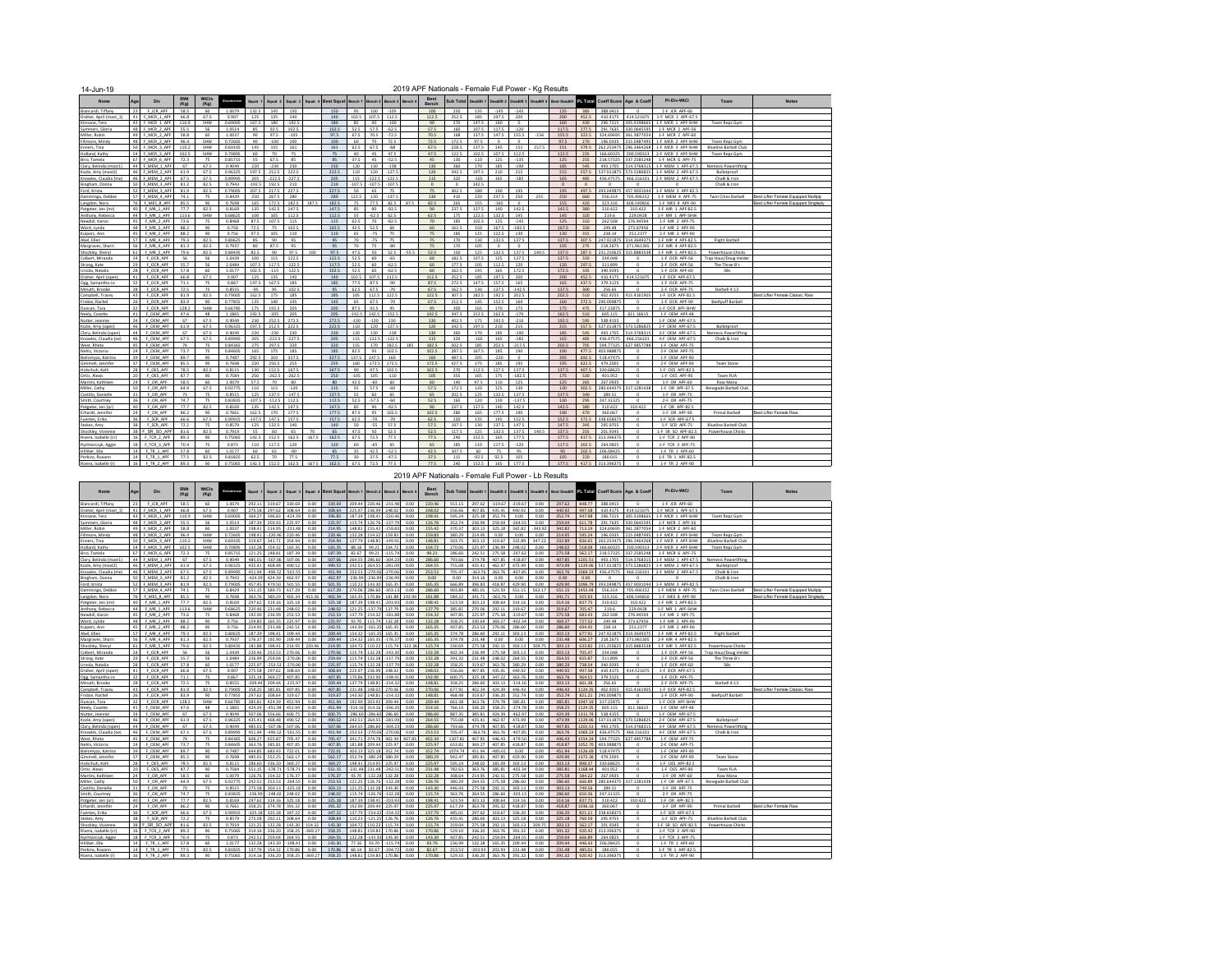| $15 - \frac{10}{N \cdot 100}$                                                                                                                                                                                                                                            |                         |                                                                                                                          |                                                                                 |                                                    |                                                                                                                                                                                                                                                                                                                                             |                                                                |                                                                         |                                                                                                                                  |                                                                     |                                                                                                                                                                                                                                                                                                                       |                                                             |                                                                         |                                                                                                                                                                                                          | 2019 APF Nationals - Men Heavyweight Full Power - Kg Results                              |                                                                                |                                                                       |                                                                                                                                                                                                                                                                              |                                                                                                 |                                                              |                                                                                                       |                            |                                                                                                                                                                                     |                                                                                                                                                                                                                                                                                                                   |                                                                                                                                                       |                                                                                                                                                                                      |                                             |  |
|--------------------------------------------------------------------------------------------------------------------------------------------------------------------------------------------------------------------------------------------------------------------------|-------------------------|--------------------------------------------------------------------------------------------------------------------------|---------------------------------------------------------------------------------|----------------------------------------------------|---------------------------------------------------------------------------------------------------------------------------------------------------------------------------------------------------------------------------------------------------------------------------------------------------------------------------------------------|----------------------------------------------------------------|-------------------------------------------------------------------------|----------------------------------------------------------------------------------------------------------------------------------|---------------------------------------------------------------------|-----------------------------------------------------------------------------------------------------------------------------------------------------------------------------------------------------------------------------------------------------------------------------------------------------------------------|-------------------------------------------------------------|-------------------------------------------------------------------------|----------------------------------------------------------------------------------------------------------------------------------------------------------------------------------------------------------|-------------------------------------------------------------------------------------------|--------------------------------------------------------------------------------|-----------------------------------------------------------------------|------------------------------------------------------------------------------------------------------------------------------------------------------------------------------------------------------------------------------------------------------------------------------|-------------------------------------------------------------------------------------------------|--------------------------------------------------------------|-------------------------------------------------------------------------------------------------------|----------------------------|-------------------------------------------------------------------------------------------------------------------------------------------------------------------------------------|-------------------------------------------------------------------------------------------------------------------------------------------------------------------------------------------------------------------------------------------------------------------------------------------------------------------|-------------------------------------------------------------------------------------------------------------------------------------------------------|--------------------------------------------------------------------------------------------------------------------------------------------------------------------------------------|---------------------------------------------|--|
|                                                                                                                                                                                                                                                                          | Age                     | Div                                                                                                                      | <b>SWI (Kg)</b> WICIs                                                           |                                                    |                                                                                                                                                                                                                                                                                                                                             |                                                                |                                                                         |                                                                                                                                  |                                                                     |                                                                                                                                                                                                                                                                                                                       |                                                             |                                                                         |                                                                                                                                                                                                          |                                                                                           |                                                                                |                                                                       |                                                                                                                                                                                                                                                                              |                                                                                                 |                                                              |                                                                                                       |                            |                                                                                                                                                                                     |                                                                                                                                                                                                                                                                                                                   | Squat 1 Squat 2 Squat 3 Squat 4 Sext Beach 1 Beach 2 Beach 3 Beach 4 Beat 5ub Dought 1 Deadlit 2 Deadlit 2 Deadlit 2 Deadlit 2 Text Coeff Score Age & | PI-Div-WICI                                                                                                                                                                          | Team                                        |  |
|                                                                                                                                                                                                                                                                          |                         |                                                                                                                          |                                                                                 |                                                    |                                                                                                                                                                                                                                                                                                                                             |                                                                |                                                                         |                                                                                                                                  |                                                                     |                                                                                                                                                                                                                                                                                                                       |                                                             |                                                                         |                                                                                                                                                                                                          |                                                                                           |                                                                                |                                                                       |                                                                                                                                                                                                                                                                              |                                                                                                 |                                                              |                                                                                                       |                            |                                                                                                                                                                                     |                                                                                                                                                                                                                                                                                                                   |                                                                                                                                                       |                                                                                                                                                                                      |                                             |  |
| Hoffman, Japper<br>Reichert, Max<br>Lundgard, Aaron (m.<br>Bunner, Micheal (m.<br>McBride, Steve                                                                                                                                                                         |                         | 44 M MCR 1 API<br>M MCR 1 AP                                                                                             | 123.7                                                                           | $\frac{1}{10}$                                     | 0.54695                                                                                                                                                                                                                                                                                                                                     | 265                                                            |                                                                         | $-275$<br>190                                                                                                                    |                                                                     | 205<br>265<br>197.5                                                                                                                                                                                                                                                                                                   | 1875                                                        |                                                                         |                                                                                                                                                                                                          |                                                                                           |                                                                                |                                                                       |                                                                                                                                                                                                                                                                              |                                                                                                 | 390                                                          |                                                                                                       | 282.5                      | 717.5                                                                                                                                                                               | 10243557                                                                                                                                                                                                                                                                                                          | 466,148381                                                                                                                                            | <b>1.M M'B</b><br>1-M MCR 1 APP-121                                                                                                                                                  | Druhle & harhel                             |  |
| Martell, Carlo                                                                                                                                                                                                                                                           |                         | 42 M MCR 1 AP<br>47 M_MCR_2_AP<br>46 M MCR 2 AS                                                                          | 124.2<br>92.3<br>123.6                                                          | 125                                                | 125 0.54635<br>100 0.58305<br>0.5471                                                                                                                                                                                                                                                                                                        | 175<br>160<br>$-342.5$                                         | 182.5<br>170<br>142.5                                                   | $-182.5$                                                                                                                         |                                                                     | 190 130<br>170 112.5<br>$142.5$ 142                                                                                                                                                                                                                                                                                   |                                                             | $-142.5$ 147.5<br>122.5 -132.5                                          |                                                                                                                                                                                                          |                                                                                           | 122.5<br>142.5                                                                 |                                                                       | 147.5 137.5 207.5<br>292.5 152.5                                                                                                                                                                                                                                             | 225<br>167.5                                                                                    | 230<br>$\circ$                                               |                                                                                                       | 167.5<br>225               | 460<br>510                                                                                                                                                                          | 279.021                                                                                                                                                                                                                                                                                                           | 258.203 290.195546<br>207.004428                                                                                                                      | 230 567.5 310.053625 316.2546975 2-M MCR 1 APP-125<br>1-M MCR 2 APP-100<br>1-M MCR 2 APP-12                                                                                          | <b>Flight Barbell</b>                       |  |
| Newbill Chad<br>Pendelton, Randolph                                                                                                                                                                                                                                      |                         | 50 M MCR 3 APR<br>M. MCR. 3, API                                                                                         | 108.4                                                                           |                                                    | 92.5 100 0.60295                                                                                                                                                                                                                                                                                                                            | 160<br>180                                                     | $-172.5$<br>200                                                         | $-172.5$<br>212.5                                                                                                                |                                                                     | 160 150 -155<br>212.5                                                                                                                                                                                                                                                                                                 | 140                                                         | 145                                                                     | $-155$<br>$-150$                                                                                                                                                                                         |                                                                                           | 150<br>145                                                                     | 310                                                                   | 200<br>207.5                                                                                                                                                                                                                                                                 | 205<br>225                                                                                      | $-210$<br>237.5                                              |                                                                                                       | 237.5                      | 595                                                                                                                                                                                 | 336,08575                                                                                                                                                                                                                                                                                                         | 85.4903553                                                                                                                                            | 205 515 310.51925 350.8867525 1-M MCR 3 APP-100<br>1-M MCR 1-APP-110                                                                                                                 |                                             |  |
| Pendelton, Randolp<br>Leatherman, Archie<br>Leath Mile<br>Petern, Doug<br>Rodriguez, Jesse<br>Lomiton, Scott Ima<br>Loria, Louis<br>Crickson, Brian<br>Ding, Louis<br>Ding, Ding, Shawn<br>Ring, Petern, Norweg, Shawn<br>Ring, Petern Ring, Shawn<br>Ringshawn, S       |                         | 51 M MCR 3 API<br>50 M_MCR_3_AP                                                                                          | 108.8<br>124                                                                    | $\frac{25}{2}$                                     | 110 0.56485<br>110 0.56425<br>0.5466                                                                                                                                                                                                                                                                                                        | 175<br>245                                                     | 190<br>262.5                                                            | 197.5<br>$-277.5$                                                                                                                |                                                                     | 197.5<br>262.5                                                                                                                                                                                                                                                                                                        | 145<br>167.5                                                | 160                                                                     | $-167.5$<br>182.5                                                                                                                                                                                        |                                                                                           | 160<br>182.5                                                                   | 357.5                                                                 | 192.5<br>287.5                                                                                                                                                                                                                                                               | 212.5                                                                                           | 227.5                                                        |                                                                                                       | 227.5<br>287.5             | 585<br>732.5                                                                                                                                                                        | 110.08625<br>400.3845                                                                                                                                                                                                                                                                                             | 378.6089288<br>452.434485                                                                                                                             | 2-M MCR 3-APP-116<br>1-M MCR                                                                                                                                                         |                                             |  |
|                                                                                                                                                                                                                                                                          |                         | 51 M MCR 3 AP<br>56 M MCR 4 AP<br>57 M MCR 5 AP<br>48 M MEM 2 AP                                                         | $\frac{126.1}{126.3}$<br>$\frac{136.3}{106.6}$                                  |                                                    | 140 0.54425<br>140 0.54425<br>140 0.5343<br>110 0.5678                                                                                                                                                                                                                                                                                      | $\begin{array}{r} 215 \\ 237.5 \\ 257.5 \\ \hline \end{array}$ | 227 I<br>260<br>-275                                                    | $\frac{275}{0}$                                                                                                                  |                                                                     | 275<br>257.5                                                                                                                                                                                                                                                                                                          | 115<br>145<br>167.5                                         |                                                                         |                                                                                                                                                                                                          |                                                                                           | $\frac{130}{165}$                                                              | $\begin{array}{c}\n440 \\ 0 \\ 0\n\end{array}$                        | $\begin{array}{r} 215 \\ 237.5 \\ 252.5 \end{array}$                                                                                                                                                                                                                         | 260                                                                                             | 272.5                                                        |                                                                                                       | $rac{212.5}{260}$          | 550<br>700                                                                                                                                                                          | 121.1075<br>180.835                                                                                                                                                                                                                                                                                               | 474 52041                                                                                                                                             | 1-M MCR 1 APP-1<br>1-M MCR 4 APP-1                                                                                                                                                   |                                             |  |
|                                                                                                                                                                                                                                                                          |                         | 49 M MEM 2 APR                                                                                                           |                                                                                 |                                                    |                                                                                                                                                                                                                                                                                                                                             |                                                                | $\frac{365}{430}$                                                       | $\frac{370}{0}$                                                                                                                  |                                                                     |                                                                                                                                                                                                                                                                                                                       |                                                             |                                                                         |                                                                                                                                                                                                          |                                                                                           | $\frac{282.5}{142.5}$                                                          |                                                                       |                                                                                                                                                                                                                                                                              | $\frac{2525}{0}$                                                                                |                                                              |                                                                                                       |                            |                                                                                                                                                                                     | $\frac{1}{2}$                                                                                                                                                                                                                                                                                                     |                                                                                                                                                       |                                                                                                                                                                                      | Team FUA<br>Chalk & Iron                    |  |
|                                                                                                                                                                                                                                                                          |                         | 50 M_MEM_3_APP                                                                                                           |                                                                                 |                                                    | 1066 110 03676 110<br>1068 110 036425 160<br>124.9 125 034625 160<br>665 100 038565 165<br>109.3 110 03635 310                                                                                                                                                                                                                              |                                                                | 265                                                                     | $\frac{1}{215}$<br>342.5                                                                                                         |                                                                     | 370 257.5<br>390 342.5<br>285 397.5<br>342.5 230                                                                                                                                                                                                                                                                      |                                                             | $\begin{array}{r} 272.5 \\ -285 \\ 137.5 \end{array}$<br>$-240 - 240$   | 282.5<br>-305<br>-150                                                                                                                                                                                    |                                                                                           | 137.5<br>230                                                                   |                                                                       | $\begin{array}{@{}lllllllll@{}} \begin{array}{@{}lllllllll@{}} 0 & 200 & & & \\ 6515 & 2225 & & \\ 5325 & 625 & & \\ 4225 & 2125 & & \\ 5725 & 2475 & & \\ \end{array} \end{array}$                                                                                          | 215<br>260                                                                                      | $rac{2725}{0}$<br>$-272.5$                                   |                                                                                                       |                            |                                                                                                                                                                                     |                                                                                                                                                                                                                                                                                                                   |                                                                                                                                                       |                                                                                                                                                                                      |                                             |  |
| Damminga, Gregg                                                                                                                                                                                                                                                          |                         | 57 M_MEM_4_AR<br>62 M MFM 5 40                                                                                           | 132                                                                             | 125                                                | 140 0.53835<br>o serre                                                                                                                                                                                                                                                                                                                      | $-227.5$                                                       | 227.5                                                                   | $-275$                                                                                                                           |                                                                     | 227.5                                                                                                                                                                                                                                                                                                                 | 140                                                         | 220                                                                     | $-235$                                                                                                                                                                                                   |                                                                                           |                                                                                | 447.5                                                                 | 272.5                                                                                                                                                                                                                                                                        | 202.5                                                                                           | $-313$                                                       |                                                                                                       | 292.5                      | 740                                                                                                                                                                                 | 198,379                                                                                                                                                                                                                                                                                                           | 505.144572                                                                                                                                            | 1-M MEM 4 APP-146                                                                                                                                                                    | Twin Cities Barbell                         |  |
| Petrino, Anthony<br>Pitman, Kevin<br>Huber, Bull                                                                                                                                                                                                                         |                         | 60 M MEM 5 APR<br>53 M. Mts. 1, API                                                                                      |                                                                                 |                                                    | 124.6 125 0.5459<br>137.4 140 0.5333                                                                                                                                                                                                                                                                                                        | 342.5<br>320                                                   | 365<br>350                                                              | $-387.5$<br>365                                                                                                                  |                                                                     | 365<br>365 240 250                                                                                                                                                                                                                                                                                                    | 295                                                         | $-320$                                                                  | $-320$<br>$-260$                                                                                                                                                                                         |                                                                                           | 295<br>250                                                                     | 660<br>615                                                            | 227.5<br>275                                                                                                                                                                                                                                                                 | 250<br>$-292.5$                                                                                 | $-272.5$<br>$\circ$                                          |                                                                                                       | 250                        | 910<br>275 850                                                                                                                                                                      | 496.769<br>474.637                                                                                                                                                                                                                                                                                                |                                                                                                                                                       | 665.67046 1-M MEM 5 APF-125<br>561.970208 1-M MES 3 APP-140                                                                                                                          |                                             |  |
|                                                                                                                                                                                                                                                                          |                         | M. MES. 3, APP<br>M. Mt5 4, API<br>M. Mt5 4, API                                                                         | 129.7<br>101.6                                                                  | 140<br>StW                                         | 0.5406<br>110 0.5776<br>0.5306                                                                                                                                                                                                                                                                                                              | 232.5<br>260<br>185                                            | 245<br>272.5<br>255                                                     | $-282.5$<br>272.5                                                                                                                |                                                                     | 257.5<br>272.5<br>272.5                                                                                                                                                                                                                                                                                               | $-165$<br>102.5                                             | $-135$<br>165<br>185                                                    | $-182.5$<br>$-200$                                                                                                                                                                                       |                                                                                           | 165<br>185                                                                     | 437.5<br>457.5                                                        | 232.5<br>250<br>120                                                                                                                                                                                                                                                          | 272.5<br>262.5<br>205                                                                           | $^{\circ}$<br>$-212.5$                                       |                                                                                                       | 262.5<br>205               | 650<br>700<br>662.5                                                                                                                                                                 | 351.39<br>404.12<br>3515225                                                                                                                                                                                                                                                                                       | 409.16935<br>495.292<br>453 8155475                                                                                                                   | 2-M MES 3 APP-140<br>1-M MES 4 APP-110<br>1-M MIS 4 APP-SHW                                                                                                                          | Tyler's Garage<br>Heavy Metal Barb          |  |
| Huber, Bull<br>Seeber, Bob<br>Waads, Mike<br>Garcia, Chris<br>Sheehan, Tim<br>Tripp, Matt (i<br>Shearer, Greg<br>Galto, Jim                                                                                                                                              |                         | 62 M. MES. S. API<br>61 M. MES. S. API                                                                                   | 140.6<br>98.4<br>105.3                                                          | $\frac{100}{110}$                                  | 0.58535<br>$-0.565$                                                                                                                                                                                                                                                                                                                         | 220                                                            | 232.5<br>187.5                                                          | $-237.5$<br>$-210$                                                                                                               |                                                                     | 232.5<br>187.5                                                                                                                                                                                                                                                                                                        | $\frac{32.5}{130}$                                          | $\frac{0}{147.5}$                                                       | $rac{0}{1525}$                                                                                                                                                                                           |                                                                                           | 32.5<br>152.5                                                                  | 265<br>340                                                            | $\frac{102}{5}$                                                                                                                                                                                                                                                              | $rac{0}{205}$                                                                                   | $rac{0}{220}$                                                |                                                                                                       |                            |                                                                                                                                                                                     |                                                                                                                                                                                                                                                                                                                   | 99.6567621<br>432,2024                                                                                                                                | 1-M MES 5 APP-100<br>1-M MES 5 APP-110                                                                                                                                               |                                             |  |
|                                                                                                                                                                                                                                                                          |                         |                                                                                                                          |                                                                                 |                                                    |                                                                                                                                                                                                                                                                                                                                             |                                                                | $\begin{array}{r} 228 \\ 255 \\ 157.5 \\ 220 \\ 180 \end{array}$        |                                                                                                                                  |                                                                     |                                                                                                                                                                                                                                                                                                                       |                                                             | $\begin{array}{r} 141.5 \\ 172.5 \\ 127.5 \\ 160 \\ \hline \end{array}$ |                                                                                                                                                                                                          |                                                                                           |                                                                                | $\begin{array}{r} 375.5 \\ 442.5 \\ 255 \\ 350 \\ \hline \end{array}$ | $\begin{array}{r} 197.5 \\ 260 \\ 185 \\ 240 \\ 175 \end{array}$                                                                                                                                                                                                             | $\begin{array}{r} 220.5 \\ 272.5 \\ 155 \\ 260 \\ 190 \\ \end{array}$                           |                                                              |                                                                                                       |                            |                                                                                                                                                                                     |                                                                                                                                                                                                                                                                                                                   |                                                                                                                                                       |                                                                                                                                                                                      |                                             |  |
|                                                                                                                                                                                                                                                                          |                         | M MS 6 APP<br>M MR 1 APP<br>M MR 1 APP<br>M MR 3 APP<br>M MR 5 APP<br>M OCR APP                                          |                                                                                 |                                                    | $\begin{array}{ cccc } \hline 96.6 & 100 & 0.5602 \\ \hline 99.1 & 100 & 0.58305 \\ \hline 98 & 100 & 0.58355 \\ \hline 98 & 100 & 0.57175 \\ \hline 104.9 & 110 & 0.57175 \\ \hline 130.8 & 140 & 0.53655 \\ \hline \end{array}$                                                                                                           | $\begin{array}{r} 215 \\ 26 \\ 54 \\ 65 \\ \end{array}$        |                                                                         | $\begin{array}{r} \begin{array}{r} 0 \\ \hline 280 \\ \hline 1625 \\ \hline 320 \\ \hline 160 \\ \hline \end{array} \end{array}$ |                                                                     | $\begin{array}{r} 228 & 115 \\ 260 & 160 \\ 162.5 & 115 \\ 220 & 150 \\ 160 & 140 \\ 272.5 & 160 \end{array}$                                                                                                                                                                                                         |                                                             |                                                                         | 147.5<br>182.5<br>132.5<br>170<br>167.5                                                                                                                                                                  |                                                                                           | $\begin{array}{r} 147.5 \\ 182.5 \\ 112.5 \\ 170 \\ 170 \\ \hline \end{array}$ |                                                                       |                                                                                                                                                                                                                                                                              |                                                                                                 | $\begin{array}{r} 0 \\ 280 \\ 210 \\ 275 \\ 203 \end{array}$ |                                                                                                       |                            |                                                                                                                                                                                     | $\begin{array}{ c c c c c } \hline 102.5 & \mathbf{M7.5} & 215.116125 \\ \hline 210 & 560 & 116.4 \\ \hline 220 & 560 & 116.4 \\ \hline 235.5 & 560 & 215.17612 \\ \hline 210 & 575 & 471.75625 \\ \hline 210 & 560 & 216.16175 \\ \hline 225 & 710 & 216.34 \\ \hline 235 & 710 & 416.3035 \\ \hline 245.5 & 71$ | 105.280593<br>192.0775625<br>175.9216                                                                                                                 | 1 M MES 6 ART-200<br>1 M ME 1 APT-100<br>2 M ME 1 APT-100<br>1 M ME 2 APT-100<br>1 M ME 5 APT-140<br>1 M OCR APT-100                                                                 |                                             |  |
| <b>Evens</b> , Chris<br>Varguez, Mic                                                                                                                                                                                                                                     |                         | M OCR APP                                                                                                                | 95.5                                                                            |                                                    | 100 0.59345                                                                                                                                                                                                                                                                                                                                 | 227.5                                                          | 2725<br>242.5                                                           | $-200$                                                                                                                           |                                                                     | 250                                                                                                                                                                                                                                                                                                                   | 1825                                                        | $\frac{122}{175}$<br>$125 -$                                            | $rac{1}{175}$                                                                                                                                                                                            |                                                                                           | $\frac{1}{17}$<br>197.5                                                        | 447.5<br>447.5                                                        | 175<br>250                                                                                                                                                                                                                                                                   | 262.5                                                                                           | $rac{1}{275}$<br>240                                         |                                                                                                       | 262.5                      |                                                                                                                                                                                     | 240 687.5 407.996875                                                                                                                                                                                                                                                                                              |                                                                                                                                                       | 2-M OCR APP-100                                                                                                                                                                      |                                             |  |
| Matis, Alexan                                                                                                                                                                                                                                                            |                         | M OCR APP<br>24 M OCR APP<br>25 M. OCR_APP                                                                               | 99.1<br>98.9<br>95                                                              |                                                    | 100 0.58355<br>100 058535<br>100 0.5949 185                                                                                                                                                                                                                                                                                                 | 227.5<br>200                                                   | $-235$<br>215<br>$-205$                                                 | 235<br>$-215$<br>$-205$                                                                                                          |                                                                     | 235<br>215<br>185 130 142.5 150                                                                                                                                                                                                                                                                                       | 160<br>135                                                  | 1675<br>1475                                                            | $-175$<br>$-155$                                                                                                                                                                                         |                                                                                           | 167.5<br>147.5<br>150                                                          | 4025<br>362.5                                                         | 360<br>205<br>335 385                                                                                                                                                                                                                                                        | 2725<br>$-227.5$<br>200                                                                         | 380<br>235<br>$-217.5$                                       |                                                                                                       | 272.5                      | 675<br>200 535                                                                                                                                                                      | 393,89625<br>235 597.5 349.746625<br>318.2715                                                                                                                                                                                                                                                                     | $\circ$<br>$\circ$                                                                                                                                    | 3-M OCR APP-100<br>4-M OCR APP-100<br>5-M OCR APP-100                                                                                                                                |                                             |  |
| Matis, Alexander<br>Norberg, Huster<br>David, Bellas<br>Pauli, Ben<br>Lundgard, Aaron (open)<br>Helle, Brandon<br>Baker, Jako                                                                                                                                            |                         | M OCR APP<br>32 M OCR APP                                                                                                | 109.5                                                                           |                                                    | 0.563<br>109.2 110 0.56365                                                                                                                                                                                                                                                                                                                  | 302.5                                                          | 325                                                                     | 315<br>337.5                                                                                                                     |                                                                     | 315<br>337.5                                                                                                                                                                                                                                                                                                          | 177.5                                                       | $-190$                                                                  | 215<br>$\circ$                                                                                                                                                                                           |                                                                                           | 215<br>177.5                                                                   | 515                                                                   | 325                                                                                                                                                                                                                                                                          | $-347.5$                                                                                        | $\circ$                                                      |                                                                                                       |                            | 850<br>325 840                                                                                                                                                                      | 478.72<br>473,466                                                                                                                                                                                                                                                                                                 |                                                                                                                                                       | 1-M OCR APP-110<br>2-M OCR APP-110                                                                                                                                                   |                                             |  |
|                                                                                                                                                                                                                                                                          |                         | 44 M OCR APP<br>M_OCR_APP                                                                                                | 109.3                                                                           |                                                    | 109 110 0.56395 272.5<br>110 0.5635<br>110 0.56365                                                                                                                                                                                                                                                                                          | 262.5                                                          | 290<br>$-275$                                                           | 305<br>277.5                                                                                                                     |                                                                     | 305 182.5 200 205<br>277.5                                                                                                                                                                                                                                                                                            | 145                                                         | 155                                                                     | 160                                                                                                                                                                                                      |                                                                                           | 205<br>160                                                                     | 510<br>437.5                                                          | 260 282.5<br>235                                                                                                                                                                                                                                                             | 245                                                                                             | $-290$<br>$-255$                                             |                                                                                                       | 245                        | 682.5                                                                                                                                                                               | 282.5 792.5 446.930375<br>384,58875                                                                                                                                                                                                                                                                               | 466.1483811<br>0                                                                                                                                      | 3-M OCR APP-110<br>4-M OCR APP-110                                                                                                                                                   | Double A barbell<br><b>Blueline Barbell</b> |  |
|                                                                                                                                                                                                                                                                          | 35                      | M_OCR_APP<br>M_OCR_APE                                                                                                   | 109.2<br>120.3                                                                  | $\frac{1}{125}$                                    | 0.55065                                                                                                                                                                                                                                                                                                                                     | $-180$<br>342.5                                                | 187.5<br>365                                                            | 202.5<br>377.5                                                                                                                   |                                                                     | 202.5<br>377.5                                                                                                                                                                                                                                                                                                        | 130<br>177.5                                                | $-142.5$<br>190                                                         | $-142.5$<br>$-200$                                                                                                                                                                                       |                                                                                           | 130<br>190                                                                     | 332.5<br>567.5                                                        | 180<br>272.5                                                                                                                                                                                                                                                                 | -205<br>295                                                                                     | $-215$<br>$-305$                                             |                                                                                                       | 205<br>295                 | 537.5<br>862.5                                                                                                                                                                      | 02 961879<br>174.93562                                                                                                                                                                                                                                                                                            | $\circ$                                                                                                                                               | 5-M OCR APP-110<br>1-M OCR APP-125                                                                                                                                                   | Double A barbel                             |  |
|                                                                                                                                                                                                                                                                          |                         |                                                                                                                          | $\begin{array}{r} 121.4 \\ 121.7 \\ 122.2 \\ \hline \end{array}$                |                                                    |                                                                                                                                                                                                                                                                                                                                             |                                                                | 250<br>-275<br>-265                                                     |                                                                                                                                  |                                                                     | 262.5 155<br>265 197.5<br>280 142.5<br>235 145                                                                                                                                                                                                                                                                        |                                                             |                                                                         |                                                                                                                                                                                                          |                                                                                           |                                                                                | $\frac{427.5}{432.5}$                                                 | $\begin{array}{r} 275 \\ 235 \\ 62.5 \\ 237.5 \\ 310 \\ 275 \\ 245 \\ 245 \end{array}$                                                                                                                                                                                       |                                                                                                 |                                                              |                                                                                                       | 297.5<br>255<br>265<br>260 | $\frac{725}{717.5}$ 1                                                                                                                                                               | 398 3875<br>392 436625<br>327 818375                                                                                                                                                                                                                                                                              |                                                                                                                                                       | 2-M OCR APP-125<br>3-M OCR APP-125<br>4-M OCR APP-125<br>1-M OCR APP-140                                                                                                             |                                             |  |
| Bunner, Micheal (op<br>Robison, Chad<br>Edmiston, Scott (op)<br>Anderson, Coty (CR)<br>Huff, Aaron                                                                                                                                                                       | $\overline{27}$         |                                                                                                                          | 177.1                                                                           |                                                    |                                                                                                                                                                                                                                                                                                                                             |                                                                | $rac{295}{350}$                                                         |                                                                                                                                  |                                                                     |                                                                                                                                                                                                                                                                                                                       |                                                             |                                                                         |                                                                                                                                                                                                          |                                                                                           | 237.5<br>197.5                                                                 | 532.5<br>547.5                                                        |                                                                                                                                                                                                                                                                              | $\begin{array}{r} 260 \\ 320 \\ 287.5 \\ 265 \end{array}$                                       | $-272.5$<br>$-297.5$                                         |                                                                                                       |                            |                                                                                                                                                                                     | 320 852.5 430.0308375                                                                                                                                                                                                                                                                                             |                                                                                                                                                       | 1-M OCR APP-SHW                                                                                                                                                                      |                                             |  |
| Hill, Brian                                                                                                                                                                                                                                                              | 32                      | MOCRAPE<br>MOCRAPE<br>MOCRAPE<br>MOCRAPE<br>MOCRAPE<br>MOCRAPE<br>MOCRAPE<br>MOCRAPE                                     | $rac{97}{98.1}$<br>109.5                                                        |                                                    |                                                                                                                                                                                                                                                                                                                                             |                                                                | $rac{1}{1125}$<br>5025                                                  | $\begin{array}{r} -275 \\ 210 \\ 275 \\ 0 \\ 350 \\ 0 \\ 0 \\ \end{array}$                                                       |                                                                     | $\begin{array}{cccc} 275 & 145 & 160 & 160 \\ 275 & 230 & 230 & 237.5 \\ 350 & 102.5 & 437.5 & 337.5 \\ 332.5 & 210 & 225 & 437.5 \\ 502.5 & 205 & 217.5 & 407.5 \end{array}$                                                                                                                                         |                                                             |                                                                         |                                                                                                                                                                                                          |                                                                                           | $\frac{225}{247.5}$                                                            | 750                                                                   | 320 347.5                                                                                                                                                                                                                                                                    |                                                                                                 | $-277.5$                                                     |                                                                                                       |                            |                                                                                                                                                                                     | 287.5 835 491.8985<br>265 822.5 482.108175<br>347.5 1137.5 640.64                                                                                                                                                                                                                                                 |                                                                                                                                                       | 2-M OEM APF-100<br>2-M OEM APF-100<br>1-M OEM APF-110                                                                                                                                |                                             |  |
| Girdwood, Chris<br>Minuth, Matthew                                                                                                                                                                                                                                       |                         | 31 M CEM APT                                                                                                             | $\frac{108A}{1152}$                                                             |                                                    | $\begin{array}{r rrrr} 112 & 0.5995 & 140.5 & 135 \\ \hline 125 & 0.5495 & 105 & 105 \\ \hline 125 & 0.5495 & 105 & 15 \\ \hline 135 & 0.5495 & 105 & 15 \\ \hline 140 & 0.5495 & 177.5 & 15 \\ \hline 100 & 0.5945 & 177.5 & 15 \\ \hline 100 & 0.5945 & 177.5 & 15 \\ \hline 100 & 0.5945 & 105 & 15 \\ \hline$                           |                                                                | $rac{300}{305}$                                                         | $-120$<br>5225                                                                                                                   |                                                                     | $\begin{array}{ c c c c c c } \hline 300 & 225 & -245 & -245 \\ \hline 522.5 & 427.5 & 427.5 & 427.5 \\ \hline \end{array}$                                                                                                                                                                                           |                                                             |                                                                         |                                                                                                                                                                                                          |                                                                                           | 225                                                                            | 525                                                                   | $\frac{280}{320}$                                                                                                                                                                                                                                                            | 295                                                                                             | $-320$                                                       |                                                                                                       | $\circ$                    | 295 820<br>$\circ$                                                                                                                                                                  | 463.177                                                                                                                                                                                                                                                                                                           |                                                                                                                                                       | 2-M OEM APF-110                                                                                                                                                                      |                                             |  |
|                                                                                                                                                                                                                                                                          |                         | M_OEM_APE<br>M_OEM_APP<br>M_CEM_APP                                                                                      | 124.7<br>119<br>122.2                                                           |                                                    | 125 0.54575<br><u>125   ~</u><br>125   0.54803<br>  13 <u>42</u>                                                                                                                                                                                                                                                                            | 352.5<br>470<br>447.5                                          | 372.5<br>502.5<br>482                                                   | 385<br>$-520$                                                                                                                    |                                                                     | 385<br>502.5                                                                                                                                                                                                                                                                                                          | $-265$<br>275<br>285                                        | 265<br>282.5                                                            | $-265$<br>$-292.5$<br>$-320$                                                                                                                                                                             |                                                                                           | $\circ$<br>282.5<br>285                                                        | $\circ$<br>785<br>785                                                 | 265<br>317.5<br>107.5                                                                                                                                                                                                                                                        | 3325                                                                                            | 350<br>$-335$                                                |                                                                                                       | $\circ$<br>350             | 1135<br>092.5                                                                                                                                                                       | 626.52                                                                                                                                                                                                                                                                                                            |                                                                                                                                                       | 1-M OEM APP-125<br>2-M OEM APF-121                                                                                                                                                   |                                             |  |
|                                                                                                                                                                                                                                                                          |                         | M CEM APT<br>M CEM APT<br>M CEM APT<br>M CEM APT<br>M CEM APT<br>M CEM APT                                               | $\frac{121.4}{124.9}$                                                           | $\frac{125}{125}$                                  | 0.5473                                                                                                                                                                                                                                                                                                                                      | $\frac{350}{312.5}$                                            | $\frac{415}{3125}$                                                      | 4325<br>3325                                                                                                                     |                                                                     | 500<br>432.5<br>332.5                                                                                                                                                                                                                                                                                                 | $rac{285}{1825}$                                            | 320<br>195                                                              | $-330$<br>$-205$                                                                                                                                                                                         |                                                                                           | $\frac{320}{195}$                                                              | 752.5<br>527.5                                                        | $rac{250}{3375}$                                                                                                                                                                                                                                                             | $\frac{330}{277.5}$                                                                             | 292.5<br>-272.5                                              |                                                                                                       | 307.5<br>202.5<br>257.5    | 1045<br>$785\,$                                                                                                                                                                     | 5719285<br>428.80625                                                                                                                                                                                                                                                                                              |                                                                                                                                                       | 3-M OEM APP-125<br>4-M OEM APP-125                                                                                                                                                   | Team FUA                                    |  |
| Brown, Trevor<br>Calabrese, Lew<br>Calabrese, Lew<br>Johnsen, Trik<br>Stein, Joe<br>McNett Javson<br>Tripp, Matt (op                                                                                                                                                     |                         |                                                                                                                          |                                                                                 |                                                    | 126.8 140 051185 187.5<br>128.0 140 0542 320<br>151.8 90W 05202 472.5<br>151.5 90W 052195 172.5<br>00.1 100 058305 245                                                                                                                                                                                                                      |                                                                | $\begin{array}{r} 410 \\ 342.5 \\ 502.5 \\ 400 \end{array}$             | $\begin{array}{r} 422.5 \\ 357.5 \\ 517.5 \\ 410 \\ 260 \end{array}$                                                             |                                                                     | $\begin{array}{r} 422.5 \\ 357.5 \\ 517.5 \\ 410 \\ 260 \end{array}$                                                                                                                                                                                                                                                  | $\begin{array}{r} 275 \\ 272.5 \\ 285 \\ 182.5 \end{array}$ | $\frac{795}{295}$<br>$\frac{295}{152.5}$                                | $\begin{array}{r} 102.5 \\ 102.5 \\ 310 \\ -172.5 \end{array}$                                                                                                                                           |                                                                                           | $\begin{array}{r} 302.5 \\ 302.5 \\ 310 \\ 352.5 \\ \end{array}$               | $\frac{827.5}{762.5}$                                                 | $\begin{array}{r} 275 \\ 230 \\ 275 \\ 272.5 \\ 200 \end{array}$                                                                                                                                                                                                             | $\begin{array}{r} 195 \\ 272.5 \\ 307.5 \\ 282.5 \end{array}$                                   | $\begin{array}{r} 1073 \\ 2875 \\ 320 \\ 0 \\ \end{array}$   |                                                                                                       |                            |                                                                                                                                                                                     | 307.5 1082.5 551.700929<br>287.5 947.5 511.545<br>320 1147.5 506.9295<br>282.5 1045 545.43775                                                                                                                                                                                                                     |                                                                                                                                                       | <b>1-M OEM APESINE</b>                                                                                                                                                               |                                             |  |
|                                                                                                                                                                                                                                                                          | 41                      | M OR APP                                                                                                                 |                                                                                 |                                                    |                                                                                                                                                                                                                                                                                                                                             |                                                                | 255                                                                     |                                                                                                                                  |                                                                     |                                                                                                                                                                                                                                                                                                                       | 160                                                         | 1725                                                                    | 1825                                                                                                                                                                                                     |                                                                                           | 182.5                                                                          | 442.5                                                                 |                                                                                                                                                                                                                                                                              | 2725                                                                                            | $\overline{200}$                                             |                                                                                                       |                            |                                                                                                                                                                                     | 280 722.5 421.25362                                                                                                                                                                                                                                                                                               | 25.4662613                                                                                                                                            | 1-M OR APP-100                                                                                                                                                                       | New Species CrossFi                         |  |
| <b>Bujaldar</b> , Youss                                                                                                                                                                                                                                                  | 27                      | M. OR APP<br>M OR APP<br>M OR APP                                                                                        | 99.2                                                                            | 100                                                | 0.5833<br>0.5632<br>131.1 140 0.5392                                                                                                                                                                                                                                                                                                        | $-242.5$<br>185                                                | 195                                                                     | 3275<br>$-220$                                                                                                                   |                                                                     | 260<br>327.5<br>195 147.5 152.5                                                                                                                                                                                                                                                                                       | 145                                                         |                                                                         | $-165$<br>105<br>$-160$                                                                                                                                                                                  |                                                                                           | 160<br>152.5                                                                   | $420 -$<br>347.5                                                      | 247.5<br>200                                                                                                                                                                                                                                                                 | 210                                                                                             | 277.5<br>215                                                 |                                                                                                       | 2075                       | 277.5 697.5<br>215 562.5                                                                                                                                                            | 406.85175<br>461.874<br>303.3                                                                                                                                                                                                                                                                                     |                                                                                                                                                       | 2-M OR APF-100<br>1.M OR 406-110<br>1-M OR APP-140                                                                                                                                   | Double A barbell                            |  |
| Hamilton, Travar<br>Priest, Kyle<br>Anderson, Coty (raw<br>Bogedain, Shawn<br>File, Christian<br>Hill, Simon<br>Brandt, Skyler                                                                                                                                           |                         | M_OR_APE<br>M_SCR_APE<br>M_SCM_APE                                                                                       |                                                                                 |                                                    | 177.1 94W 0.504435 272.5<br>95.9 100 0.50375 275<br>95.9 100 0.50375 295                                                                                                                                                                                                                                                                    | $\frac{235}{295}$                                              | 295<br>245                                                              | $\circ$<br>260                                                                                                                   |                                                                     | 295 220 230 237.5                                                                                                                                                                                                                                                                                                     |                                                             | $\begin{array}{r} 180 \\ 160 \\ -167.5 \end{array}$                     |                                                                                                                                                                                                          | 242.5                                                                                     | 237.5 532.5<br>$\frac{180}{160}$                                               | 460                                                                   | 310<br>267.5                                                                                                                                                                                                                                                                 | 320<br>280                                                                                      | $\circ$<br>$\frac{205}{292.5}$                               |                                                                                                       |                            |                                                                                                                                                                                     | 320 852.5 430.0308375                                                                                                                                                                                                                                                                                             |                                                                                                                                                       | 1-M OR APP-SHW<br>1-M SCR APP-100                                                                                                                                                    |                                             |  |
|                                                                                                                                                                                                                                                                          |                         | 15 M_TCR_1_APF                                                                                                           |                                                                                 |                                                    | 108.1 110 0.5653                                                                                                                                                                                                                                                                                                                            | 140                                                            | 320<br>155                                                              | 327.5<br>165                                                                                                                     |                                                                     | 260 167.5<br>327.5 152.5<br>165 107.5                                                                                                                                                                                                                                                                                 |                                                             | 115                                                                     | 117.5                                                                                                                                                                                                    |                                                                                           | 117.5                                                                          | 282.5                                                                 | 265<br>167.5                                                                                                                                                                                                                                                                 | 285<br>182.5                                                                                    | 195                                                          | $-202.5$                                                                                              |                            |                                                                                                                                                                                     | 295 715 428.358<br>292.5 710 463.125<br>195 477.5 269.93075<br>96.70312                                                                                                                                                                                                                                           |                                                                                                                                                       | 1-M SEM APF-100<br>1-M TCR 1 APP-110<br>1-M TOL 1 APF-SHM                                                                                                                            |                                             |  |
|                                                                                                                                                                                                                                                                          |                         |                                                                                                                          |                                                                                 |                                                    |                                                                                                                                                                                                                                                                                                                                             |                                                                |                                                                         |                                                                                                                                  |                                                                     |                                                                                                                                                                                                                                                                                                                       |                                                             |                                                                         |                                                                                                                                                                                                          |                                                                                           |                                                                                |                                                                       |                                                                                                                                                                                                                                                                              |                                                                                                 |                                                              |                                                                                                       |                            |                                                                                                                                                                                     |                                                                                                                                                                                                                                                                                                                   |                                                                                                                                                       |                                                                                                                                                                                      |                                             |  |
|                                                                                                                                                                                                                                                                          |                         |                                                                                                                          |                                                                                 |                                                    |                                                                                                                                                                                                                                                                                                                                             |                                                                |                                                                         |                                                                                                                                  |                                                                     |                                                                                                                                                                                                                                                                                                                       |                                                             |                                                                         |                                                                                                                                                                                                          | 2019 APF Nationals - Men Heavyweight Full Power - Lb Results                              |                                                                                |                                                                       |                                                                                                                                                                                                                                                                              |                                                                                                 |                                                              |                                                                                                       |                            |                                                                                                                                                                                     |                                                                                                                                                                                                                                                                                                                   |                                                                                                                                                       |                                                                                                                                                                                      |                                             |  |
| Name                                                                                                                                                                                                                                                                     |                         | Div                                                                                                                      | <b>BWt</b> $(Kg)$ WtChs                                                         |                                                    |                                                                                                                                                                                                                                                                                                                                             |                                                                |                                                                         |                                                                                                                                  |                                                                     | Squat 1 Squat 2 Squat 3 Squat 4 Squat Bench 1                                                                                                                                                                                                                                                                         |                                                             |                                                                         |                                                                                                                                                                                                          |                                                                                           |                                                                                |                                                                       |                                                                                                                                                                                                                                                                              |                                                                                                 |                                                              |                                                                                                       |                            |                                                                                                                                                                                     |                                                                                                                                                                                                                                                                                                                   | Bench 2 Bench 3 Bench 4 Bent 5 Sub Deadlift 1 Deadlift 3 Deadlift 4 Deadlift 4 9 (21) Coeff Score Age &                                               | PI-Div-WtCl                                                                                                                                                                          | Team                                        |  |
| Garcia, Jesse<br>Hoffman, Jagger                                                                                                                                                                                                                                         | 22<br>20                | M_KR_APF   108.8 110 0.56425 451.94 501.55 540.13<br>M_KR_APF   132.6 140 0.53775 435.41 479.50 501.55                   |                                                                                 |                                                    |                                                                                                                                                                                                                                                                                                                                             |                                                                |                                                                         |                                                                                                                                  |                                                                     |                                                                                                                                                                                                                                                                                                                       |                                                             |                                                                         |                                                                                                                                                                                                          |                                                                                           |                                                                                |                                                                       |                                                                                                                                                                                                                                                                              |                                                                                                 |                                                              |                                                                                                       |                            |                                                                                                                                                                                     | 0.00 302.55 351.25 351.25 369.27 0.00 <mark>351.25</mark> 859.79 435.41 451.94 448.48 0.00 448.48 1328.27 330.9000.55 330<br>0.00 302.55 231.48 259.04 275.58 0.00 <mark>375.58</mark> 777.12 442.97 485.01 503.55 0.00 <mark>5.01.55 1378.67</mark> 311.895                                                      | $\circ$<br>$\circ$                                                                                                                                    | 1-M JCR APP-110<br>1-M JCR APP-140                                                                                                                                                   | Team Fua<br><b>Raw Mana</b>                 |  |
| richert, Max                                                                                                                                                                                                                                                             |                         | M_RM_APP<br>M_MCR_1_API<br>41 M_MCR_1_API                                                                                | 98.9<br>109<br>121.7                                                            | $\frac{100}{110}$<br>125                           | 0.58535<br>0.56395<br>0.54695                                                                                                                                                                                                                                                                                                               | 733.03<br>600.75<br>584.22                                     | 777.12<br>639.33<br>606.2                                               | 804.68<br>672.40                                                                                                                 | 0.00<br>0.00<br>0.00                                                | 804.68<br>672.40<br>584.22 435.43                                                                                                                                                                                                                                                                                     | 507.06<br>402.34                                            | 62.17<br>440.92<br>6194                                                 | 400.75<br>451.94<br>451.94                                                                                                                                                                               | 0.00 562.17<br>0.00 451.94<br>0.00 435.41                                                 |                                                                                | 166.85<br>1124.35<br>1019.61                                          | 562.17<br>573.20<br>562.17                                                                                                                                                                                                                                                   | 600.75<br>622.80<br>0.00                                                                        | 639.33<br>$-639.33$<br>0.00                                  | $0.00 -$<br>0.00<br>0.00                                                                              |                            | 639.33 2006.19<br>622.80 1747.15<br>562.17 1581.80                                                                                                                                  | 532 6685<br>46.93037                                                                                                                                                                                                                                                                                              | 192.436625 196.3609913                                                                                                                                | 1-M RM APP-100<br>1-M MCR 1 APP-11<br>1-M MCR 1 APP-121                                                                                                                              |                                             |  |
|                                                                                                                                                                                                                                                                          |                         | 42 M MCR 1 API<br>47 M MCR 2 API<br>46 M MCR 2 API                                                                       | $\frac{124.2}{99.3}$                                                            |                                                    | 0.54635<br>0.58305                                                                                                                                                                                                                                                                                                                          | 385.81<br>352.74<br>-314.16                                    | 402.14<br>174.78                                                        | 402.14                                                                                                                           | 0.00                                                                | 418.87<br>374.78<br>285.60                                                                                                                                                                                                                                                                                            |                                                             | 270.06                                                                  | 325.18<br>-292.11                                                                                                                                                                                        | $\frac{000}{000}$                                                                         | 325.18                                                                         | 144.05<br>144.85<br>144.85                                            | $\frac{457.45}{336.20}$                                                                                                                                                                                                                                                      | 496.04                                                                                          | $rac{07.06}{0.00}$                                           | $0.00$<br>$0.00$                                                                                      | $\frac{507.06}{369.27}$    | $\frac{1251.11}{1014.12}$                                                                                                                                                           | 10 05 1635<br>268 203                                                                                                                                                                                                                                                                                             | 116 2546975<br>290.195646<br>381.004438                                                                                                               |                                                                                                                                                                                      |                                             |  |
|                                                                                                                                                                                                                                                                          |                         |                                                                                                                          |                                                                                 | $\frac{125}{100}$                                  |                                                                                                                                                                                                                                                                                                                                             |                                                                |                                                                         |                                                                                                                                  |                                                                     |                                                                                                                                                                                                                                                                                                                       |                                                             |                                                                         |                                                                                                                                                                                                          |                                                                                           |                                                                                |                                                                       |                                                                                                                                                                                                                                                                              |                                                                                                 |                                                              |                                                                                                       |                            |                                                                                                                                                                                     |                                                                                                                                                                                                                                                                                                                   |                                                                                                                                                       | 2-M MCR 1-APF-121<br>1-M MCR 2-APF-100<br>1-M MCR 2-APF-121                                                                                                                          |                                             |  |
|                                                                                                                                                                                                                                                                          |                         |                                                                                                                          |                                                                                 |                                                    |                                                                                                                                                                                                                                                                                                                                             |                                                                |                                                                         |                                                                                                                                  |                                                                     |                                                                                                                                                                                                                                                                                                                       |                                                             |                                                                         |                                                                                                                                                                                                          |                                                                                           |                                                                                |                                                                       |                                                                                                                                                                                                                                                                              |                                                                                                 |                                                              |                                                                                                       |                            |                                                                                                                                                                                     |                                                                                                                                                                                                                                                                                                                   |                                                                                                                                                       |                                                                                                                                                                                      |                                             |  |
| <b>Edministra Frank (p</b>                                                                                                                                                                                                                                               |                         | 46 M MCR 2 APP<br>51 M MCR 3 APP<br>51 M MCR 3 APP<br>52 M MCR 3 APP<br>52 M MCR 3 APP<br>52 M MCR 3 APP                 |                                                                                 |                                                    |                                                                                                                                                                                                                                                                                                                                             |                                                                | 114.16<br>-180.29<br>-418.87<br>-418.87<br>-578.71<br>-578.71<br>573.20 | 0.00<br>-380.29<br>-468.48<br>-415.41<br>-611.78<br>-529.10<br>605.27                                                            | 0.00                                                                | 0.00 314.16 314.16<br>0.00 312.74 310.69<br>0.00 445.41 319.67<br>0.00 435.41 319.67<br>0.00 578.71 369.27<br>606.27 319.67                                                                                                                                                                                           |                                                             |                                                                         | $\begin{array}{ c c c c } \hline 0.00 & 0.00 & 0.00 \\ \hline 361.71 & 341.71 & 0.002 \\ \hline 352.74 & 350.60 & 0.00 \\ \hline 352.74 & 360.274 & 0.00 \\ \hline 352.74 & 361.76 & \hline \end{array}$ | 000 31416<br>000 31067<br>000 31067<br>000 40234<br>000 40234<br>000 31560<br>0.00 363.76 |                                                                                |                                                                       | $\begin{tabular}{ c c c c c c } \hline 628.11 & 626.04 & 0.00 & 0.00 & 0.00 & 0.00 & 0.00 & 0.00 & 0.00 & 0.00 & 0.00 & 0.00 & 0.00 & 0.00 & 0.00 & 0.00 & 0.00 & 0.00 & 0.00 & 0.00 & 0.00 & 0.00 & 0.00 & 0.00 & 0.00 & 0.00 & 0.00 & 0.00 & 0.00 & 0.00 & 0.00 & 0.00 & $ |                                                                                                 |                                                              |                                                                                                       |                            |                                                                                                                                                                                     |                                                                                                                                                                                                                                                                                                                   |                                                                                                                                                       |                                                                                                                                                                                      |                                             |  |
| Ortiz, Alex                                                                                                                                                                                                                                                              |                         | 57 M. MCR. 5, API<br>48 M MEM 2 AP<br>49 M MtM 2 APP                                                                     | 136.3<br>105.5                                                                  | 140<br>110                                         | $\begin{array}{ c c c c c } \hline 1216 & 125 & 0.1471 & -11416 \\ \hline 925 & 100 & 0.69295 & 352.79 \\ \hline 1014 & 110 & 0.56445 & 126.81 \\ \hline 1013 & 110 & 0.56455 & 540.13 \\ \hline 1214 & 125 & 0.5466 & 540.13 \\ \hline 1284 & 125 & 0.54658 & 540.13 \\ \hline 1284 & 140 & 0.5445$<br>0.5343<br>0.5678<br>110 0.56425     | 567.68<br>$-705.47$<br>749.56                                  | 606.27<br>0 <sup>o</sup><br>804.68                                      | 0.00<br>0 <sup>0</sup><br>815.70                                                                                                 | 0.00<br>0 <sup>0</sup><br>0.00                                      | 567.68<br>on.<br>424.3<br>815.70 567.68                                                                                                                                                                                                                                                                               | 300.2                                                       | 0.00<br>0.00                                                            | 8<br>0.00                                                                                                                                                                                                | 0.00<br>0.00<br>0.00<br>600.75 622.80 645.95 622.80                                       | 0.00                                                                           | 0.00<br>0.00<br>1438.50                                               | 556.66<br>507.0<br>490.52                                                                                                                                                                                                                                                    | 0.00<br>0.00<br>556.66                                                                          | 0.00<br>000                                                  | 0.00<br>0.00                                                                                          | 0.00<br>000                | 0.00<br>0.00                                                                                                                                                                        |                                                                                                                                                                                                                                                                                                                   |                                                                                                                                                       | -600.75 0.00 556.66 1995.16 510.64625 568.3492763 1-M MEM 2 APP-110                                                                                                                  | Team FUA                                    |  |
|                                                                                                                                                                                                                                                                          |                         | 46 M_MDA 2_APP                                                                                                           |                                                                                 |                                                    | 124.9 125 0.54625 859.79                                                                                                                                                                                                                                                                                                                    | 584.2                                                          | $-947.98$<br>584.22                                                     | 0.00<br>628.31                                                                                                                   | 0.00                                                                | 859.79 314.16 -628.31 -672.40                                                                                                                                                                                                                                                                                         |                                                             |                                                                         |                                                                                                                                                                                                          | 0.00 314.16                                                                               |                                                                                |                                                                       | 117195 137.79<br>479.50                                                                                                                                                                                                                                                      | 0.00<br>518.00                                                                                  | -529.00                                                      |                                                                                                       |                            | 518.08 1449.53                                                                                                                                                                      | 84 67037                                                                                                                                                                                                                                                                                                          | 434.6775238                                                                                                                                           | 0.00 0.00 137.79 1311.74 125.01875 347.120025 1-M MEM 2 APP-125<br>1-M MEM 1-APP-10                                                                                                  | Chalk & Iron                                |  |
|                                                                                                                                                                                                                                                                          |                         | 53 M MIM 3 APP<br>57 M MDM 4 AP                                                                                          | 132<br>110.8                                                                    | 140                                                | 98.5 100 0.58505<br>109.3 110 0.5635<br>0.53835                                                                                                                                                                                                                                                                                             | 727.52<br>-501.55                                              | $-755.08$<br>501.55                                                     | 755.08<br>606.27                                                                                                                 | 0.00<br>0.00                                                        | 755.08 507.06 529.10 529.10<br>503.55 308.64 485.01 518.08<br>0.00 458.48                                                                                                                                                                                                                                             |                                                             |                                                                         |                                                                                                                                                                                                          | 0.00 30313 93144 479.50<br>0.00 307.00 1262.13 545.64<br>0.00 485.01 986.56 600.75        |                                                                                | $0.00 -$                                                              | 501.55                                                                                                                                                                                                                                                                       | 573.20<br>644.85<br>0.00                                                                        | 0.00                                                         | 490.04 0.00<br>0.00                                                                                   |                            |                                                                                                                                                                                     | $-600.75$ 0.00 573.20 1835.33 469.11375<br>644 85 1631 40 398 379                                                                                                                                                                                                                                                 | 555,43068<br>505.144572                                                                                                                               | 1-M MEM 1 APP-110<br>144 MDM 4 APP-146                                                                                                                                               |                                             |  |
| Crowles, Shawn<br>Bingham, Lloyd<br>Bodenbender, Thoms<br>Darreringa, Greeg<br>Terry, Davis<br>Terry, Davis                                                                                                                                                              |                         | 62 M MIM 5 AP                                                                                                            | 124.6                                                                           |                                                    | 125 0.56115<br>125 0.5459                                                                                                                                                                                                                                                                                                                   | $-705.47$<br>755.08                                            | $rac{0.00}{404.68}$                                                     | $0.00$<br>854.28                                                                                                                 | $\frac{0.00}{0.00}$                                                 | 804.68 650.36                                                                                                                                                                                                                                                                                                         |                                                             |                                                                         |                                                                                                                                                                                                          |                                                                                           |                                                                                | 1455.0                                                                | 501.55                                                                                                                                                                                                                                                                       | 551.15                                                                                          | $-600.75$ 0.00                                               |                                                                                                       |                            | $\begin{array}{ c c c c }\hline 0.00 & 0.00 & \\ \hline 551.15 & 2006.19 & \\\hline \end{array}$                                                                                    | 0<br>406.769                                                                                                                                                                                                                                                                                                      | 0                                                                                                                                                     |                                                                                                                                                                                      |                                             |  |
|                                                                                                                                                                                                                                                                          |                         |                                                                                                                          |                                                                                 |                                                    |                                                                                                                                                                                                                                                                                                                                             |                                                                | 771.61<br>540.13<br>562.17                                              | 804.68<br>567.68<br>622.80<br>600.75                                                                                             |                                                                     |                                                                                                                                                                                                                                                                                                                       |                                                             |                                                                         |                                                                                                                                                                                                          |                                                                                           |                                                                                |                                                                       |                                                                                                                                                                                                                                                                              |                                                                                                 |                                                              |                                                                                                       |                            |                                                                                                                                                                                     |                                                                                                                                                                                                                                                                                                                   |                                                                                                                                                       |                                                                                                                                                                                      |                                             |  |
| Huber, Bu<br>Seeber, Bu<br>Woods, M<br>Garcia, Ch<br>Pawlak, Ran                                                                                                                                                                                                         |                         | 00   M. MEM 5. APR<br>53   M. MES 3. APR<br>52   M. MES 4. APR<br>58   M. MES 4. APR<br>62 M MFS 5 400<br>61 M MES 5 APT |                                                                                 |                                                    |                                                                                                                                                                                                                                                                                                                                             |                                                                | 1257<br>413.36                                                          | *****<br>462.97                                                                                                                  |                                                                     | 0.00 804.68 529.10<br>0.00 567.68 264.55<br>0.00 600.75 -361.76<br>0.00 600.75 225.97<br>0.00 512.57 71.65<br>0.00 413.35 286.60                                                                                                                                                                                      |                                                             | 325.18 336.20                                                           |                                                                                                                                                                                                          |                                                                                           |                                                                                | $\frac{1}{2}$                                                         | 606.27<br>512.57<br>551.15<br>264.55<br>225.97<br>413.36                                                                                                                                                                                                                     | $\begin{array}{r} 644.85 \\ 600.75 \\ 578.71 \\ 651.94 \\ 0.00 \\ \ldots \end{array}$<br>451.94 | 485.01                                                       | $\begin{array}{c cc} 0.00 & 0 \\ 0.00 & 0 \\ 0.00 & 0 \\ 0.00 & 0 \\ 0.00 & 0 \\ \end{array}$<br>0.00 |                            | 225.97 810.19<br>485.01 1234.58                                                                                                                                                     | 215.114125<br>316.4                                                                                                                                                                                                                                                                                               | 432,2024                                                                                                                                              | 1.54 MPS 5 APR.10<br>1-M MES 5 APP-110                                                                                                                                               |                                             |  |
| Sheehan, Tin<br>Tripp, Matt (mast1)                                                                                                                                                                                                                                      |                         | 67 M MES 6 AP1<br>41 M MR 1 APP                                                                                          |                                                                                 |                                                    | 99.3 100 0.58305 540.13 562.17                                                                                                                                                                                                                                                                                                              |                                                                | 502.65                                                                  | 000<br>573.20                                                                                                                    | 0.00                                                                | 502.65 297.62<br>0.00 573.20 352.74 380.29 402.34 0.00 402.34 975.54 573.20                                                                                                                                                                                                                                           |                                                             | 111.05                                                                  | 325.18                                                                                                                                                                                                   |                                                                                           |                                                                                |                                                                       | 827.83 435.41                                                                                                                                                                                                                                                                | 48611                                                                                           |                                                              |                                                                                                       |                            | 0.00 486.11 1313.94                                                                                                                                                                 | 351,7592<br>600.75 617.29 0.00 617.29 1592.82 421.253625                                                                                                                                                                                                                                                          | 542.7644456                                                                                                                                           | 1-M MES 6 APP-10<br>425.4661613 1-M MR 1 APP-100                                                                                                                                     |                                             |  |
|                                                                                                                                                                                                                                                                          |                         | 43 M.MR.1.APP<br>45 M MR 2 AP<br>60 M MR 5 APR                                                                           | 95<br>104.9                                                                     |                                                    | 100 0.58635 297.62 347.22 358.25<br>110 057175 451.94                                                                                                                                                                                                                                                                                       |                                                                |                                                                         |                                                                                                                                  |                                                                     |                                                                                                                                                                                                                                                                                                                       |                                                             |                                                                         |                                                                                                                                                                                                          |                                                                                           |                                                                                |                                                                       |                                                                                                                                                                                                                                                                              |                                                                                                 |                                                              |                                                                                                       |                            |                                                                                                                                                                                     |                                                                                                                                                                                                                                                                                                                   | 2.077562                                                                                                                                              | 0.00 358.25 253.53 281.09 292.11 0.00 292.11 650.36 407.85 429.50 462.97 0.00 462.97 1111.12 296.10675 305.2860593 2-M MR 1 APF-100<br>1-M MR 2 APP-110<br>375.9236 1-M MR 5 APF-140 |                                             |  |
|                                                                                                                                                                                                                                                                          |                         | 27 M. OCR. APP<br>M_OCR_APP                                                                                              | $95.5 -$                                                                        |                                                    | 130.8 140 0.5355 308.64 310.69 352.74<br>98 100 0.58635 551.15 600.75 619.13<br>100 059345                                                                                                                                                                                                                                                  | 501.55                                                         | 534.62                                                                  | 551.15                                                                                                                           | 0.00                                                                | 551.15 402.14                                                                                                                                                                                                                                                                                                         |                                                             | 429.90 435.41                                                           |                                                                                                                                                                                                          | $0.00 -$                                                                                  | 435.41                                                                         | 986.56                                                                | 485.01                                                                                                                                                                                                                                                                       | 518.08                                                                                          | 529.00                                                       |                                                                                                       |                            |                                                                                                                                                                                     | 0.00 529.10 1515.66 407.996875                                                                                                                                                                                                                                                                                    | $\circ$<br>$\circ$                                                                                                                                    | 1-M OCR APP-100<br>2-M OCR APP-100                                                                                                                                                   | Team Lad                                    |  |
| Tripp, Matt (mast<br>Shearer, Greg<br>Galto, Jim<br>Zimmerman, Ray<br>Tox, Robbis<br>Nara Chris<br>Varquer, Micheal<br>Matis, Alexander<br>Narius, Micheal<br>Matis, Alexander                                                                                           |                         | M_OCR_APE                                                                                                                | 99.1                                                                            | $rac{100}{100}$                                    | 0.58355                                                                                                                                                                                                                                                                                                                                     | 501.55                                                         | 518.0                                                                   | 518.00                                                                                                                           | 0.00                                                                | 518.08<br>352.7                                                                                                                                                                                                                                                                                                       |                                                             | 89.27                                                                   | 385.81                                                                                                                                                                                                   | 0.00                                                                                      | 369.27                                                                         | 887.35                                                                | 573.20                                                                                                                                                                                                                                                                       | 600T                                                                                            |                                                              | 0.00                                                                                                  |                            | 00.75 1488.11                                                                                                                                                                       | 393.85625                                                                                                                                                                                                                                                                                                         |                                                                                                                                                       | 3-M OCR APP-100                                                                                                                                                                      |                                             |  |
|                                                                                                                                                                                                                                                                          |                         | M_OCR_APE<br>M_OCR_APE<br>M_OCR_APE<br>M_OCR_APE                                                                         | 98.9<br>95<br>109.5<br>109.2                                                    |                                                    | 100 058535 440.92<br>100 0.5949 407.85<br>110 0.5632 644.85<br>110 0.56365 666.89                                                                                                                                                                                                                                                           |                                                                | 473.99<br>-451.94<br>672.40                                             |                                                                                                                                  |                                                                     |                                                                                                                                                                                                                                                                                                                       |                                                             |                                                                         | 125.18 - 141.71<br>114.16 - 110.69<br>162.97 - 471.99<br>418.87 - 0.00                                                                                                                                   | 000 12518<br>000 13069<br>000 471.99<br>000 191.32                                        |                                                                                |                                                                       | 451.94<br>407.85<br>650.36<br>736.50                                                                                                                                                                                                                                         | $\begin{array}{r} -501.55 \\ -440.92 \\ \hline 677.91 \\ -766.10 \end{array}$                   | 518.08<br>-479.50<br>-705.47                                 |                                                                                                       |                            |                                                                                                                                                                                     |                                                                                                                                                                                                                                                                                                                   |                                                                                                                                                       | 4-M OCR APP-100<br>5-M OCR APP-100<br>1-M OCR APP-110<br>2-M OCR APP-110                                                                                                             |                                             |  |
|                                                                                                                                                                                                                                                                          |                         | M. OCR. APE<br>M OCR APP                                                                                                 |                                                                                 |                                                    |                                                                                                                                                                                                                                                                                                                                             |                                                                | 639.33<br>411.16                                                        | -518.08<br>-451.94<br>-694.45<br>-542.40<br>-632.40<br>-631.78<br>446.43                                                         | 0.00                                                                | $\begin{array}{cccc} 0.00 & 473.99 & 297.62 \\ 0.00 & 407.85 & 286.60 \\ 0.00 & 694.45 & 429.90 \\ 0.00 & 744.05 & 391.32 \\ 0.00 & 677.40 & 402.34 \\ 0.00 & 611.78 & 119.67 \end{array}$<br>446.43 286.60                                                                                                           |                                                             | 342.72<br>314.16                                                        | 352.74<br>$-314.16$                                                                                                                                                                                      | 000<br>191.32<br>451.94<br>352.74<br>286.60<br>0.00                                       |                                                                                | 1124.35<br>964.51                                                     |                                                                                                                                                                                                                                                                              | $-765.10$<br>$522.80$<br>$540.13$<br>451.94                                                     | $\frac{639.11}{562.17}$<br>$-471.99$                         |                                                                                                       |                            |                                                                                                                                                                                     |                                                                                                                                                                                                                                                                                                                   |                                                                                                                                                       | 465 1483811 3-M OCR APP-110<br>5-M OCR APP-110                                                                                                                                       | <b>Blueline Barbell Club</b>                |  |
| Norberg, Hunt<br>Bird, Dallas<br>Pauli, Ben<br>Lundgard, Aan<br>Helle, Brandor<br>Baker, Jake<br>Stuecher, Steve<br>Kipp, Brian                                                                                                                                          | $\overline{\mathbf{u}}$ | M OCR APP<br>M_OCR_APP                                                                                                   |                                                                                 |                                                    |                                                                                                                                                                                                                                                                                                                                             |                                                                | 804.68<br>551.15                                                        | 832.24<br>578.71                                                                                                                 |                                                                     |                                                                                                                                                                                                                                                                                                                       |                                                             |                                                                         |                                                                                                                                                                                                          | 0.00 418.87 1251.11 000.75<br>0.00 363.76                                                 |                                                                                |                                                                       | $\frac{571.20}{511.08}$<br>942.47 606.27                                                                                                                                                                                                                                     | 650.36                                                                                          | $-672.40$<br>639.33 655.87                                   |                                                                                                       |                            | 0.00 655.87 1598.14                                                                                                                                                                 | 0.00 115.00 111772 14974625<br>0.00 460 171746 111745 14874625<br>0.00 700.47 1121301 442.72<br>0.00 570.50 1121301 443.72<br>0.00 570.50 1120.425 114.500175<br>0.00 570.50 1120.427 171.9131315<br>0.00 570.50 1120.427 171.9131315<br>398,3875                                                                 | $\overline{\phantom{0}}$<br>437.0310875                                                                                                               | 1-M OCR APP-125<br>2-M OCR APP-125                                                                                                                                                   |                                             |  |
| Robison, Chad                                                                                                                                                                                                                                                            | 32                      | M OCR APP<br>M. OCR. APP                                                                                                 | 123.7<br>122.2                                                                  |                                                    | $\begin{array}{ c c c c c c } \hline 109.2 & 110 & 0.56485 & 666.09 \\ \hline 109 & 110 & 0.56485 & 600.75 \\ \hline 109.3 & 110 & 0.56385 & 5.78.72 \\ \hline 109.2 & 110 & 0.56485 & -596.81 \\ \hline 120.3 & 125 & 0.55695 & 795.08 \\ \hline 121.4 & 125 & 0.5495 & 518.08 \\ \hline \end{array}$<br>125 0.54695<br>125 0.54855 534.62 | 584.22                                                         | 584.22                                                                  | 617.29                                                                                                                           | 0.00                                                                | 0.00 832.24 20132 418.87 440.02<br>0.00 578.71 341.71 363.76 480.29<br>0.00 584.22 435.41 451.94 451.94<br>617.29 314.16 336.20                                                                                                                                                                                       |                                                             |                                                                         | 0.00                                                                                                                                                                                                     | 0.00 435.41<br>0.00 336.20                                                                |                                                                                |                                                                       | 953.49 137.79                                                                                                                                                                                                                                                                | 325.18                                                                                          | 363.76                                                       |                                                                                                       |                            | 562.17 1581.80 392.43                                                                                                                                                               | 0.00 363.76 1317.25 327.818375                                                                                                                                                                                                                                                                                    | $\circ$                                                                                                                                               | 3-M OCR APP-125<br>4-M OCR APP-125                                                                                                                                                   |                                             |  |
|                                                                                                                                                                                                                                                                          |                         | M. OCR_APE<br>M OCR APP<br>M_CEM_ARE                                                                                     |                                                                                 |                                                    | 126.3 140 0.54405 523.59                                                                                                                                                                                                                                                                                                                    | 600.75<br>738.54                                               | 573.20<br>550.36<br>771.63                                              | 606.27<br>0.00<br>771.61                                                                                                         | 0.00<br>0.00<br>0.00                                                | 606.27 319.67 352.74 363.76                                                                                                                                                                                                                                                                                           |                                                             |                                                                         | 523.59<br>$-435.41$ $-435.41$                                                                                                                                                                            | 0.00 363.76<br>534.6<br>0.00 435.41 1207.02                                               | 23.59                                                                          | 117195                                                                | 970.02 523.59<br>683.43<br>606.27                                                                                                                                                                                                                                            | 705.47<br>633.82                                                                                |                                                              | 573.20 -600.75 0.00 573.20 1543.22<br>0.00<br>0.00                                                    |                            | 05.47 1879.42 4<br>633.82 1840.84                                                                                                                                                   | 380.835<br>30.030837<br>491.8985                                                                                                                                                                                                                                                                                  | 474.52041                                                                                                                                             | 1-M OCR APP-140<br>1-M OCR APP-SHW<br>1-M OEM APP-100                                                                                                                                |                                             |  |
|                                                                                                                                                                                                                                                                          |                         | M_OEM_APE                                                                                                                | 98.1                                                                            |                                                    | 177.1 Sew 0.506435<br>97 100 0.5891<br>0.58615                                                                                                                                                                                                                                                                                              | $-733.01$                                                      | 733.00                                                                  |                                                                                                                                  | 0.00                                                                | 650.36 485.01<br>771.61 225.97<br>733.03                                                                                                                                                                                                                                                                              | 462.9                                                       |                                                                         | 518.08                                                                                                                                                                                                   | 0.00                                                                                      |                                                                                | 229.0                                                                 | 540.13                                                                                                                                                                                                                                                                       | 584.22                                                                                          | $rac{0.00}{655.87}$<br>$-611.71$                             | 0.00                                                                                                  | 584.22                     | 1813.28                                                                                                                                                                             |                                                                                                                                                                                                                                                                                                                   |                                                                                                                                                       | 2-M OEM APP-100                                                                                                                                                                      |                                             |  |
|                                                                                                                                                                                                                                                                          |                         |                                                                                                                          |                                                                                 | $\begin{array}{r}\n100 \\ 110 \\ 110\n\end{array}$ |                                                                                                                                                                                                                                                                                                                                             | 1036.16<br>628.31                                              |                                                                         | $0.00$<br>$0.00$<br>705.4                                                                                                        | 0.00                                                                |                                                                                                                                                                                                                                                                                                                       |                                                             |                                                                         |                                                                                                                                                                                                          | $\frac{0.00}{0.00}$                                                                       | 633.82 1741.63<br>496.04 1157.42                                               |                                                                       | 705.47<br>617.29                                                                                                                                                                                                                                                             | 765.10<br>650.16                                                                                |                                                              |                                                                                                       |                            | 766.10 2507.73<br>650.36 1807.77                                                                                                                                                    | 640.64<br>463.177                                                                                                                                                                                                                                                                                                 |                                                                                                                                                       | 1-M OEM APF-110<br>2-M OEM APF-110                                                                                                                                                   |                                             |  |
|                                                                                                                                                                                                                                                                          |                         |                                                                                                                          | $\begin{array}{r} 109.5 \\ 101.4 \\ 124.7 \\ 115.2 \\ 119 \\ 122.2 \end{array}$ |                                                    |                                                                                                                                                                                                                                                                                                                                             |                                                                | 1107.81<br>661.38<br>671.21<br>1113.32<br>1107.81<br>1061.72            | 848.77<br>1151.90<br>1146.39                                                                                                     | $\begin{array}{r} 0.00 \\ 0.00 \\ 0.00 \\ 0.00 \\ 0.00 \end{array}$ |                                                                                                                                                                                                                                                                                                                       |                                                             |                                                                         |                                                                                                                                                                                                          |                                                                                           |                                                                                | 1730.61<br>1730.61                                                    | 639.95                                                                                                                                                                                                                                                                       | 733.03                                                                                          |                                                              |                                                                                                       |                            |                                                                                                                                                                                     | 626.52                                                                                                                                                                                                                                                                                                            |                                                                                                                                                       | 1-M OEM APP-125                                                                                                                                                                      |                                             |  |
| Robison, Chad<br>Andraton, Soft (cpan)<br>Andraton, Colv (CR)<br>Andraton, Colv (CR)<br>Diamert, Danny<br>Sill, Rein<br>Sill, Rein<br>Broboria, Andra<br>Minuth, Matthews<br>Chowin, Anthony<br>Chowin, Andra<br>Diamer, Angelo<br>Diamer, Trengt<br>Diamer, Trengt<br>R | 콻<br>$\overline{u}$     | M ORM APT<br>M ORM APT<br>M ORM APT<br>M ORM APT<br>M ORM APT<br>M ORM APT<br>M OFM APE<br>M CEM APT                     | 1214<br>124.9                                                                   |                                                    |                                                                                                                                                                                                                                                                                                                                             | 777.12<br>1058.21<br>1036.16<br>086.56<br>552.70<br>688.94     | 014.01<br>733.00                                                        | 053.40                                                                                                                           | $rac{1}{100}$<br>0.00                                               | $\begin{array}{ c c c c c } \hline 210741 & 264.22 & 263.04 \\ \hline 210741 & 264.22 & 263.04 \\ \hline 364.31 & 406.04 & 340.13 \\ \hline 144.77 & 354.22 & 354.22 \\ \hline 115160 & 344.27 & 354.24 \\ \hline 1107.81 & 606.27 & 622.80 \\ \hline 1107.80 & 624.31 & 705.47 \\ \hline 233.49 & $<br>733.03 402.34 |                                                             |                                                                         | 095182 077.91<br>501.82 09613 09613<br>504.22 096422<br>022.80 064.85<br>022.80 064.85<br>705.47 705.47<br>705.47 705.47                                                                                 | 000 000<br>000 000<br>000 022.80<br>000 023.31<br>000 705.47                              |                                                                                | $57.8$ OK<br>116291                                                   | 567.68                                                                                                                                                                                                                                                                       | 611.78<br>567.68                                                                                | 644.95                                                       | -004.68 0.00<br>-705.47 0.00<br>0.00 0.00<br>773.54 0.00<br>-738.54 0.00<br>$rac{1}{100}$             |                            | $\begin{array}{ c c c c }\hline 0.00 & 0.00 & \\ \hline 0.00 & 0.00 & \\ \hline 771.61 & 2502.22 & \\ 577.91 & 2408.53 & \\ \hline \end{array}$<br>644.85 2303.81<br>567.68 1730.61 | 571 9285<br>28.80625                                                                                                                                                                                                                                                                                              |                                                                                                                                                       | 3.56 OFM 405.125<br>4-M OEM APP-125                                                                                                                                                  | Westwide Bachel<br>Team FUA                 |  |
| Esparra, Ron<br>Calabrese, La                                                                                                                                                                                                                                            | 33                      | M OEM APP<br>M_CEM_APT                                                                                                   | 136.8<br>128.9                                                                  | 140                                                | 210 03652<br>120 036425<br>125 036425<br>125 0362<br>125 03625<br>125 03625<br>125 03625<br>125 03625<br>0.53385 854.28<br>140 0.542 705.47                                                                                                                                                                                                 |                                                                | 903.89<br>755.08                                                        | 931.44<br>788.14                                                                                                                 | 0.00<br>0.00                                                        | 931.44 606.27<br>788.14 600.75 639.33 666.89 0.00 666.89 1455.04 551.15                                                                                                                                                                                                                                               |                                                             | 644.85                                                                  |                                                                                                                                                                                                          | 0.00<br>656.89                                                                            |                                                                                |                                                                       | 606.27                                                                                                                                                                                                                                                                       | 650.36                                                                                          | 677.93<br>600.75 633.82                                      | 0.00                                                                                                  | 677.91 2276.25             | 0.00 633.82 2088.86                                                                                                                                                                 | 513.545                                                                                                                                                                                                                                                                                                           |                                                                                                                                                       | 1-M OEM APP-140<br>2-M OEM APF-140                                                                                                                                                   |                                             |  |
| Johnsen, Erik<br>Stein, Joe                                                                                                                                                                                                                                              |                         | M_OEM_APP<br>M. OR APP                                                                                                   | 151.8                                                                           |                                                    | SHW 0.5202 1041.67 1107.81<br>99.3 100 0.58305 540.13                                                                                                                                                                                                                                                                                       |                                                                | <b>S18</b><br>562.17                                                    | 1140.88<br>573.20                                                                                                                | 0.00                                                                | 1140.88 628.31<br>0.00 573.20 352.74 380.29 402.34                                                                                                                                                                                                                                                                    |                                                             |                                                                         | 05036 08141 0.00                                                                                                                                                                                         | 0.00 402.34                                                                               | 68143                                                                          |                                                                       | 1824.31 606.27<br>975.54 573.20                                                                                                                                                                                                                                              | 677.91<br>600.75                                                                                | 705.47<br>617.29                                             |                                                                                                       |                            | 0.00 705.47 2529.78                                                                                                                                                                 | 596.9295<br>0.00 617.29 1592.82 421.253625                                                                                                                                                                                                                                                                        | 25.4662613                                                                                                                                            | 1-M OEM APP-SHW<br>1-M OR APP-100                                                                                                                                                    | New Species CrossFit                        |  |
|                                                                                                                                                                                                                                                                          | 25                      | M.OR.APE<br>M. OR APP                                                                                                    | 99.2<br>109.5                                                                   |                                                    | 100 0.5833 -534.62<br>110 05632                                                                                                                                                                                                                                                                                                             | 655.87                                                         | 573.20<br>705.47                                                        | 600.75<br>722.01                                                                                                                 | 0.00                                                                | 0.00 573.20 319.67 352.74 -363.76<br>722.01                                                                                                                                                                                                                                                                           | 385.81                                                      | 424.39 429.90                                                           |                                                                                                                                                                                                          | 0.00 352.74 925.93 545.64 573.20<br>$0.00 -$                                              | 429.90                                                                         | 1151.90                                                               | 611.78                                                                                                                                                                                                                                                                       | 655.87                                                                                          | 611.78<br>$-672.40$                                          | 0.00                                                                                                  |                            | 655.87 1807.77                                                                                                                                                                      | 0.00 611.78 1537.71 406.85175<br>461.824                                                                                                                                                                                                                                                                          |                                                                                                                                                       | 2-M OR APP-100<br>1-M OR APP-110                                                                                                                                                     | Double A barbell                            |  |
| stein, 308<br>McNett Javson<br>Tripp, Matt (open)<br>Bujaidar, Yousseff<br>Marelton, Trever<br>Priest, Kyle                                                                                                                                                              |                         |                                                                                                                          |                                                                                 |                                                    |                                                                                                                                                                                                                                                                                                                                             |                                                                |                                                                         |                                                                                                                                  | 0.00                                                                | 429.90 325.18                                                                                                                                                                                                                                                                                                         |                                                             |                                                                         | 352.74                                                                                                                                                                                                   |                                                                                           | 336.20                                                                         | 766.10                                                                |                                                                                                                                                                                                                                                                              | 462.9                                                                                           | 471.9                                                        |                                                                                                       |                            |                                                                                                                                                                                     |                                                                                                                                                                                                                                                                                                                   |                                                                                                                                                       | 1-M OR APP-140                                                                                                                                                                       |                                             |  |
|                                                                                                                                                                                                                                                                          |                         |                                                                                                                          |                                                                                 |                                                    |                                                                                                                                                                                                                                                                                                                                             |                                                                |                                                                         |                                                                                                                                  |                                                                     | 000 00036 45101 97706 57130 53140 53330 117130 01141 75347<br>000 77726 3828 5837 5811 41136 020 35635 97037 9877 97729<br>000 38376 3828 53174 56327 030 35635 97874 5842 03131<br>000 88377 43377 43134 46397 030 4609 9111374 7773 7                                                                               |                                                             |                                                                         |                                                                                                                                                                                                          |                                                                                           |                                                                                |                                                                       |                                                                                                                                                                                                                                                                              |                                                                                                 | 0.00<br>050.36<br>044.85<br>429.90<br>799.17                 |                                                                                                       |                            |                                                                                                                                                                                     | 0.00 705.47 1879.42 430.0108175<br>0.00 694.85 1430.81 428.328<br>446.43 439.90 109.770 463.125<br>0.00 799.17 2110.90 495.701125                                                                                                                                                                                 |                                                                                                                                                       | 1-M OR APP-3HW<br>1-M SCR APP-100<br>1-M TCR 1 APP-100<br>1-M TCR 3 APP-SHW                                                                                                          |                                             |  |